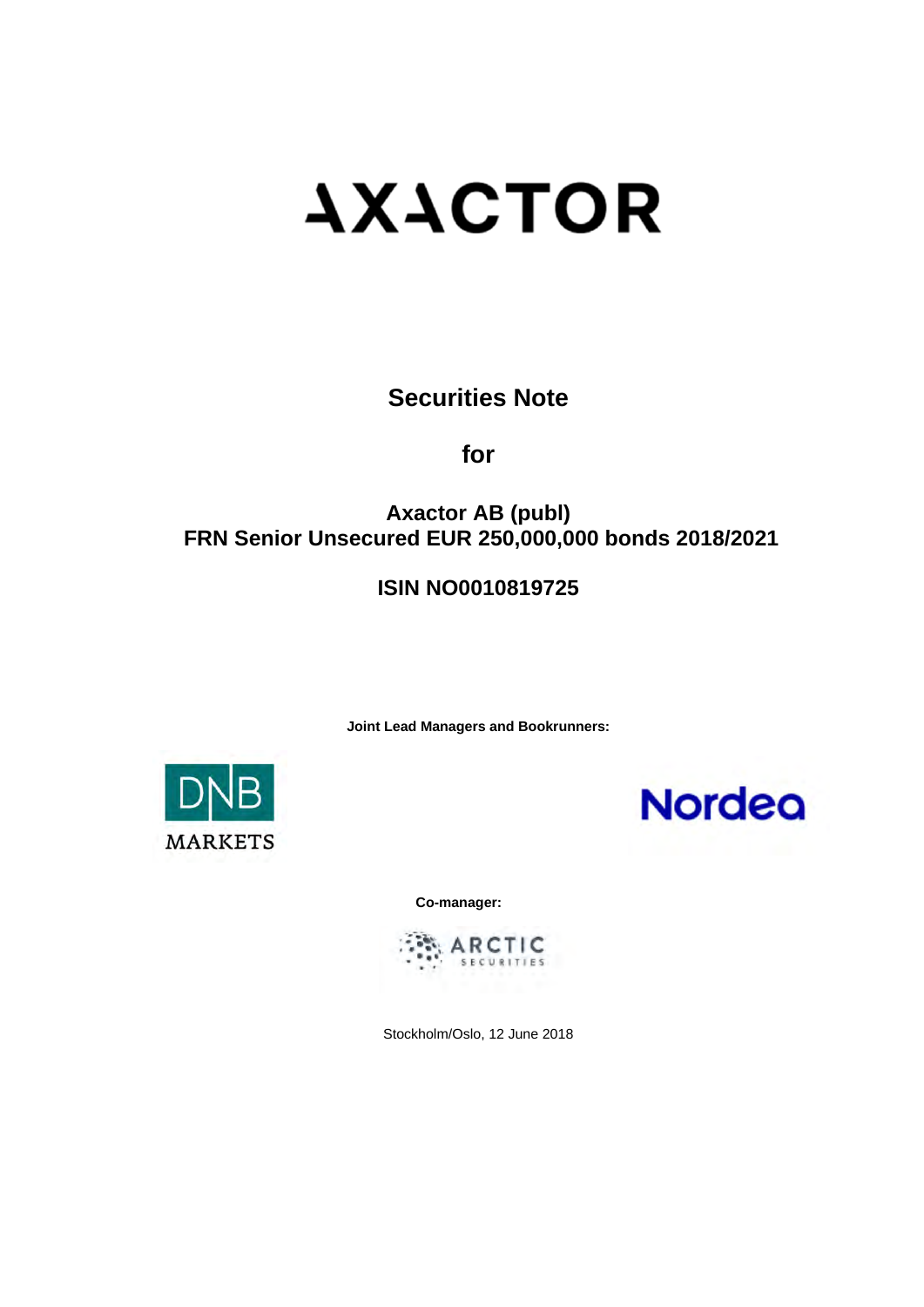#### **Important information\***

The Securities Note has been prepared in connection with listing of the securities on the Oslo Børs. The Norwegian FSA ("Finanstilsynet") has controlled and approved the Securities Note pursuant to Section 7-7 of the Norwegian Securities Trading Act. Finanstilsynet has not controlled or approved the accuracy or completeness of the information included in this Securities Note. The approval by the Norwegian FSA only relates to the information included in accordance with pre-defined disclosure requirements. The Norwegian FSA has not made any form of control or approval relating to corporate matters described in or referred to in this Securities Note.

New information that is significant for the Borrower or its subsidiaries may be disclosed after the Securities Note has been made public, but prior to listing of the Loan. Such information will be published as a supplement to the Securities Note pursuant to Section 7-15 of the Norwegian Securities Trading Act. On no account must the publication or the disclosure of the Securities Note give the impression that the information herein is complete or correct on a given date after the date on the Securities Note, or that the business activities of the Borrower or its subsidiaries may not have been changed.

Only the Borrower and the Joint Lead Managers and the Co-manager are entitled to procure information about conditions described in the Securities Note. Information procured by any other person is of no relevance in relation to the Securities Note and cannot be relied on.

Unless otherwise stated, the Securities Note is subject to Norwegian law. In the event of any dispute regarding the Securities Note, Norwegian law will apply.

In certain jurisdictions, the distribution of the Securities Note may be limited by law, for example in the United States of America or in the United Kingdom. Approval of the Securities Note by the Norwegian FSA implies that the Note may be used in any EEA country. No other measures have been taken to obtain authorisation to distribute the Securities Note in any jurisdiction where such action is required. Persons that receive the Securities Note are ordered by the Borrower and the Joint Lead Managers and the Co-manager to obtain information on and comply with such restrictions.

This Securities Note is not an offer to sell or a request to buy bonds.

The Securities Note included the Summary dated 12 June 2018 together with the Registration Document dated 12 June 2018 constitutes the Prospectus.

The content of the Securities Note does not constitute legal, financial or tax advice and bond owners should seek legal, financial and/or tax advice.

Contact the Borrower or the Joint Lead Managers and the Co-manager to receive copies of the Securities Note.

#### **Factors which are material for the purpose of assessing the market risks associated with Bond:**

The Bonds may not be a suitable investment for all investors. Each potential investor in the Bonds must determine the suitability of that investment in light of its own circumstances. In particular, each potential investor should:

- (i) have sufficient knowledge and experience to make a meaningful evaluation of the Bonds, the merits and risks of investing in the Bonds and the information contained or incorporated by reference in this Securities Note and/or Registration Document or any applicable supplement;
- (ii) have access to, and knowledge of, appropriate analytical tools to evaluate, in the context of its particular financial situation, an investment in the Bonds and the impact the Bonds will have on its overall investment portfolio;
- (iii) have sufficient financial resources and liquidity to bear all of the risks of an investment in the Bonds, including where the currency for principal or interest payments is different from the potential investor's currency;
- (iv) understand thoroughly the terms of the Bonds and be familiar with the behaviour of the financial markets; and
- (v) be able to evaluate (either alone or with the help of a financial adviser) possible scenarios for economic, interest rate and other factors that may affect its investment and its ability to bear the applicable risks.

\*The capitalised words in the section "Important Information" are defined in Chapter 4: "Detailed information about the securities".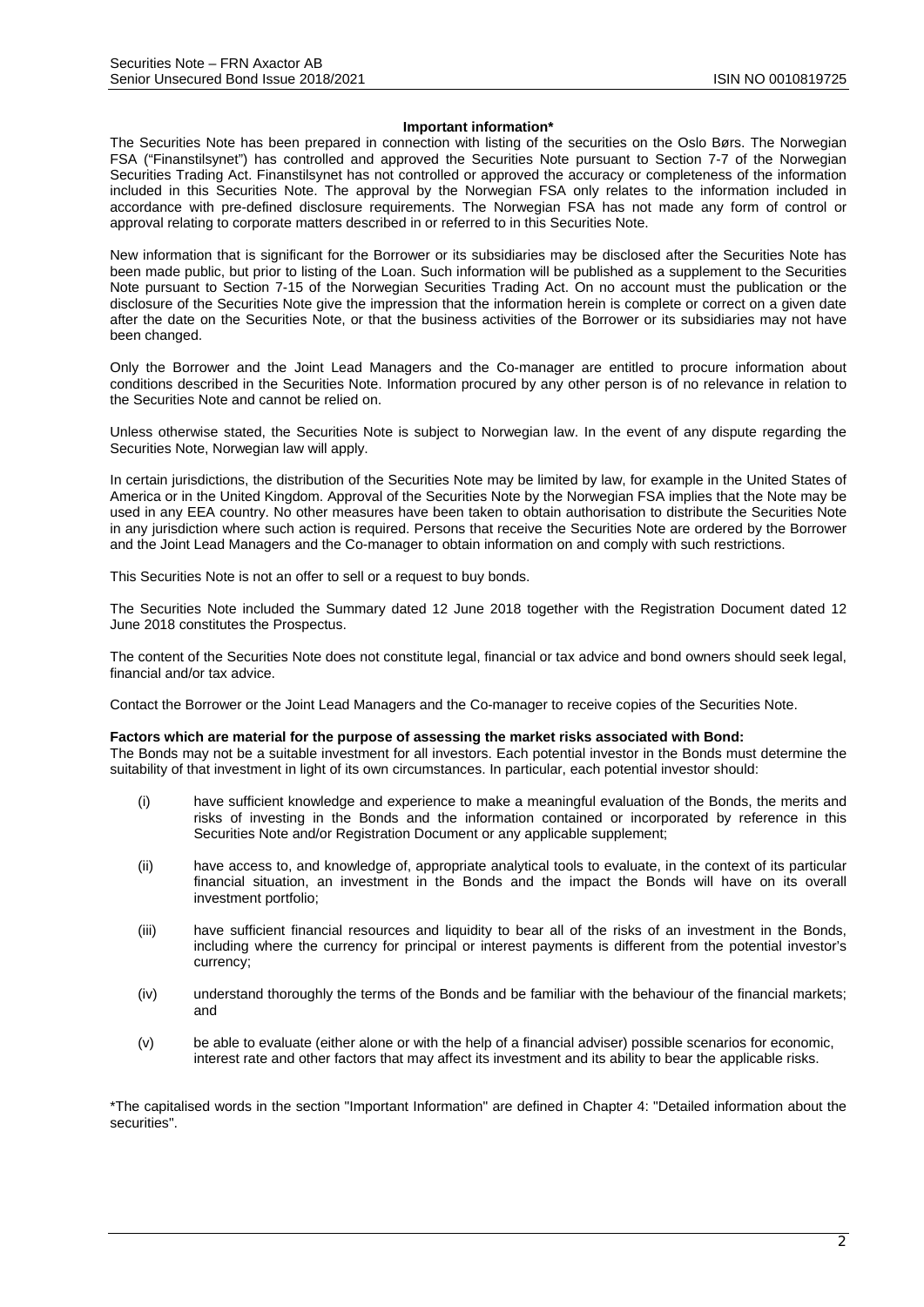#### Index: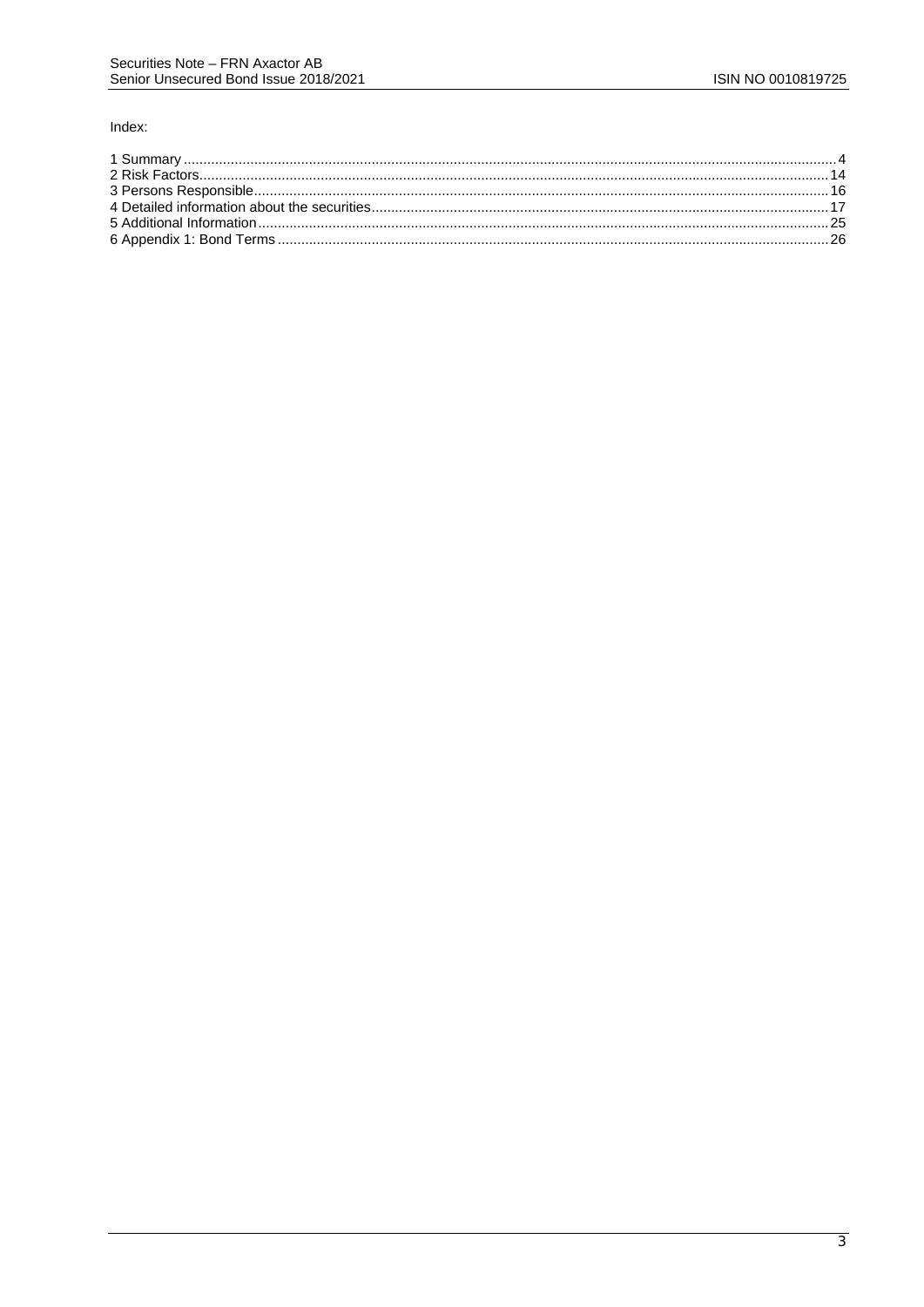# **1 Summary**

'Summaries are made up of disclosure requirements known as 'Elements'. These elements are numbered in Sections  $A - E (A.1 - E.7)$ .

This summary contains all the Elements required to be included in a summary for this type of securities and Issuer. Because some Elements are not required to be addressed, there may be gaps in the numbering sequence of the Elements.

Even though an Element may be required to be inserted in the summary because of the type of securities and Issuer, it is possible that no relevant information can be given regarding the Element. In this case a short description of the Element is included in the summary with the mention of 'not applicable'.

| Element | Disclosure requirement | <b>Disclosure</b>                                                                                                                                                                                                                                                                                                                                                                                                                                                                                                                                                                                                                                                                                                                                                                                                                                                                                                           |
|---------|------------------------|-----------------------------------------------------------------------------------------------------------------------------------------------------------------------------------------------------------------------------------------------------------------------------------------------------------------------------------------------------------------------------------------------------------------------------------------------------------------------------------------------------------------------------------------------------------------------------------------------------------------------------------------------------------------------------------------------------------------------------------------------------------------------------------------------------------------------------------------------------------------------------------------------------------------------------|
| A.1     | Warning.               | This summary should be read as introduction to the<br>Prospectus. Any decision to invest in the securities should be<br>based on consideration of the Prospectus as a whole by the<br>investor. Where a claim relating to the information contained in<br>the Prospectus is brought before a court, the plaintiff investor<br>might, under the national legislation, have to bear the costs of<br>translating the Prospectus before the legal proceedings are<br>initiated. Civil liability attaches only to those persons who have<br>tabled the summary including any translation thereof, but only<br>if the summary is misleading, inaccurate or inconsistent when<br>read together with the other parts of the Prospectus or it does<br>not provide, when read together with the other parts of the<br>Prospectus, key information in order to aid investors when<br>considering whether to invest in such securities. |
| A.2     | Consent                | Not applicable. There is no consent                                                                                                                                                                                                                                                                                                                                                                                                                                                                                                                                                                                                                                                                                                                                                                                                                                                                                         |

#### **Section A Introduction and warning**

#### **Section B Issuer and any guarantor**

| Element | Disclosure requirement                                 | <b>Disclosure</b>                                                                                                           |
|---------|--------------------------------------------------------|-----------------------------------------------------------------------------------------------------------------------------|
| B.1     | Legal and commercial name of the issuer.               | The legal name is Axactor AB (publ.) and the commercial                                                                     |
|         |                                                        | name is Axactor AB.                                                                                                         |
| B.2     | Domicile and legal form of the issuer, the legislation | The Company is registered with the Swedish Companies                                                                        |
|         | under which the issuer operates and its country of     | Registration Office (Sw. Bolagsverket) with registration number                                                             |
|         | incorporation.                                         | 556227-8043.                                                                                                                |
|         |                                                        | The Company is a Swedish public limited liability company                                                                   |
|         |                                                        | (Sw. publikt aktiebolag), organized and existing under the laws                                                             |
|         |                                                        | of Sweden, pursuant to the Swedish Companies Act (Sw.                                                                       |
|         |                                                        | aktiebolagslagen).                                                                                                          |
| B.4b    | Description of any known trends affecting the          | The market for purchase of NPL portfolios remains strong and                                                                |
|         | issuer and the industries in which it operates.        | Axactor see interesting opportunities in both Spain, the Nordics                                                            |
|         |                                                        | and Italy, while Germany remains somewhat less active. The                                                                  |
|         |                                                        | competition for NPL portfolios remains robust and some of the                                                               |
|         |                                                        | price pressure we experienced at the end of 2017 will continue                                                              |
|         |                                                        | in the beginning of 2018.                                                                                                   |
|         |                                                        |                                                                                                                             |
|         |                                                        | In the Nordics we see an increasing interest from banks in                                                                  |
|         |                                                        | doing forward flow agreements, typically for periods of 12 or 24<br>months, in parallel with larger one-off NPL sales being |
|         |                                                        | discussed.                                                                                                                  |
|         |                                                        |                                                                                                                             |
|         |                                                        | The REO market in Spain continues to present attractive                                                                     |
|         |                                                        | investment opportunities for Axactor, and the company expect                                                                |
|         |                                                        | to deploy additional capital to this segment in the coming                                                                  |
|         |                                                        | quarters.                                                                                                                   |
|         |                                                        |                                                                                                                             |
|         |                                                        | Axactor has become an established player in the European                                                                    |
|         |                                                        | debt purchase- and service market, we will continue to drive                                                                |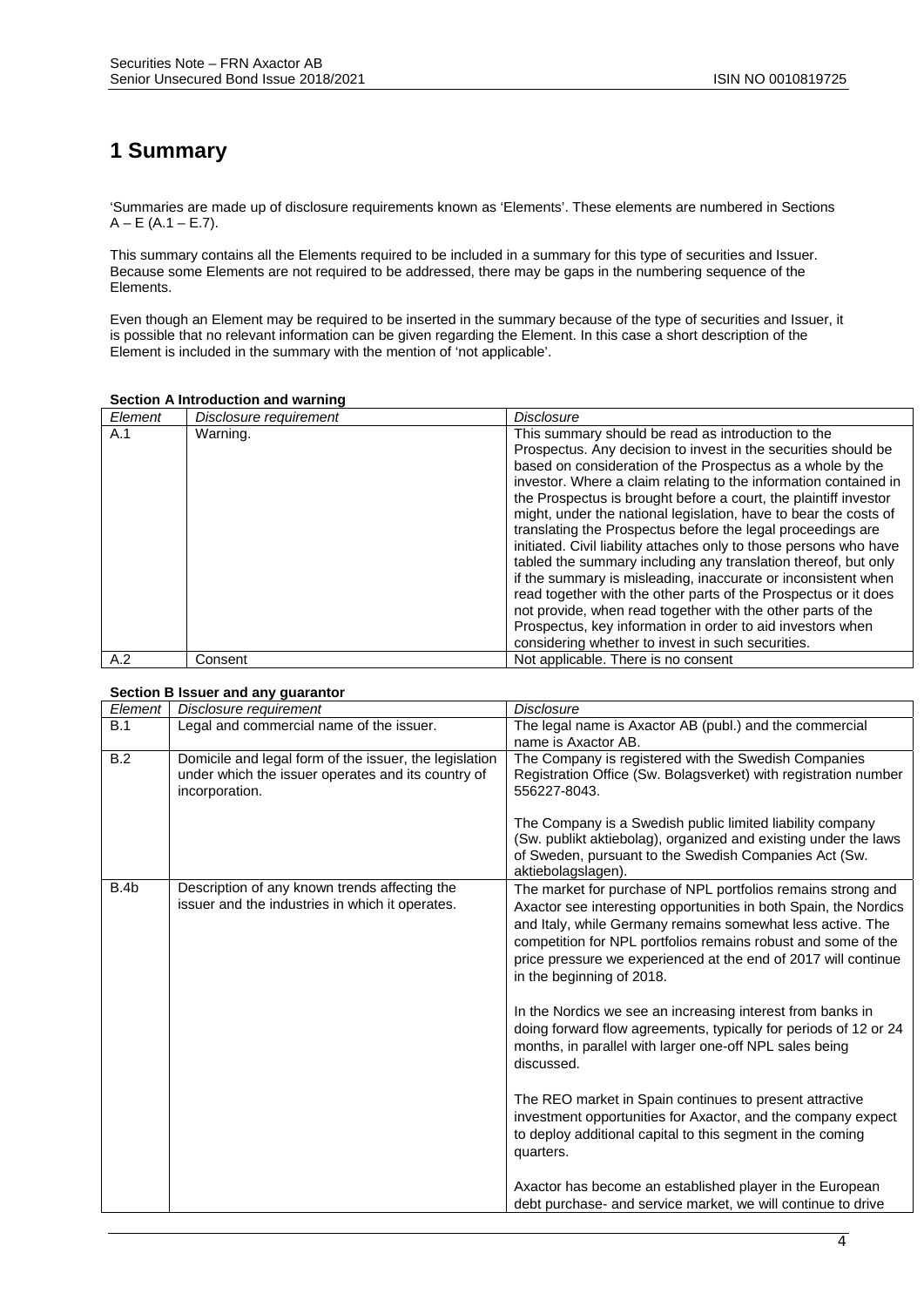|             |                                                                                       | efficiency and cost initiative through One Axactor.                                                             |                 |
|-------------|---------------------------------------------------------------------------------------|-----------------------------------------------------------------------------------------------------------------|-----------------|
|             |                                                                                       |                                                                                                                 |                 |
|             |                                                                                       | Solid 3PC pipeline<br>$\bullet$                                                                                 |                 |
|             |                                                                                       | Nordic consumer unsecured NPL market appears strong<br>$\bullet$                                                |                 |
|             |                                                                                       | REO market in Spain still highly active                                                                         |                 |
|             |                                                                                       | German NPL market shows positive trend<br>$\bullet$                                                             |                 |
|             |                                                                                       | Axactor with significant ramp-up of cash flow and margin<br>$\bullet$                                           |                 |
|             |                                                                                       | expansion in 2018                                                                                               |                 |
| <b>B.5</b>  | If the issuer is part of a group, a description of the                                | Axactor AB, the parent company of the Group, is a holding                                                       |                 |
|             | group and the issuer's position within the group.                                     | company and the operations of the Group are carried out<br>through the collection services and portfolio owning |                 |
|             |                                                                                       | subsidiaries of the Company.                                                                                    |                 |
| <b>B.9</b>  | Where a profit forecast or estimate is made, state                                    | Not applicable. No profit forecast or estimate is made.                                                         |                 |
|             | the figure.                                                                           |                                                                                                                 |                 |
| <b>B.10</b> | Description of the nature of any qualifications in the                                | Not applicable. There are no qualifications in the audit reports.                                               |                 |
|             | audit report on the historical financial information.                                 |                                                                                                                 |                 |
| <b>B.12</b> | Selected historical key financial information                                         | There has been no material adverse change in the prospects                                                      |                 |
|             | regarding the issuer, a statement that there has                                      | of the issuer since the date of its last published audited                                                      |                 |
|             | been no material adverse change in the prospects                                      | financial statements.                                                                                           |                 |
|             | of the issuer since the date of its last published                                    |                                                                                                                 |                 |
|             | audited financial statements or a description of any                                  | There has been no significant changes in the financial or                                                       |                 |
|             | material adverse change and a description of                                          | trading position after Q1 2018.                                                                                 |                 |
|             | significant changes in the financial or trading                                       |                                                                                                                 |                 |
|             | position subsequent to the period covered by the<br>historical financial information. |                                                                                                                 |                 |
|             |                                                                                       |                                                                                                                 |                 |
|             | Axactor AB (consolidated) - annual accounts (audited)                                 |                                                                                                                 |                 |
|             |                                                                                       |                                                                                                                 |                 |
|             | Income statement (EUR thousand)                                                       | 31.12.2017                                                                                                      | 31.12.2016      |
|             | Total revenue                                                                         | 89,785                                                                                                          | 37,074          |
|             | <b>EBITDA</b>                                                                         | 14,815                                                                                                          | $-6,488$        |
|             | <b>EBIT</b>                                                                           | 9,488                                                                                                           | $-9,614$        |
|             | Net financial items                                                                   | $-7,515$                                                                                                        | $-2,283$        |
|             | Profit/(loss) before tax                                                              | 1,974                                                                                                           | $-11,897$       |
|             | Net profit/(loss)                                                                     | 2,585                                                                                                           | $-11,169$       |
|             | Earnings per share: basic                                                             | 0.002                                                                                                           | $-0.013$        |
|             |                                                                                       |                                                                                                                 |                 |
|             | <b>Statement of Financial Position (EUR thousand)</b>                                 | 31.12.2017                                                                                                      | 31.12.2016      |
|             | Total non current assets                                                              | 396,791                                                                                                         | 205,046         |
|             | Total current assets                                                                  | 225,700                                                                                                         | 77,202          |
|             | Total assets                                                                          | 622,491                                                                                                         | 282,248         |
|             |                                                                                       |                                                                                                                 |                 |
|             | Total equity                                                                          | 291,833                                                                                                         | 182,888         |
|             | Total non current liabilities                                                         | 246,459                                                                                                         | 34,510          |
|             | <b>Total current liabilities</b>                                                      | 84,198                                                                                                          | 64,850          |
|             | Total equity & liabilities                                                            | 622,491                                                                                                         | 282,248         |
|             |                                                                                       |                                                                                                                 |                 |
|             | Cash flow statement (EUR thousand)                                                    | 31.12.2017                                                                                                      | 31.12.2016      |
|             | Net Cash flow from operating activities                                               | 23,393                                                                                                          | $-13,765$       |
|             | Net Cash flow from investing activities                                               | $-361,741$                                                                                                      | $-125,436$      |
|             | Net Cash flow from financing activities                                               | 324,961                                                                                                         | 164,215         |
|             | Cash and cash equivalents at end of period                                            | 50,482                                                                                                          | 63,986          |
|             |                                                                                       |                                                                                                                 |                 |
|             | Axactor AB (consolidated) - interims account (unaudited)                              |                                                                                                                 |                 |
|             | Income statement (EUR thousand)                                                       | Q1 2018                                                                                                         | Q1 2017         |
|             |                                                                                       |                                                                                                                 |                 |
|             | Total revenue<br><b>EBITDA</b>                                                        | 35,800<br>6,097                                                                                                 | 17,428<br>1,004 |
|             | <b>EBIT</b>                                                                           | 4,757                                                                                                           | $-423$          |
|             | Net financial items                                                                   | 5,450                                                                                                           | $-1,094$        |
|             | Profit/(loss) before tax                                                              | $-693$                                                                                                          | $-1,517$        |
|             | Net profit/(loss)                                                                     | $-996$                                                                                                          | $-1,653$        |
|             | Earnings per share: basic                                                             | $-0,001$                                                                                                        | $-0,001$        |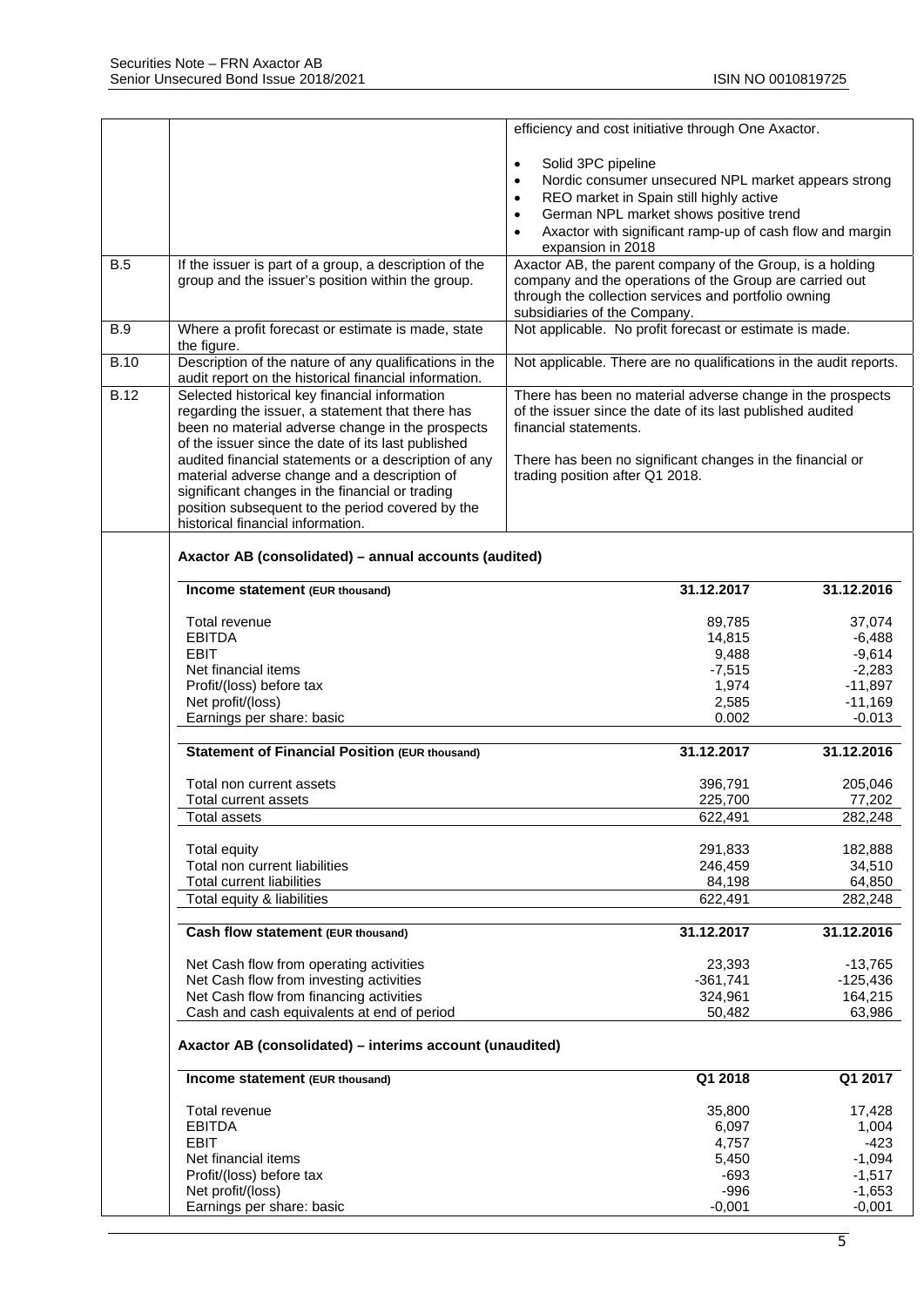|             | <b>Statement of Financial Position (EUR thousand)</b>                                                                                               | Q1 2018                                                                                                                                                                                                                                                                                                                                                                                                                                                                                                                                                                                                                                                   | Q1 2017            |
|-------------|-----------------------------------------------------------------------------------------------------------------------------------------------------|-----------------------------------------------------------------------------------------------------------------------------------------------------------------------------------------------------------------------------------------------------------------------------------------------------------------------------------------------------------------------------------------------------------------------------------------------------------------------------------------------------------------------------------------------------------------------------------------------------------------------------------------------------------|--------------------|
|             | Total non current assets                                                                                                                            | 435,441                                                                                                                                                                                                                                                                                                                                                                                                                                                                                                                                                                                                                                                   | 270,797            |
|             | Total current assets                                                                                                                                | 406,554                                                                                                                                                                                                                                                                                                                                                                                                                                                                                                                                                                                                                                                   | 70,040             |
|             | Total assets                                                                                                                                        | 841,995                                                                                                                                                                                                                                                                                                                                                                                                                                                                                                                                                                                                                                                   | 340,837            |
|             |                                                                                                                                                     |                                                                                                                                                                                                                                                                                                                                                                                                                                                                                                                                                                                                                                                           |                    |
|             | Total equity                                                                                                                                        | 295,873                                                                                                                                                                                                                                                                                                                                                                                                                                                                                                                                                                                                                                                   | 181,348            |
|             | Total non current liabilities<br><b>Total current liabilities</b>                                                                                   | 441,045                                                                                                                                                                                                                                                                                                                                                                                                                                                                                                                                                                                                                                                   | 32,287             |
|             | Total equity & liabilities                                                                                                                          | 105,077<br>841,995                                                                                                                                                                                                                                                                                                                                                                                                                                                                                                                                                                                                                                        | 127,203<br>340,837 |
|             |                                                                                                                                                     |                                                                                                                                                                                                                                                                                                                                                                                                                                                                                                                                                                                                                                                           |                    |
|             | Cash flow statement (EUR thousand)                                                                                                                  | Q1 2018                                                                                                                                                                                                                                                                                                                                                                                                                                                                                                                                                                                                                                                   | Q1 2017            |
|             | Net Cash flow from operating activities                                                                                                             | 21,423                                                                                                                                                                                                                                                                                                                                                                                                                                                                                                                                                                                                                                                    | 675                |
|             | Net Cash flow from investing activities                                                                                                             | $-50,916$                                                                                                                                                                                                                                                                                                                                                                                                                                                                                                                                                                                                                                                 | $-1,709$           |
|             | Net Cash flow from financing activities                                                                                                             | 176,743                                                                                                                                                                                                                                                                                                                                                                                                                                                                                                                                                                                                                                                   | $-9,241$           |
|             | Cash and cash equivalents at end of period                                                                                                          | 197,732                                                                                                                                                                                                                                                                                                                                                                                                                                                                                                                                                                                                                                                   | 54,276             |
|             |                                                                                                                                                     |                                                                                                                                                                                                                                                                                                                                                                                                                                                                                                                                                                                                                                                           |                    |
| <b>B.13</b> | Description of any recent events particular to the<br>issuer which are to a material extent relevant to the<br>evaluation of the issuer's solvency. | On 15 February 2018 Axactor entered into a two year forward<br>flow contract with Monobank ASA. The claims will be acquired<br>on a monthly basis, and Axactor estimates the annual capex<br>to be EUR 15-20 million. This transaction will be a valuable<br>contribution for increasing the regular NPL volumes and to<br>build critical scale in the Norwegian business unit.                                                                                                                                                                                                                                                                           |                    |
|             |                                                                                                                                                     | Axactor acquired on 22 February 2018 a portfolio with a total<br>outstanding balance of EUR 133 million from "Santander<br>Consumer Finance", one of the largest financial institution in<br>Spain. The portfolio consists of more than 15,000 cases<br>coming from non-performing loans on auto market.                                                                                                                                                                                                                                                                                                                                                  |                    |
|             |                                                                                                                                                     | On 12 March 2018 Axactor entered into a forward flow<br>contract with a leading consumer financing company in<br>Sweden. The claims will be acquired on a monthly basis, and<br>Axactor estimates the annual outstanding balance to be EUR<br>7-10 million. This transaction will be a valuable contribution for<br>increasing the regular NPL volumes and to continue growing<br>the Swedish business unit.                                                                                                                                                                                                                                              |                    |
|             |                                                                                                                                                     | Axactor acquired on 22 March 2018 a REO portfolio with the<br>appraisal value of more than EUR 26 million from the financial<br>institution Cajamar. The portfolio consists of approximately<br>650 assets and is the second portfolio acquisition in Spain this<br>year. The acquisition will be financed through Axactor's<br>exciting funding facilities.                                                                                                                                                                                                                                                                                              |                    |
|             |                                                                                                                                                     | On 23 March 2018 Axactor AB announced her intention to<br>relocate its registered office from Sweden to Norway in order<br>to reduce the burden of administrative expenses and achieve<br>a more efficient group structure. The contemplated transfer of<br>the Company from Sweden to Norway will be carried out in<br>two separate steps by first i) converting the Company's legal<br>form from a Swedish AB into a so called Societas Europaea<br>or SE-company and thereafter ii) change its registered office<br>from Sweden to Norway. The listing of the Company's shares<br>on Oslo Børs will not be affected by the contemplated<br>relocation. |                    |
|             |                                                                                                                                                     | Axactor signed on 23 March 2018 a new portfolio transaction<br>with a large Spanish financial group. The<br>portfolio consists of two different segments, a REO segment<br>and unsecured consumer loans. The total capex is close to<br>EUR 40 million and will be done through the investment<br>companies co-owned with Geveran. The transaction has been<br>executed as a bilateral process. The REOs segment has an                                                                                                                                                                                                                                   |                    |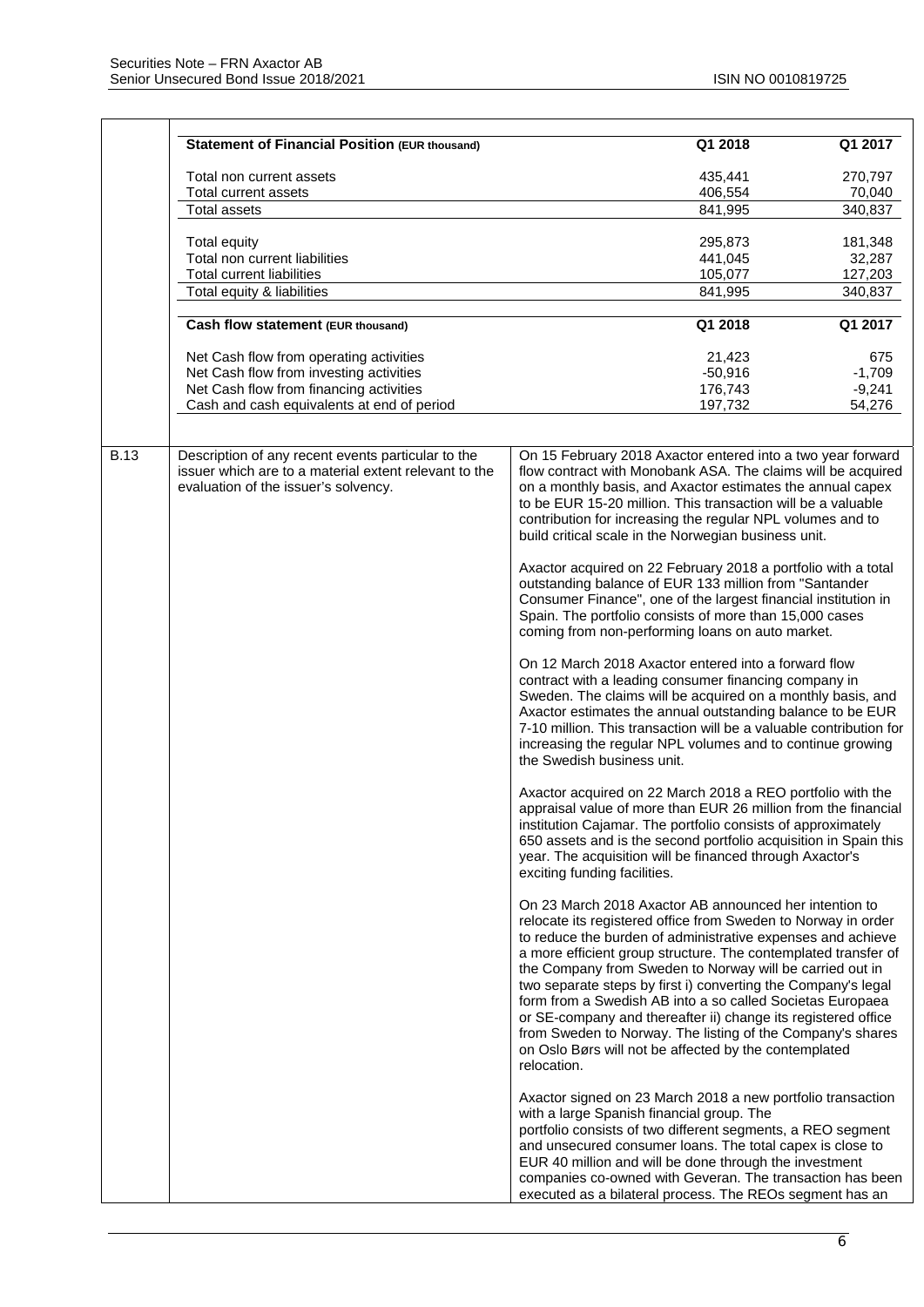|             |                                                                                                  | appraisal value in excess of EUR 75 million and consists of<br>more than 1,500 assets.                                                                                                                                                                                                                                                                                                                                                                                                                                                                                                                                                              |
|-------------|--------------------------------------------------------------------------------------------------|-----------------------------------------------------------------------------------------------------------------------------------------------------------------------------------------------------------------------------------------------------------------------------------------------------------------------------------------------------------------------------------------------------------------------------------------------------------------------------------------------------------------------------------------------------------------------------------------------------------------------------------------------------|
|             |                                                                                                  | In April 2018, Axactor entered into a 24 months forward flow<br>contract with a Swedish consumer bank. The claims will be<br>acquired on a monthly basis, and Axactor estimates the<br>annual outstanding balance to be between EUR 3 and 4<br>million.                                                                                                                                                                                                                                                                                                                                                                                             |
|             |                                                                                                  | On 17 April 2018, Axactor announced the successful<br>negotiation for one of the largest unsecured NPL forward flow<br>contracts in the Nordics. The claims are originated by<br>Komplett Bank in Norway and the contract has a duration of<br>18 months, plus an option to extend for a further 6 months.<br>This contract is expected to generate an annual capex of circa<br>EUR 60 million per annum when fully operational. The<br>contract represents Axactor's largest forward flow acquisition<br>to date.                                                                                                                                  |
| <b>B.14</b> | If the issuer is dependent upon other entities within<br>the group, this must be clearly stated. | The Issuer is a holding entity without any operation and is<br>dependent upon its subsidiaries to service their obligations<br>and the payments under the Bond Issue, as the Groups cash<br>flows originate from portfolio investments and operational<br>platforms located in the subsidiaries.                                                                                                                                                                                                                                                                                                                                                    |
| <b>B.15</b> | A description of the issuer's principal activities.                                              | Axactor is a Nordic-based debt management company with<br>operations in five European countries. We have a solid growth<br>track-record and a strong financial position, and are<br>continuously investigating new growth opportunities within<br>existing and new markets.                                                                                                                                                                                                                                                                                                                                                                         |
|             |                                                                                                  | Axactor was established in 2015. With strong industry<br>knowledge through our highly experienced management team<br>we are one of the top 10 providers within the industry in<br>Europe, and our ambitions are high.                                                                                                                                                                                                                                                                                                                                                                                                                               |
|             |                                                                                                  | Axactor is challenging its competitors through an extreme<br>efficiency, based on its innovative, cost efficient and forward<br>looking solutions within it and operations, that in Axactor's<br>opinion will revolutionize the industry. Axactor is investing<br>significantly in new technology, IT infrastructure and digital<br>solutions, and Axactor has developed a technological platform<br>specifically designed for scaling up its next-generation debt<br>management business. Axactor operates without the legacy of<br>old structures and methods, building a lean and efficient<br>organization, fit for the future of its industry. |
|             |                                                                                                  | Over the last two years Axactor has acquired large portfolios<br>from some of the most reputable European and Nordic banks,<br>as well as winning significant contracts with well-known<br>financial institutions. Geveran Trading joined Axactor as the<br>largest owner and co-investor from august 2017. They provide<br>Axactor with a solid financial platform as well as valuable<br>experience from the industry. This opens new opportunities to<br>compete for even larger and more attractive portfolios from an<br>even broader range of international banks and financial<br>institutions.                                              |
|             |                                                                                                  | Axactor's high performance culture and firm commitment to<br>sustainable solutions for its customers and debtors, makes<br>Axactor strongly committed to deliver high quality and a<br>continuous drive for operational excellence.                                                                                                                                                                                                                                                                                                                                                                                                                 |
|             |                                                                                                  | Axactor's main focus has been on the market of unsecured<br>Business to Consumer (B2C) loans, but in 2017 Axactor has<br>also invested in portfolios of secured non-performing loans<br>(NPLs). Going forward, Axactor will continue to build service<br>capabilities to cover both the unsecured and secured Non<br>Performing Loans markets.                                                                                                                                                                                                                                                                                                      |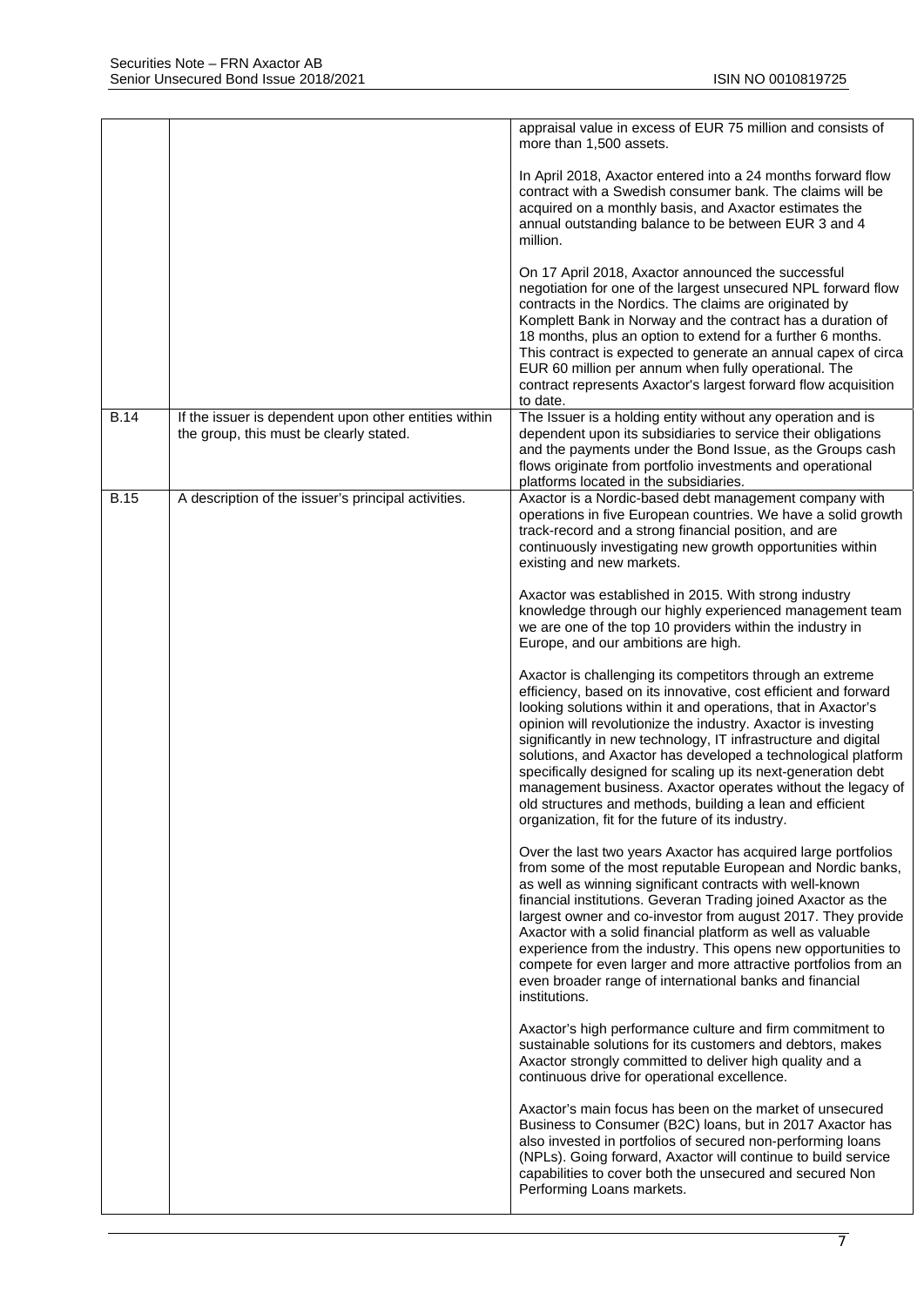|             |                                                                                                                                                                        | With Axactor's entrance into the Swedish market, Axactor now<br>has operations in five markets; Germany, Spain, Italy,<br>Sweden and Norway. In the future, Axactor will prioritizes<br>growing and increasing its efficiency and earnings further in<br>existing markets, but the Company has an opportunistic<br>attitude towards opportunities that may emerge in other<br>markets.                                         |
|-------------|------------------------------------------------------------------------------------------------------------------------------------------------------------------------|--------------------------------------------------------------------------------------------------------------------------------------------------------------------------------------------------------------------------------------------------------------------------------------------------------------------------------------------------------------------------------------------------------------------------------|
|             |                                                                                                                                                                        | Axactor's services/business segments                                                                                                                                                                                                                                                                                                                                                                                           |
|             |                                                                                                                                                                        | Axactor offers services within debt collection, accounts<br>receivable management, as well as portfolio purchases.                                                                                                                                                                                                                                                                                                             |
|             |                                                                                                                                                                        | Axactor divides its operations into four main business<br>segments: NPL portfolios, REOs, 3PC and ARM, all of which<br>fall under the credit management services industry.                                                                                                                                                                                                                                                     |
|             |                                                                                                                                                                        | The NPL segment invests in portfolios of non-performing<br>loans. Subsequently, the outstanding debt is collected through<br>either amicable or legal proceedings.                                                                                                                                                                                                                                                             |
|             |                                                                                                                                                                        | The REOs segment invests in real estate assets held for sale.<br>Subsequently, the real estate assets are prepared for sale<br>and offloaded to third parties.                                                                                                                                                                                                                                                                 |
|             |                                                                                                                                                                        | The 3PC segments main focus is to perform debt collection<br>services on behalf of third-party clients. They apply both<br>ami-cable and legal proceedings in order to collect the non-<br>per-forming loans, and typically receive a commission for<br>these services. They also help creditors to prepare<br>documentation for future legal proceedings against debtors,<br>and for this they typically receive a fixed fee. |
|             |                                                                                                                                                                        | ARM handles claims between the invoice date and the default<br>date. The customer issue an invoice to the debtor, and<br>Axactor ARM monitors the claim and makes sure the payment<br>is made in due time. If a debtor defaults on the payment, the<br>claim is typically transferred to 3PC for debt collection<br>services.                                                                                                  |
|             |                                                                                                                                                                        | Axactor reports its business through reporting segment which<br>corresponds to the operating segments. Segment profitability<br>and country profitability are the two most important<br>dimensions when making strategic priorities and deciding<br>where to allocate the Groups resources.                                                                                                                                    |
| <b>B.16</b> | To the extent known to the issuer, state whether the<br>issuer is directly or indirectly owned or controlled<br>and by whom and describe the nature of such<br>control | Not applicable. However, the company is Stock listed with two<br>major owners representing 12.66% and 6.91% of the total<br>issued share capital.                                                                                                                                                                                                                                                                              |
| <b>B.17</b> | Credit ratings assigned to the Issuer or its debt<br>securities.                                                                                                       | Not applicable. There are no official credit ratings assigned to<br>the Issuer or its debt securities.                                                                                                                                                                                                                                                                                                                         |

#### **Section C Securities**

| Element | Disclosure requirements                                            | Disclosure                                                                                                                                                                              |
|---------|--------------------------------------------------------------------|-----------------------------------------------------------------------------------------------------------------------------------------------------------------------------------------|
| C.1     | Description of the securities, including ISIN                      | ISIN code NO0010819725. Senior unsecured bond issue.                                                                                                                                    |
|         | code.                                                              | Issue date 23 March 2018, Maturity Date 23 June 2021.                                                                                                                                   |
|         |                                                                    | Floating interest rate, payable quarterly each year. The bonds<br>mature in full at par on the Maturity Date. Bondholders have                                                          |
|         |                                                                    | put option.                                                                                                                                                                             |
| C.2     | Currency of the securities issue.                                  | <b>EUR</b>                                                                                                                                                                              |
| C.5     | Any restrictions on the free transferability of the<br>securities. | The Bonds are freely transferable and may be pledged, subject<br>to the following:                                                                                                      |
|         |                                                                    | Certain purchase or selling restrictions may apply to<br>Bondholders under applicable local laws and regulations from<br>time to time. Neither the Issuer nor the Bond Trustee shall be |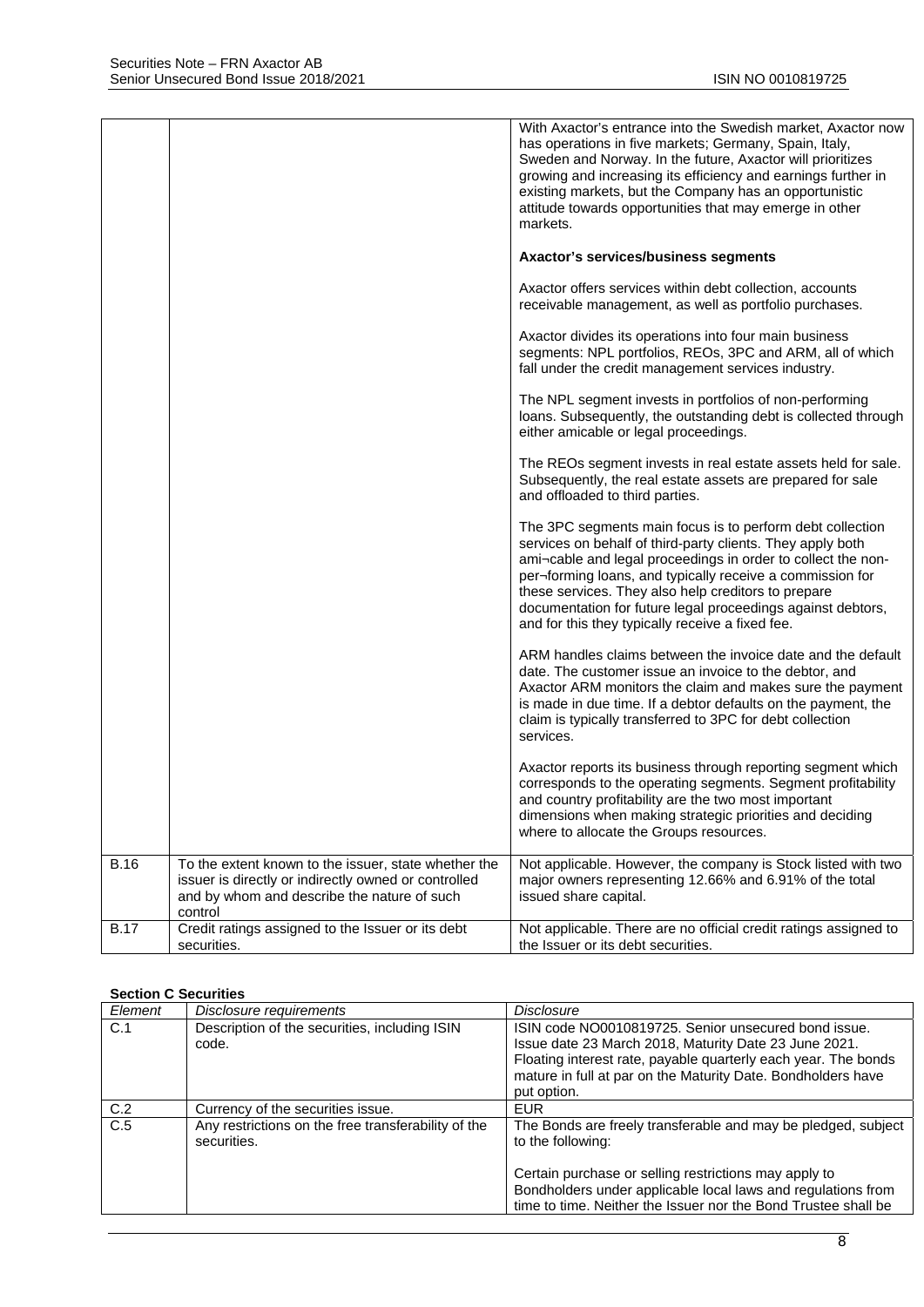|     |                                                                           | responsible to ensure compliance with such laws and<br>regulations and each Bondholder is responsible for ensuring<br>compliance with the relevant laws and regulations at its own<br>cost and expense.<br>A Bondholder who has purchased Bonds in breach of<br>applicable restrictions may, notwithstanding such breach,<br>benefit from the rights attached to the Bonds pursuant to these<br>Bond Terms (including, but not limited to, voting rights),<br>provided that the Issuer shall not incur any additional liability<br>by complying with its obligations to such Bondholder.                                                                                                                                                                                                                                                                                                                   |
|-----|---------------------------------------------------------------------------|------------------------------------------------------------------------------------------------------------------------------------------------------------------------------------------------------------------------------------------------------------------------------------------------------------------------------------------------------------------------------------------------------------------------------------------------------------------------------------------------------------------------------------------------------------------------------------------------------------------------------------------------------------------------------------------------------------------------------------------------------------------------------------------------------------------------------------------------------------------------------------------------------------|
| C.8 | Description of the rights attached to the                                 | Put Option:                                                                                                                                                                                                                                                                                                                                                                                                                                                                                                                                                                                                                                                                                                                                                                                                                                                                                                |
|     | securities, limitations to those rights and ranking<br>of the securities. | Upon the occurrence of a Put Option Event, each Bondholder<br>will have the right (the "Put Option") to require that the Issuer<br>purchases all or some of the Bonds held by that Bondholder at<br>a price equal to 101 per cent. of the Nominal Amount (plus<br>accrued interest).                                                                                                                                                                                                                                                                                                                                                                                                                                                                                                                                                                                                                       |
|     |                                                                           | The Put Option must be exercised within 15 Business Days<br>after the Issuer has given notice to the Bond Trustee and the<br>Bondholders that a Put Option Event has occurred pursuant to<br>Clause 12.3 (Put Option Event) in the Bond Terms. Once<br>notified, the Bondholders' right to exercise the Put Option is<br>irrevocable and will not be affected by any subsequent events<br>related to the Issuer.                                                                                                                                                                                                                                                                                                                                                                                                                                                                                           |
|     |                                                                           | Each Bondholder may exercise its Put Option by written notice<br>to its account manager for the CSD, who will notify the Paying<br>Agent of the exercise of the Put Option. The Put Option<br>Repayment Date will be the fifth Business Day after the end of<br>the 15 Business Days exercise period referred to in paragraph<br>(b) above. However, the settlement of the Put Option will be<br>based on each Bondholders holding of Bonds at the Put<br>Option Redemption Date.                                                                                                                                                                                                                                                                                                                                                                                                                          |
|     |                                                                           | If Bonds representing more than 90 per cent. of the<br>Outstanding Bonds have been repurchased pursuant to this<br>Clause 10.2 (Mandatory repurchase due to a Put Option<br>Event) in the Bond Terms, the Issuer is entitled to repurchase<br>all the remaining Outstanding Bonds at the price stated in<br>paragraph (a) above by notifying the remaining Bondholders of<br>its intention to do so no later than 20 calendar days after the<br>Put Option Repayment Date. Such prepayment may occur at<br>the earliest on the 15th calendar day following the date of such<br>notice.                                                                                                                                                                                                                                                                                                                     |
|     |                                                                           | Early redemption option due to a tax event<br>If the Issuer is or will be required to gross up any withheld tax<br>imposed by law from any payment in respect of the Bonds<br>under the Finance Documents pursuant to Clause 8.4<br>(Taxation) as a result of a change in applicable law<br>implemented after the date of these Bond Terms, the Issuer<br>will have the right to redeem all, but not only some, of the<br>Outstanding Bonds at a price equal to 100 per cent. of the<br>Nominal Amount. The Issuer shall give written notice of such<br>redemption to the Bond Trustee and the Bondholders at least<br>twenty (20) Business Days prior to the Tax Event Repayment<br>Date, provided that no such notice shall be given earlier than<br>60 days prior to the earliest date on which the Issuer would be<br>obliged to withhold such tax were a payment in respect of the<br>Bonds then due. |
|     |                                                                           | At the Bondholders' meeting each Bondholder has one vote for<br>each bond he owns.                                                                                                                                                                                                                                                                                                                                                                                                                                                                                                                                                                                                                                                                                                                                                                                                                         |
|     |                                                                           | Denomination: EUR 1,000 - each and ranking pari passu<br>among themselves.                                                                                                                                                                                                                                                                                                                                                                                                                                                                                                                                                                                                                                                                                                                                                                                                                                 |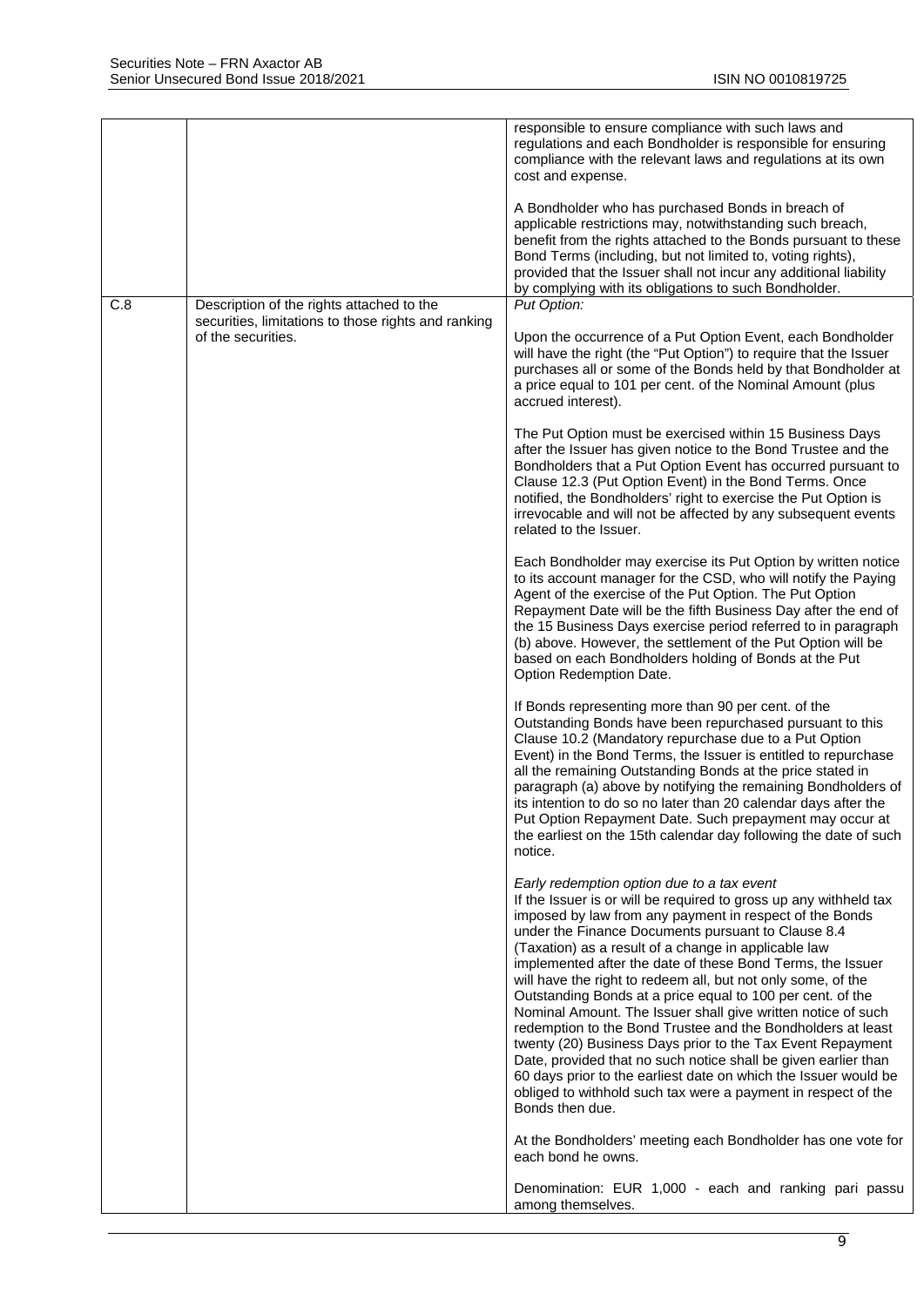|      |                                                                                                                                                                                                                            | The Bonds will constitute senior debt obligations of the Issuer.<br>The Bonds will rank pari passu between themselves and will<br>rank at least pari passu with all other obligations of the<br>Issuer (save for such claims which are mandatorily preferred<br>by law). |
|------|----------------------------------------------------------------------------------------------------------------------------------------------------------------------------------------------------------------------------|--------------------------------------------------------------------------------------------------------------------------------------------------------------------------------------------------------------------------------------------------------------------------|
| C.9  | Information about interest and representative of<br>debt security holders.                                                                                                                                                 | Coupon Rate is Reference Rate + Margin, where Reference<br>Rate means 3 month EURIBOR and Margin.                                                                                                                                                                        |
|      |                                                                                                                                                                                                                            | 7.00 % p.a. for the interest period ending on 25 June 2018.                                                                                                                                                                                                              |
|      |                                                                                                                                                                                                                            | Margin" means: 7.00 per cent per annum.                                                                                                                                                                                                                                  |
|      |                                                                                                                                                                                                                            | Interest bearing from and including: 23 March 2018 (the Issue<br>Date).                                                                                                                                                                                                  |
|      |                                                                                                                                                                                                                            | Interest bearing to: 23 June 2021 (the Maturity Date).                                                                                                                                                                                                                   |
|      |                                                                                                                                                                                                                            | Interest is payable each 23 March, 23 June, 23 September and<br>23 December in each year. Any adjustment will be made<br>according to the Business Day Convention. The first Interest<br>Payment Date being 25 June 2018.                                                |
|      |                                                                                                                                                                                                                            | The Bonds shall mature in full on the Maturity Date, and shall<br>be repaid at par (100%) by the Issuer.                                                                                                                                                                 |
|      |                                                                                                                                                                                                                            | Upon the occurrence of a Put Option Event, each Bondholder<br>shall have the right to require that the Issuer redeems its<br>Bonds (a "Put Option") at a price of 101 % of par plus accrued<br>interest.                                                                 |
|      |                                                                                                                                                                                                                            | Dependent on the market price. Yield for the Interest Period<br>(23 March 2018 - 25 June 2018) is 7.186 per cent p.a.<br>assuming a price of 100 %.                                                                                                                      |
|      |                                                                                                                                                                                                                            | Nordic Trustee AS (as the Bond Trustee) enters into the Bond<br>Terms on behalf of the Bondholders and is granted authority to<br>act on behalf of the Bondholders to the extent provided for in<br>the Bond Terms.                                                      |
| C.10 | If the security has a derivative component in the<br>interest payment, provide a clear and<br>comprehensive explanation of how the value of<br>the securities is affected by the value of the<br>underlying instrument(s). | N/A. There is no derivative component in the interest payment.                                                                                                                                                                                                           |
| C.11 | Indication as to whether the securities offered<br>are or will be the object of an application for<br>admission to trading.                                                                                                | An application for admission to trading on the Oslo Børs will be<br>made once the Prospectus has been approved.                                                                                                                                                          |
|      |                                                                                                                                                                                                                            | Due to the Bond Terms the Issuer has applied, or shall within 6<br>months of the Issue Date apply, for the Bonds to be admitted<br>to listing on the Exchange (Oslo Børs).                                                                                               |

#### **Section D Risks**

| Element | Disclosure requirements                                              | Disclosure                                                                                                                                                                                                                                                                                                                                                                                                                                                                                                                                                                                                         |
|---------|----------------------------------------------------------------------|--------------------------------------------------------------------------------------------------------------------------------------------------------------------------------------------------------------------------------------------------------------------------------------------------------------------------------------------------------------------------------------------------------------------------------------------------------------------------------------------------------------------------------------------------------------------------------------------------------------------|
| D.2     | Key information on the key risks that are specific<br>to the issuer. | Risk relating to the Group's Credit Management Services<br>Business:<br>The Group operates in competitive markets. There<br>is a risk that the Group will be unable to compete<br>with businesses that offer more attractive pricing<br>levels, and the Group's competitors may have or<br>develop competitive strengths that the Group<br>cannot match and that this will negatively affect the<br>Group's ability to compete in the market.<br>Reputation is critical to the Group's business and<br>there is a risk that any event that could harm the<br>Group's reputation will adversely affect its business |
|         |                                                                      | such as attracting new clients.                                                                                                                                                                                                                                                                                                                                                                                                                                                                                                                                                                                    |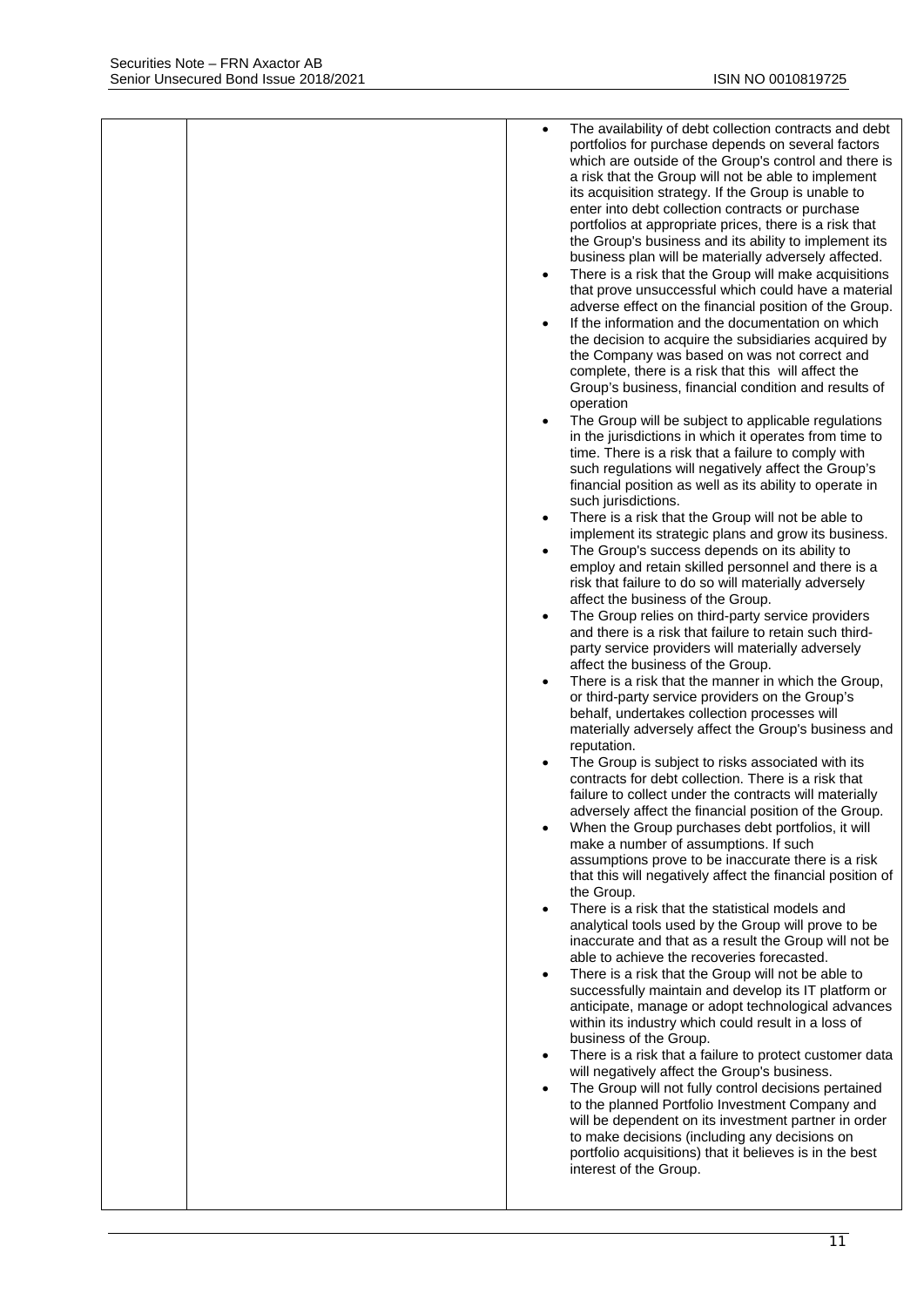|     |                                                                          | Risks Relating to the Group's Financing and Certain<br><b>Other Financial Risks:</b><br>There is a risk that the Group will not be able to<br>procure sufficient funding at favourable terms to<br>purchase further debt collection service providers or<br>debt portfolios and that this will negatively impact<br>the growth plans of the Group.<br>The Group is subject to restrictive debt covenants<br>$\bullet$<br>under its debt facilities and there is a risk that this<br>will limit its ability to finance its future operations<br>and capital needs and pursue business<br>opportunities and activities. Servicing the Group's<br>future indebtedness limits funds available for other<br>purposes such as necessary investments.<br>Borrowing under debt facilities will require the<br>Group to dedicate a part of its cash flow from<br>operations to payment of interest on its<br>indebtedness. These payments limit funds available<br>for working capital, capital expenditures and other<br>purposes.<br>The Group is exposed to the risk of currency<br>$\bullet$<br>fluctuations and there is a risk that this will<br>negatively impact the results of the Group.<br>Certain Additional Risks:<br>The Group is subject to risks relating to its historical<br>use of tax deductible losses and there is a risk that<br>this will negatively affect the financial position of the<br>Group.<br>The Group operates in Spain, Norway, Germany,<br>Italy and Sweden and will be exposed to local risks<br>in the different European markets in which it<br>operates from time to time.                                                                                                                                                                                                                                                                                                                                        |
|-----|--------------------------------------------------------------------------|---------------------------------------------------------------------------------------------------------------------------------------------------------------------------------------------------------------------------------------------------------------------------------------------------------------------------------------------------------------------------------------------------------------------------------------------------------------------------------------------------------------------------------------------------------------------------------------------------------------------------------------------------------------------------------------------------------------------------------------------------------------------------------------------------------------------------------------------------------------------------------------------------------------------------------------------------------------------------------------------------------------------------------------------------------------------------------------------------------------------------------------------------------------------------------------------------------------------------------------------------------------------------------------------------------------------------------------------------------------------------------------------------------------------------------------------------------------------------------------------------------------------------------------------------------------------------------------------------------------------------------------------------------------------------------------------------------------------------------------------------------------------------------------------------------------------------------------------------------------------------------------------------------------------------------------------------|
| D.3 | Key information on the key risks that are specific<br>to the securities. | All investments in interest bearing securities have risk<br>associated with such investment. The risk is related to the<br>general volatility in the market for such securities, varying<br>liquidity in a single bond issue as well as company specific<br>risk factors.<br>Interest rate risk is the risk that results from the variability of<br>the EURIBOR interest rate. The coupon payments, which<br>depend on the EURIBOR interest rate and the Margin, will<br>vary in accordance with the variability of the EURIBOR<br>interest rate. The interest rate risk related to this bond issue<br>will be limited, since the coupon rate will be adjusted<br>quarterly according to the change in the reference interest<br>rate (EURIBOR 3 months) over the 3 year tenor. The primary<br>price risk for a floating rate bond issue will be related to the<br>market view of the correct trading level for the credit spread<br>related to the bond issue at a certain time during the tenor,<br>compared with the credit margin the bond issue is carrying. A<br>possible increase in the credit spread trading level relative to<br>the coupon defined credit margin may relate to general<br>changes in the market conditions and/or Issuer specific<br>circumstances. However, under normal market<br>circumstances the anticipated tradable credit spread will fall<br>as the duration of the bond issue becomes shorter. In<br>general, the price of bonds will fall when the credit spread in<br>the market increases, and conversely the bond price will<br>increase when the market spread decreases.<br>Credit risk is the risk that the Borrower fails to make the<br>required payments under the Loan (either principal or<br>interest).<br>The Issuer may in the future be required to refinance certain<br>or all of its outstanding debt, including the Bonds. The<br>Issuer's ability to successfully refinance such debt is |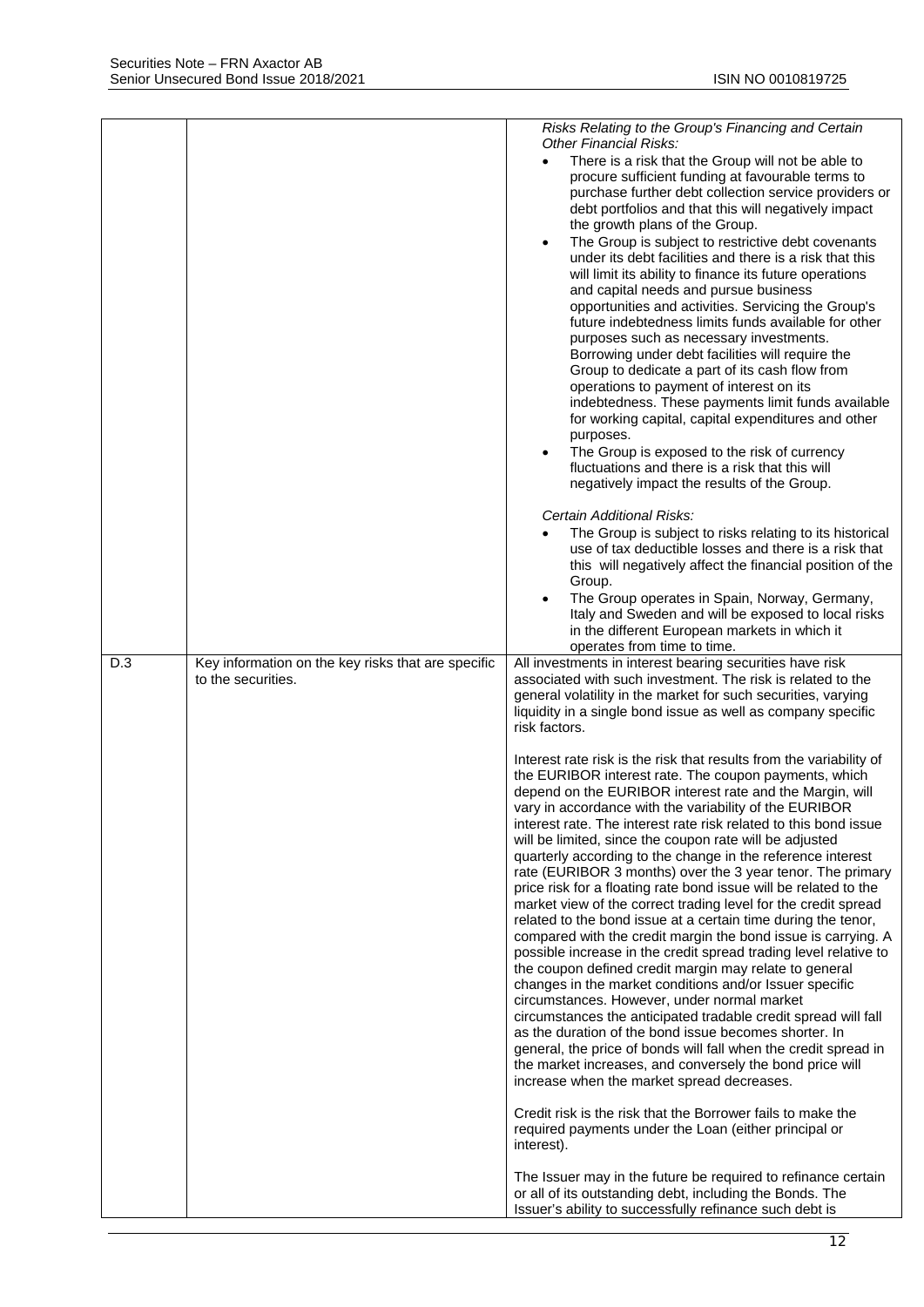|  | dependent on the conditions of the financial markets in  |
|--|----------------------------------------------------------|
|  | general at such time, and deterioration in the financial |
|  | position of the Group                                    |

#### **Section E Offer**

| Element | Disclosure requirements                             | <b>Disclosure</b>                                                                                                                                                                                                                                                                                                                                                                                                                                                                                                                                                                                                                                                                                                                                                                                                                                                                                                                                                      |
|---------|-----------------------------------------------------|------------------------------------------------------------------------------------------------------------------------------------------------------------------------------------------------------------------------------------------------------------------------------------------------------------------------------------------------------------------------------------------------------------------------------------------------------------------------------------------------------------------------------------------------------------------------------------------------------------------------------------------------------------------------------------------------------------------------------------------------------------------------------------------------------------------------------------------------------------------------------------------------------------------------------------------------------------------------|
| E.2b    | Reasons for the offer and use of proceeds when      | Estimated total expenses related to the offer:                                                                                                                                                                                                                                                                                                                                                                                                                                                                                                                                                                                                                                                                                                                                                                                                                                                                                                                         |
|         | different from making profit and/or hedging         |                                                                                                                                                                                                                                                                                                                                                                                                                                                                                                                                                                                                                                                                                                                                                                                                                                                                                                                                                                        |
|         | certain risks.                                      | <b>External party</b><br>Cost                                                                                                                                                                                                                                                                                                                                                                                                                                                                                                                                                                                                                                                                                                                                                                                                                                                                                                                                          |
|         |                                                     | The Norwegian FSA<br>NOK 76,000                                                                                                                                                                                                                                                                                                                                                                                                                                                                                                                                                                                                                                                                                                                                                                                                                                                                                                                                        |
|         |                                                     | The stock exchange<br>NOK 57,120                                                                                                                                                                                                                                                                                                                                                                                                                                                                                                                                                                                                                                                                                                                                                                                                                                                                                                                                       |
|         |                                                     | The Bond Trustee, p.a.<br>NOK 120,000                                                                                                                                                                                                                                                                                                                                                                                                                                                                                                                                                                                                                                                                                                                                                                                                                                                                                                                                  |
|         |                                                     | NOK 700,000<br>Legal fee                                                                                                                                                                                                                                                                                                                                                                                                                                                                                                                                                                                                                                                                                                                                                                                                                                                                                                                                               |
|         |                                                     | The Joint Lead Managers                                                                                                                                                                                                                                                                                                                                                                                                                                                                                                                                                                                                                                                                                                                                                                                                                                                                                                                                                |
|         |                                                     | and the Co-Manager<br>EUR 1,500,000                                                                                                                                                                                                                                                                                                                                                                                                                                                                                                                                                                                                                                                                                                                                                                                                                                                                                                                                    |
|         |                                                     | The Issuer will use the net proceeds from the Initial Bond<br>Issue for:                                                                                                                                                                                                                                                                                                                                                                                                                                                                                                                                                                                                                                                                                                                                                                                                                                                                                               |
|         |                                                     | an intra-group loan to Reolux;<br>(i)                                                                                                                                                                                                                                                                                                                                                                                                                                                                                                                                                                                                                                                                                                                                                                                                                                                                                                                                  |
|         |                                                     | (ii) portfolio investments;                                                                                                                                                                                                                                                                                                                                                                                                                                                                                                                                                                                                                                                                                                                                                                                                                                                                                                                                            |
|         |                                                     | (iii) REOs; and                                                                                                                                                                                                                                                                                                                                                                                                                                                                                                                                                                                                                                                                                                                                                                                                                                                                                                                                                        |
|         |                                                     | (iv) general corporate purposes.                                                                                                                                                                                                                                                                                                                                                                                                                                                                                                                                                                                                                                                                                                                                                                                                                                                                                                                                       |
|         |                                                     | The Issuer will use the net proceeds from the issuance of                                                                                                                                                                                                                                                                                                                                                                                                                                                                                                                                                                                                                                                                                                                                                                                                                                                                                                              |
|         |                                                     | any Additional Bonds for general corporate purposes.                                                                                                                                                                                                                                                                                                                                                                                                                                                                                                                                                                                                                                                                                                                                                                                                                                                                                                                   |
| E.3     | Description of the terms and conditions of the      | Not applicable. There are no terms and conditions of the                                                                                                                                                                                                                                                                                                                                                                                                                                                                                                                                                                                                                                                                                                                                                                                                                                                                                                               |
|         | offer.                                              | offer                                                                                                                                                                                                                                                                                                                                                                                                                                                                                                                                                                                                                                                                                                                                                                                                                                                                                                                                                                  |
| E.4     | Description of any interest that is material to the | The involved persons in the Issuer have no interest, nor                                                                                                                                                                                                                                                                                                                                                                                                                                                                                                                                                                                                                                                                                                                                                                                                                                                                                                               |
|         | issue including conflicting interests.              | conflicting interests that are material to the Bond Issue.                                                                                                                                                                                                                                                                                                                                                                                                                                                                                                                                                                                                                                                                                                                                                                                                                                                                                                             |
|         |                                                     | DNB Bank ASA, DNB Markets and Nordea Bank AB (publ)<br>Branch in Norway (together the "Joint Lead Managers")<br>and Artic Securities (the Co-manager) have assisted the<br>Company in preparing the Prospectus. The Joint Lead<br>Managers and the Co-manager and/or affiliated companies<br>and/or officers, directors and employees may be a market<br>maker or hold a position in any instrument or related<br>instrument discussed in the Prospectus, and may perform<br>or seek to perform financial advisory or banking services<br>related to such instruments. The Joint Lead Managers' and<br>the Co-manager's corporate finance department may act<br>as manager or co-manager for this Company in private<br>and/or public placement and/or resale not publicly available<br>or commonly known.<br>The Securities Note included the Summary dated 12 June<br>2018 together with the Registration Document dated 12<br>June 2018 constitutes the Prospectus. |
| E.7     | Estimated expenses charged to the investor by       | Not applicable. There is no estimated expenses charged to                                                                                                                                                                                                                                                                                                                                                                                                                                                                                                                                                                                                                                                                                                                                                                                                                                                                                                              |
|         | the issuer or the offeror.                          | the investor by the issuer or the offeror                                                                                                                                                                                                                                                                                                                                                                                                                                                                                                                                                                                                                                                                                                                                                                                                                                                                                                                              |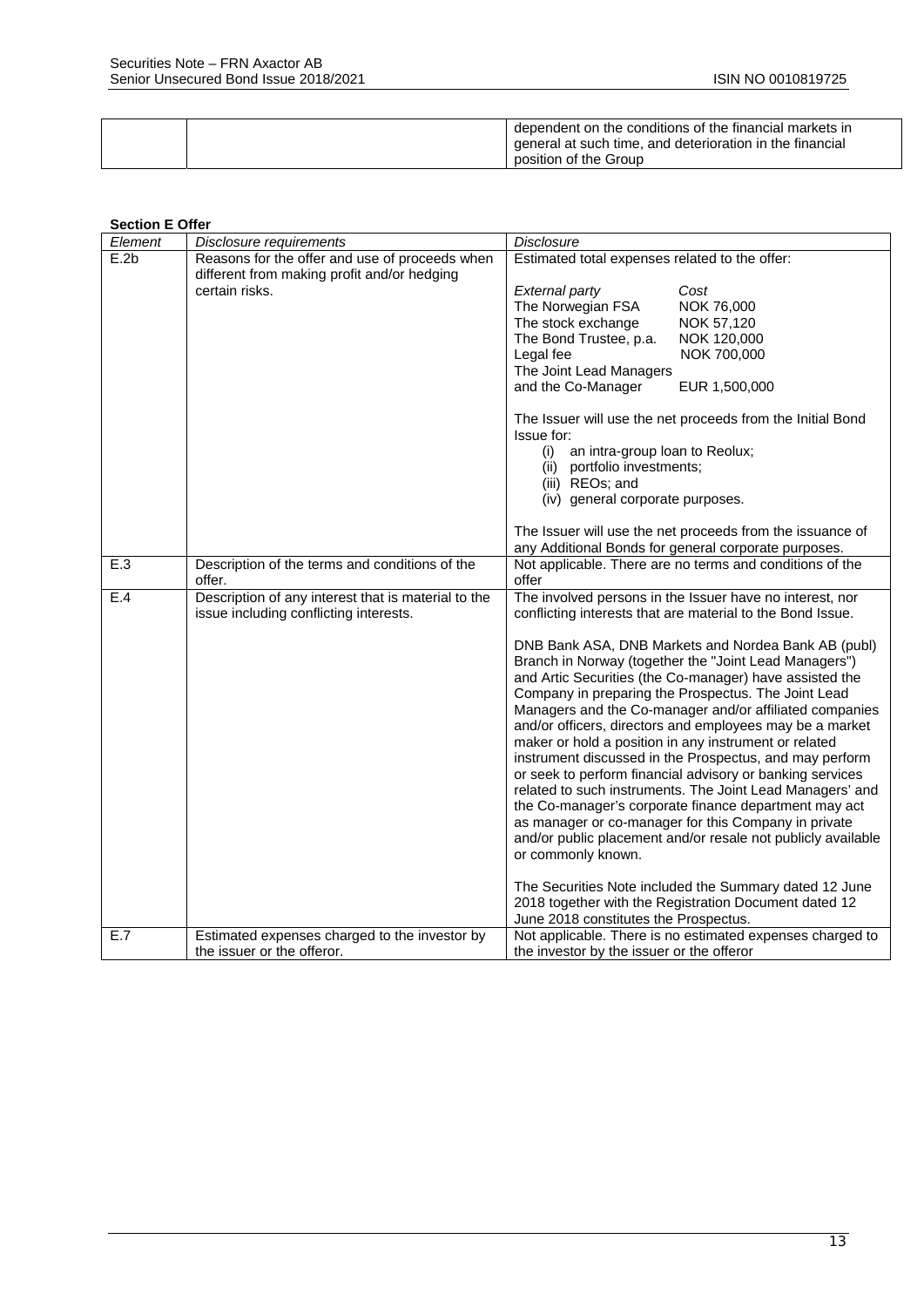# **2 Risk Factors**

Investing in bonds issued by Axactor AB (the "Issuer") involves inherent risks. Prospective investors should consider, among other things, the risk factors set out in the Prospectus, including those related to the Issuer as set out in the Registration Document, before making an investment decision. The risks and uncertainties described in the Prospectus, including those set out in the Registration Document, are risks of which the Issuer is aware and that the Issuer considers to be material to its business. If any of these risks were to occur, the Issuer's business, financial position, operating results or cash flows could be materially adversely affected, and the Issuer could be unable to pay interest, principal or other amounts on or in connection with the bonds. Prospective investors should also read the detailed information set out in the Registration Document dated 12 June 2018 and reach their own views prior to making any investment decision.

#### **Risk related to the market in general**

All investments in interest bearing securities have risk associated with such investment. The risk is related to the general volatility in the market for such securities, varying liquidity in a single bond issue as well as company specific risk factors. There are five main risk factors that sum up the investors' total risk exposure when investing in interest bearing securities: liquidity risk, interest rate risk, settlement risk, credit risk and market risk (both in general and issuer specific) and tax risk.

**Liquidity risk** is the risk that a party interested in trading bonds cannot do it because nobody in the market wants to trade the bonds. Missing demand for the bonds may result in a loss for the bondholder.

The price of a single bond issue will fluctuate in accordance with the interest rate and credit markets in general, the market view of the credit risk of that particular bond issue, and the liquidity of this bond issue in the market. In spite of an underlying positive development in the Issuer's business activities, the price of a bond may fall independent of this fact.

**Interest rate risk** is the risk that results from the variability of the EURIBOR interest rate. The coupon payments, which depend on the EURIBOR interest rate and the Margin, will vary in accordance with the variability of the EURIBOR interest rate. The interest rate risk related to this bond issue will be limited, since the coupon rate will be adjusted quarterly according to the change in the reference interest rate (EURIBOR 3 months) over the 3year tenor. The primary price risk for a floating rate bond issue will be related to the market view of the correct trading level for the credit spread related to the bond issue at a certain time during the tenor, compared with the credit margin the bond issue is carrying. A possible increase in the credit spread trading level relative to the coupon defined credit margin may relate to general changes in the market conditions and/or Issuer specific circumstances. However, under normal market circumstances the anticipated tradable credit spread will fall as the duration of the bond issue becomes shorter. In general, the price of bonds will fall when the credit spread in the market increases, and conversely the bond price will increase when the market spread decreases.

**Settlement risk** is the risk that the settlement of bonds does not take place as agreed. The settlement risk consists of the failure to pay or the failure to deliver the bonds.

**Credit risk** is the risk that the Borrower fails to make the required payments under the Loan (either principal or interest).

**Market risk** is the risk that the value of the bonds will decrease due to the change in value of the market risk factors. The price of a single bond issue will fluctuate in accordance with the interest rate and credit markets in general, the market view of the credit risk of that particular bond issue, and the liquidity of this bond issue in the market. In spite of an underlying positive development in the Issuers business activities, the price of a bond may fall independent of this fact. Bond issues with a relatively short tenor and a floating rate coupon rate do however in general carry a lower price risk compared to bonds with a longer tenor and/or with a fixed coupon rate.

No market-maker agreement is entered into in relation to this bond issue, and the liquidity of bonds will at all times depend on the market participants view of the credit quality of the Issuer as well as established and available credit lines.

**Tax risk** are due to tax laws and regulations that are highly complex and subject to interpretation. Consequently, the Group is subject to changing tax laws, treaties and regulations in and between countries in which it operates.

#### **Risk related to the Bonds**

#### *The Bonds may not be a suitable investment for all investors*

Each potential investor in the Bonds must determine the suitability of that investment in light of its own circumstances. In particular, each potential investor should: (i) have sufficient knowledge and experience to make a meaningful evaluation of the Bonds; (ii) have access to and knowledge of the appropriate analytical tools to evaluate an investment in the Bonds; (iii) have sufficient financial resources and liquidity to bear the risks associated with investment in the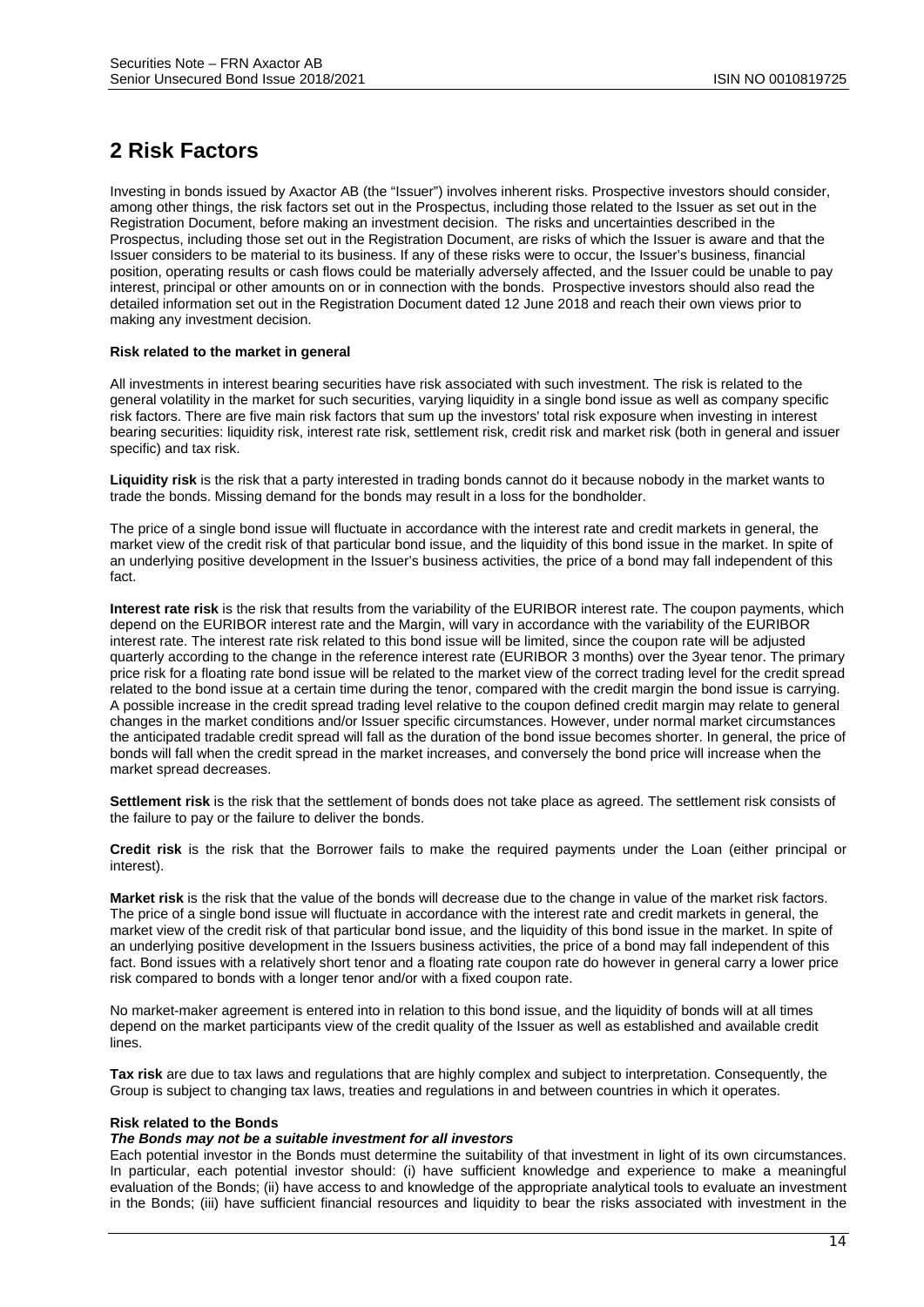Bonds; (iv) understand the terms of the Bonds and the behaviour of the relevant financial markets; and (v) be able to evaluate possible scenarios for economic interest rate and other factors that may affect its investment.

#### *Risks of being unable to repay the Bonds*

During the lifetime of the Bonds, the Company will be required to make payments on the Bonds. The Company's ability to generate cash flow from operation and to make scheduled payments on and to repay the Bonds, will depend on the future financial performance of the Company. If the Company is unable to generate sufficient cash flow from operations in the future to service its debt, it will be forced to adopt an alternative strategy that may include actions such as reducing or delaying capital expenditures, selling assets, restructuring or refinancing indebtedness or seeking equity capital. The Company cannot assure investors that any of these alternative strategies could be effected on satisfactory terms, if at all, or that they would yield sufficient funds to make required payments on or to repay the Bonds. Inability to effect such strategies may have a material adverse effect on the Company's business, results of operations, financial position and/or prospects.

#### *Investing in Bonds involves inherent risks*

Investing in Bonds inherently involves the risk that the value of the Bonds will decrease or that the Company will be unable to fulfil its obligations to repay the Bonds or pay interest under the Bonds. Thus, any prospective investor must be able to suffer such economic risk, and to withstand a complete loss of an investment in Bonds.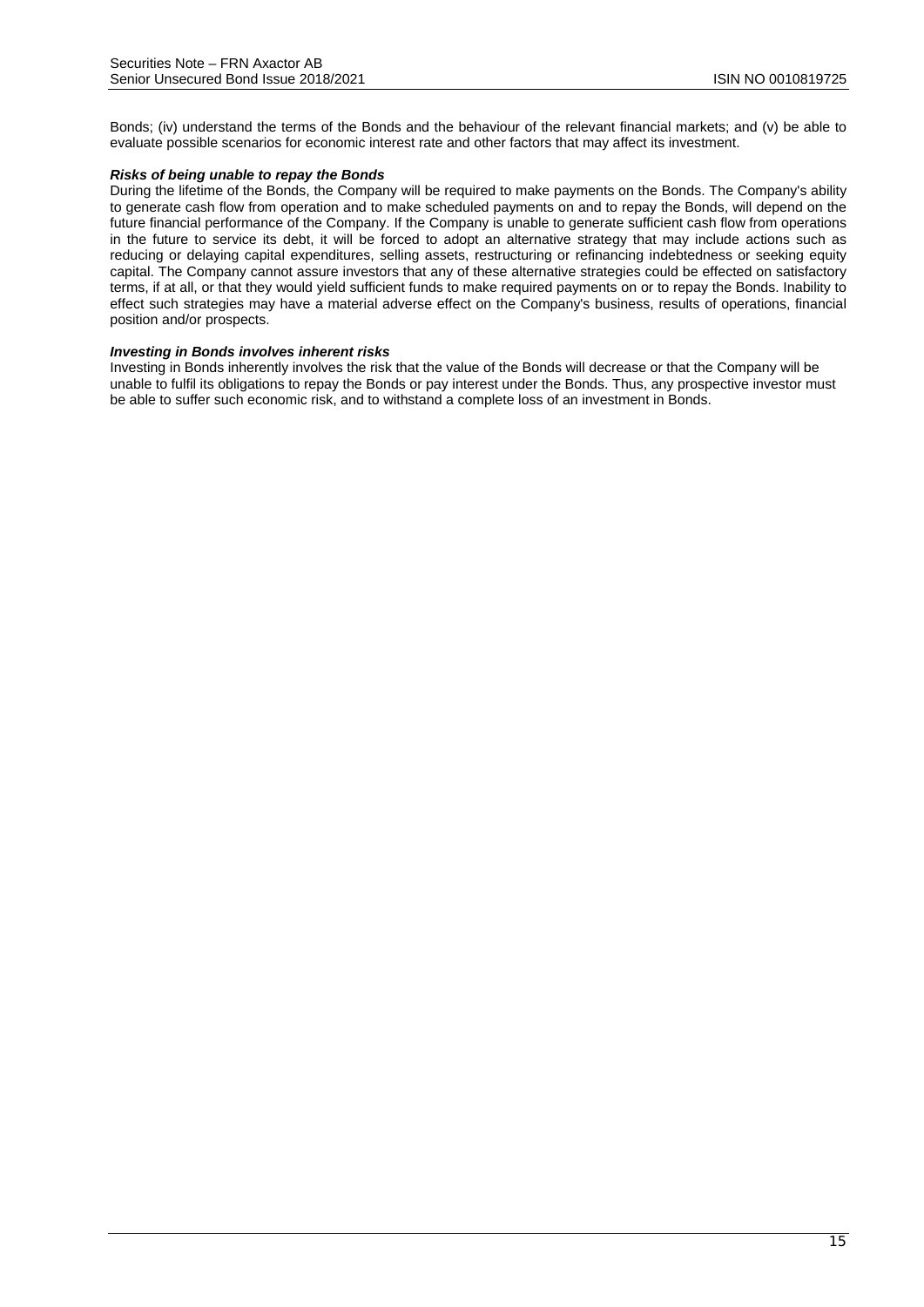# **3 Persons Responsible**

# *3.1 Persons responsible for the information*

Persons responsible for the information given in the Securities Note are: Axactor AB, Hovslagargatan 5 B, SE-111-48 Stockholm, Sweden

# *3.2 Declaration by persons responsible*

#### **Responsibility statement:**

Axactor AB, confirms, taken all reasonable care to ensure that such is the case, that the information contained in the prospectus is, to the best of our knowledge, in accordance with the facts and contains no omission likely to affect its import.

Stockholm, 12 June 2018

\_\_\_\_\_\_\_\_\_\_\_\_\_\_\_\_\_\_\_\_\_\_\_ Johnny Tsolis (CFO)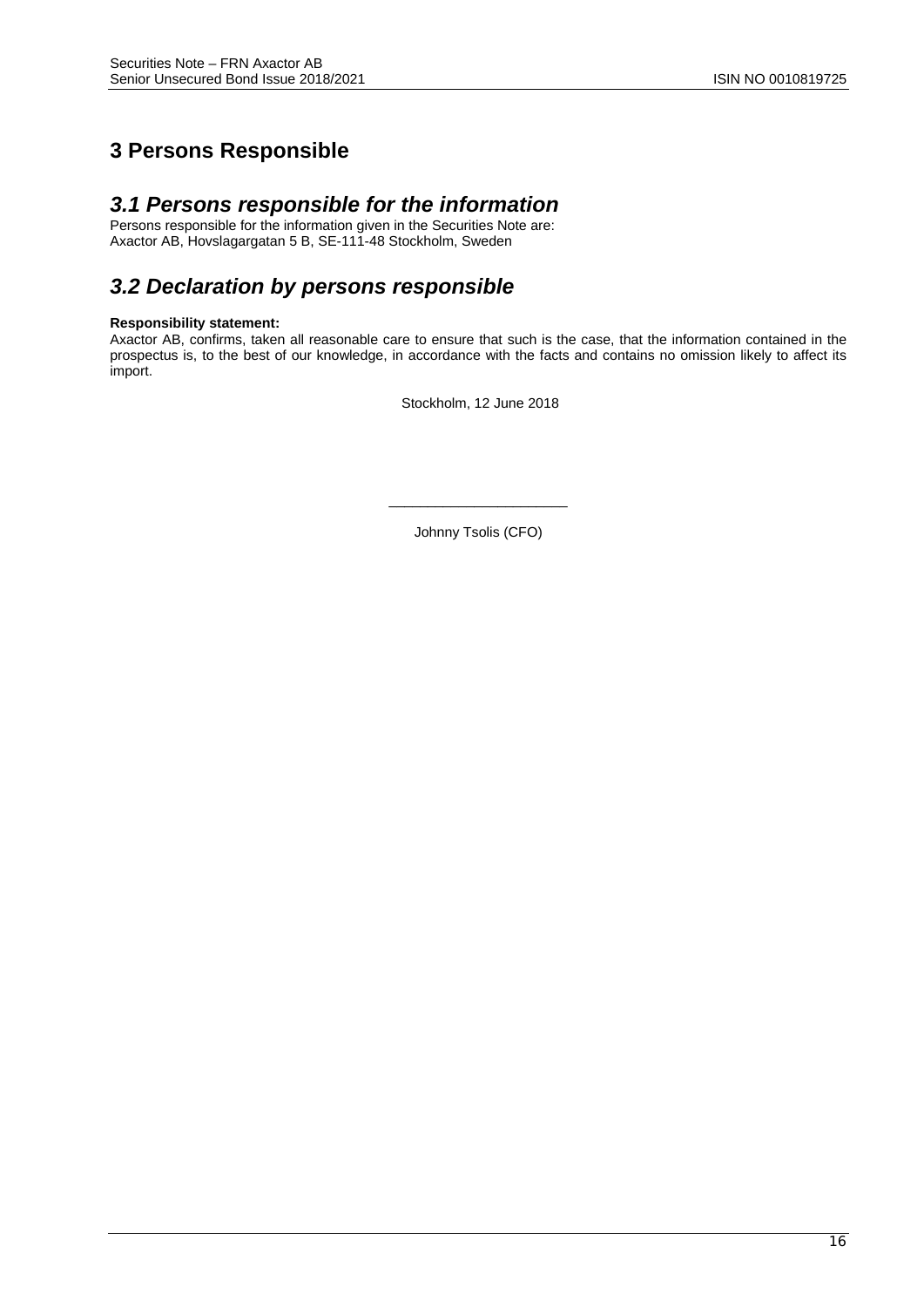# **4 Detailed information about the securities**

| ISIN code:                                                 | NO 0010819725                                               |             |                                                                                                                                                                                                                                                                                                                                                       |
|------------------------------------------------------------|-------------------------------------------------------------|-------------|-------------------------------------------------------------------------------------------------------------------------------------------------------------------------------------------------------------------------------------------------------------------------------------------------------------------------------------------------------|
| The Loan/The Reference<br>Name/The Bonds:                  |                                                             |             | "Axactor AB (publ) Senior Unsecured EUR 250,000,000 bonds 2018/2021".                                                                                                                                                                                                                                                                                 |
| Borrower/Issuer/Company:                                   | number 556227-8043.                                         |             | Axactor AB (publ), a company existing under the laws of Sweden with registration                                                                                                                                                                                                                                                                      |
| Security Type:                                             | Open Bond issue with floating rate.                         |             |                                                                                                                                                                                                                                                                                                                                                       |
| Borrowing Limit - Tap Issue:                               | <b>EUR</b>                                                  | 250,000,000 |                                                                                                                                                                                                                                                                                                                                                       |
| Borrowing Amount/First Tranche:                            | <b>EUR</b>                                                  | 150,000,000 |                                                                                                                                                                                                                                                                                                                                                       |
| Denomination/Face Value - Each<br>Bond:                    | <b>EUR</b>                                                  |             | 1,000 - each and ranking pari passu among<br>themselves                                                                                                                                                                                                                                                                                               |
| Securities Form:                                           | Depository.                                                 |             | The Bonds are electronically registered in book-entry form with the Securities                                                                                                                                                                                                                                                                        |
| Disbursement/Settlement/Issue<br>Date:                     | 23 March 2018.                                              |             |                                                                                                                                                                                                                                                                                                                                                       |
| Interest Bearing From and<br>Including:                    | Disbursement/Settlement/Issue Date.                         |             |                                                                                                                                                                                                                                                                                                                                                       |
| Interest Bearing To:                                       | Maturity Date.                                              |             |                                                                                                                                                                                                                                                                                                                                                       |
| <b>Maturity Date:</b>                                      | 23 June 2021.                                               |             |                                                                                                                                                                                                                                                                                                                                                       |
| Reference Rate:                                            | EURIBOR 3 months                                            |             |                                                                                                                                                                                                                                                                                                                                                       |
| Margin:                                                    | 7.00 per cent per annum                                     |             |                                                                                                                                                                                                                                                                                                                                                       |
| Coupon Rate:                                               | Reference Rate + Margin.                                    |             |                                                                                                                                                                                                                                                                                                                                                       |
|                                                            | 7.00 % p.a. for the interest period ending on 25 June 2018. |             |                                                                                                                                                                                                                                                                                                                                                       |
| <b>EURIBOR floor:</b>                                      | Zero (0%).                                                  |             |                                                                                                                                                                                                                                                                                                                                                       |
| Day Count Fraction - Coupon:                               | $Act/360 - in arrears.$                                     |             |                                                                                                                                                                                                                                                                                                                                                       |
| <b>Business Day Convention:</b>                            | Following).                                                 |             | Means that if the last day of any Interest Period originally falls on a day that is not<br>a Business Day, the Interest Period will be extended to include the first following<br>Business Day unless that day falls in the next calendar month, in which case the<br>Interest Period will be shortened to the first preceding Business Day (Modified |
| Interest Rate Determination<br>Date/Interest Quotaton Day: | Day.                                                        |             | 21 march 2018, and thereafter two Business Days prior to each Interest Payment                                                                                                                                                                                                                                                                        |
| Interest Rate Adjustment Date:                             | from and including the accompanying Interest Payment Date.  |             | Coupon Rate determined on an Interest Rate Determination Date will be effective                                                                                                                                                                                                                                                                       |
| Interest Payment Date:                                     | Convention.                                                 |             | Each 23 March, 23 June 23 September and 23 December in each year and the<br>Maturity Date. Any adjustment will be made according to the Business Day                                                                                                                                                                                                  |
| #Days first term:                                          | 94 days.                                                    |             |                                                                                                                                                                                                                                                                                                                                                       |
| <b>Issue Price:</b>                                        | 100 % (par value).                                          |             |                                                                                                                                                                                                                                                                                                                                                       |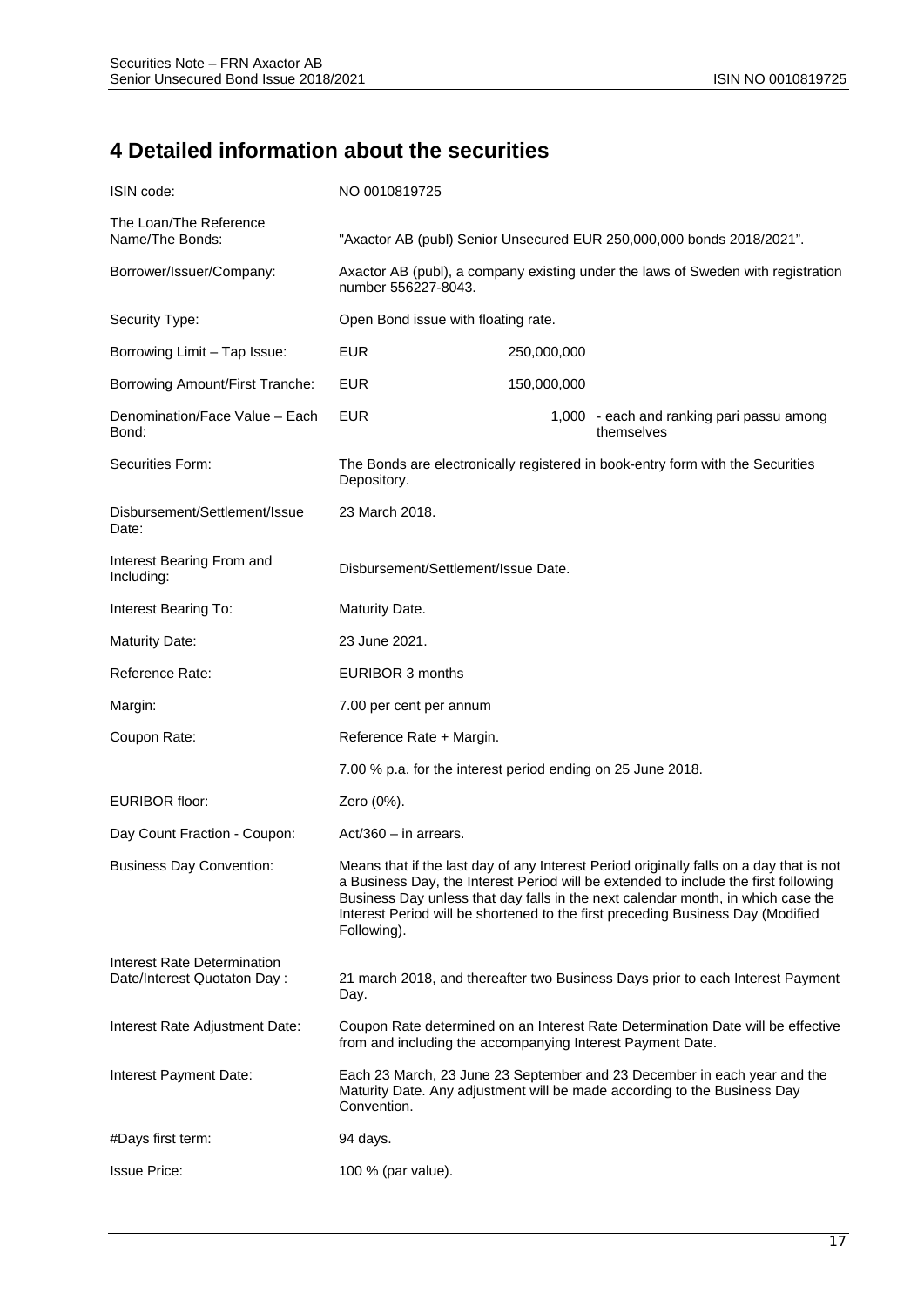| Yield:                                         | Dependent on the market price. Yield for the Interest Period<br>(23 March 2018 - 25 June 2018) is 7.186 per cent p.a. assuming a price of 100 %.                                                                                                                                                                                                                                                                                                                                                                                                                                                                                                                                                                                                                                                                                                                      |
|------------------------------------------------|-----------------------------------------------------------------------------------------------------------------------------------------------------------------------------------------------------------------------------------------------------------------------------------------------------------------------------------------------------------------------------------------------------------------------------------------------------------------------------------------------------------------------------------------------------------------------------------------------------------------------------------------------------------------------------------------------------------------------------------------------------------------------------------------------------------------------------------------------------------------------|
|                                                | The yield is calculated in accordance with «Anbefaling til Konvensjoner for det<br>norske sertifikat- og obligasjonsmarkedet» prepared by Norske<br>Finansanalytikeres Forening in 2001<br>(http://www.finansanalytiker.no/innhold/publikasjoner/Konvensjoner_oktober14.pdf                                                                                                                                                                                                                                                                                                                                                                                                                                                                                                                                                                                           |
| Business Day:                                  | Means a day on which both the relevant CSD settlement system is open, and<br>which is a TARGET-Day.                                                                                                                                                                                                                                                                                                                                                                                                                                                                                                                                                                                                                                                                                                                                                                   |
| TARGET Day:                                    | Means any day on which the Trans-European Automated Real-time Gross<br>Settlement Express Transfer payment system is open for the settlement of<br>payments in euro.                                                                                                                                                                                                                                                                                                                                                                                                                                                                                                                                                                                                                                                                                                  |
| Put option:                                    | Upon the occurrence of a Put Option Event, each Bondholder will have the right<br>(the "Put Option") to require that the Issuer purchases all or some of the Bonds<br>held by that Bondholder at a price equal to 101 per cent. of the Nominal Amount<br>(plus accrued interest).                                                                                                                                                                                                                                                                                                                                                                                                                                                                                                                                                                                     |
|                                                | The Put Option must be exercised within 15 Business Days after the Issuer has<br>given notice to the Bond Trustee and the Bondholders that a Put Option Event<br>has occurred pursuant to Clause 12.3 (Put Option Event) in the Bond Terms.<br>Once notified, the Bondholders' right to exercise the Put Option is irrevocable and<br>will not be affected by any subsequent events related to the Issuer.                                                                                                                                                                                                                                                                                                                                                                                                                                                            |
|                                                | Each Bondholder may exercise its Put Option by written notice to its account<br>manager for the CSD, who will notify the Paying Agent of the exercise of the Put<br>Option. The Put Option Repayment Date will be the fifth Business Day after the<br>end of the 15 Business Days exercise period referred to in paragraph (b) above.<br>However, the settlement of the Put Option will be based on each Bondholders<br>holding of Bonds at the Put Option Redemption Date.                                                                                                                                                                                                                                                                                                                                                                                           |
|                                                | If Bonds representing more than 90 per cent. of the Outstanding Bonds have<br>been repurchased pursuant to this Clause 10.2 (Mandatory repurchase due to a<br>Put Option Event) in the Bond Terms, the Issuer is entitled to repurchase all the<br>remaining Outstanding Bonds at the price stated in paragraph (a) above by<br>notifying the remaining Bondholders of its intention to do so no later than 20<br>calendar days after the Put Option Repayment Date. Such prepayment may occur<br>at the earliest on the 15th calendar day following the date of such notice.                                                                                                                                                                                                                                                                                         |
| Put Option Event::                             | Means a De-Listing Event or a Change of Control Event.                                                                                                                                                                                                                                                                                                                                                                                                                                                                                                                                                                                                                                                                                                                                                                                                                |
| Change of Control Event:                       | Means a person or group of persons acting in concert gaining Decisive Influence<br>over the Issuer.                                                                                                                                                                                                                                                                                                                                                                                                                                                                                                                                                                                                                                                                                                                                                                   |
| Amortisation:                                  | The Bonds will run without installments and be repaid in full at Maturity Date at<br>par.                                                                                                                                                                                                                                                                                                                                                                                                                                                                                                                                                                                                                                                                                                                                                                             |
| Early redemption option due to a<br>tax event: | If the Issuer is or will be required to gross up any withheld tax imposed by law<br>from any payment in respect of the Bonds under the Finance Documents pursuant<br>to Clause 8.4 (Taxation) in the Bond Terms as a result of a change in applicable<br>law implemented after the date of these Bond Terms, the Issuer will have the right<br>to redeem all, but not only some, of the Outstanding Bonds at a price equal to 100<br>per cent. of the Nominal Amount. The Issuer shall give written notice of such<br>redemption to the Bond Trustee and the Bondholders at least twenty (20)<br>Business Days prior to the Tax Event Repayment Date, provided that no such<br>notice shall be given earlier than 60 days prior to the earliest date on which the<br>Issuer would be obliged to withhold such tax were a payment in respect of the<br>Bonds then due. |
| Redemption:                                    | Matured interest and matured principal will be credited each Bondholder directly<br>from the Securities Registry. Claims for interest and principal shall be limited in<br>time pursuant the Norwegian Act relating to the Limitation Period Claims of May<br>18 1979 no 18, p.t. 3 years for interest rates and 10 years for principal.                                                                                                                                                                                                                                                                                                                                                                                                                                                                                                                              |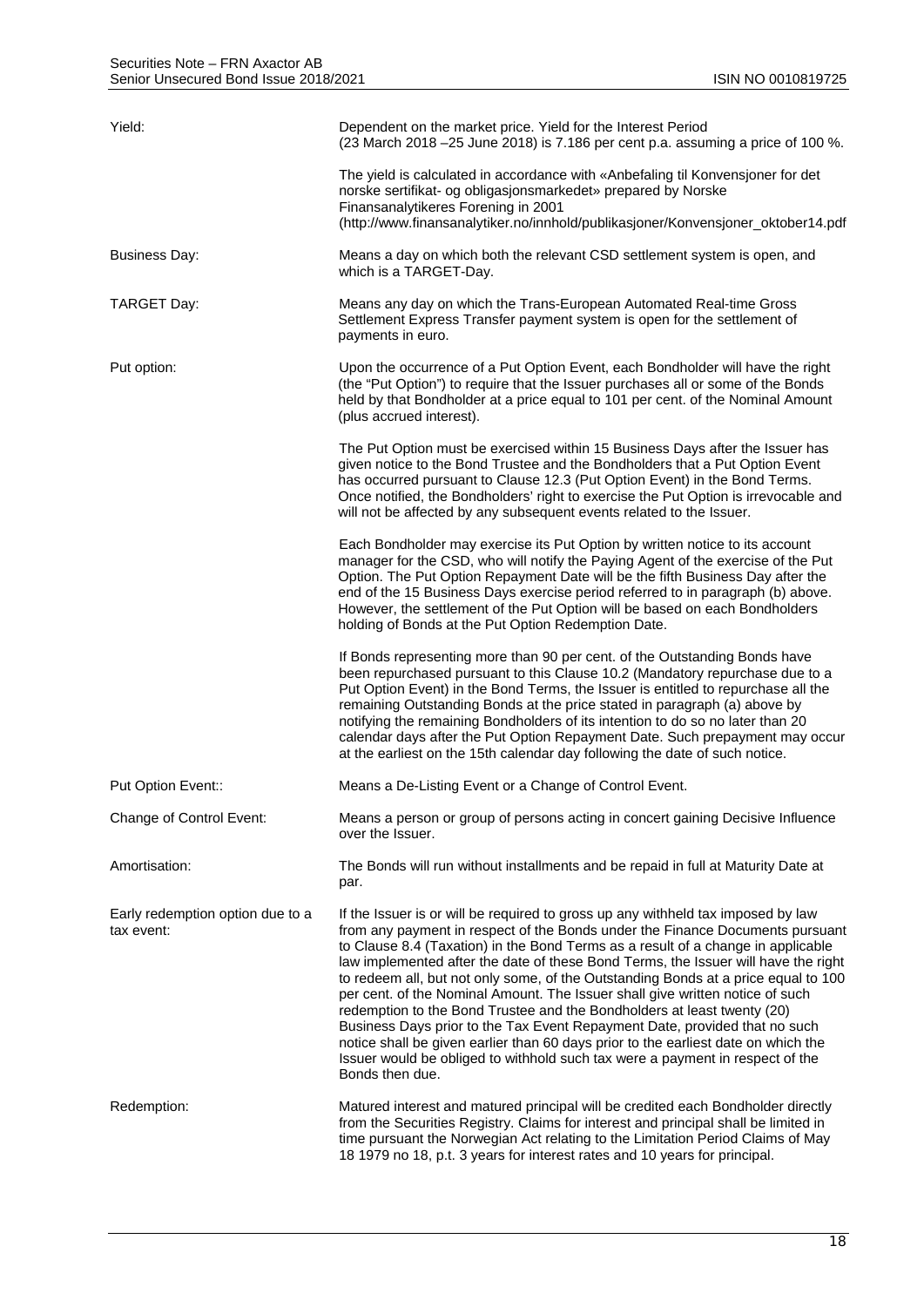| Status of the Bonds and security: | The Bonds will constitute senior debt obligations of the Issuer. The Bonds will<br>rank pari passu between themselves and will rank at least pari passu with all other<br>obligations of the Issuer (save for such claims which are mandatorily preferred by<br>law).<br>The Bonds are unsecured. |
|-----------------------------------|---------------------------------------------------------------------------------------------------------------------------------------------------------------------------------------------------------------------------------------------------------------------------------------------------|
|                                   |                                                                                                                                                                                                                                                                                                   |
| Finance Document:                 | Means these Bond Terms, the Bond Trustee Fee Agreement and any<br>other document designated by the Issuer and the Bond Trustee as a Finance<br>Document.                                                                                                                                          |
| Security:                         | Means any encumbrance, mortgage, charge, pledge, lien or other security interest<br>securing any obligation of any person or any other agreement or arrangement<br>having a similar effect.                                                                                                       |
| Undertakings:                     | The Issuer undertakes from the date of the Bond Agreement and until such time<br>that no amounts are outstanding under the Bond Agreement or any other Finance<br>Document, to the Bond Trustee, as further set out in Clause 12 and 13 in the<br><b>Bond Terms</b>                               |
|                                   | 1. General covenants                                                                                                                                                                                                                                                                              |
|                                   | (a) Reporting                                                                                                                                                                                                                                                                                     |
|                                   | The Issuer shall prepare Annual Financial Statements in the English language<br>and make them available on its website (alternatively by arranging for publication<br>on Stamdata) as soon as they become available, and not later than 120 days after<br>the end of the financial year.          |
|                                   | The Issuer shall prepare Interim Accounts in the English language and make them                                                                                                                                                                                                                   |

The Issuer shall prepare Interim Accounts in the English language and make them available on its website (alternatively by arranging for publication on Stamdata) as soon as they become available, and not later than 60 days after the relevant Calculation Date.

#### **(b) Mergers and de-mergers**

- (a) The Issuer shall not, and shall procure that no other Group Company will, carry out:
	- (i) any merger or other business combination or corporate reorganisation involving the consolidation of assets and obligations of the Issuer or any other Group Company with any other companies or entities other than; or
	- (ii) any demerger or other corporate reorganisation involving a split of the Issuer or any other Group Company into two or more separate companies or entities;

if such merger, demerger, combination or reorganisation would have a Material Adverse Effect.

#### **(c) Continuation of business**

The Issuer shall not cease to carry on its business, and the Issuer shall procure that no substantial change is made to the general nature of the business of the Group compared to the business as of the Issue Date. Other than the conversion of the Issuer into a European public company (Societas Europaea or SEcompany) and the possible relocation to Norway, the Issuer shall not change its type of organization or jurisdiction of incorporation.

#### **(d) Disposals**

The Issuer shall not, and shall procure that no other Group Company will, sell, liquidate, transfer or otherwise dispose of all or a substantial part of the Group's assets or operations, unless the transaction is carried out at fair market value, on terms and conditions customary for such transactions and such transaction would not have a Material Adverse Effect.

#### **(e) Related party transactions**

Without limiting Clause 13.2 (Compliance with laws) in the Bond Terms, the Issuer shall not, and the Issuer shall ensure that no other Group Company will, enter into any transaction with any person outside the Group except on arm's length terms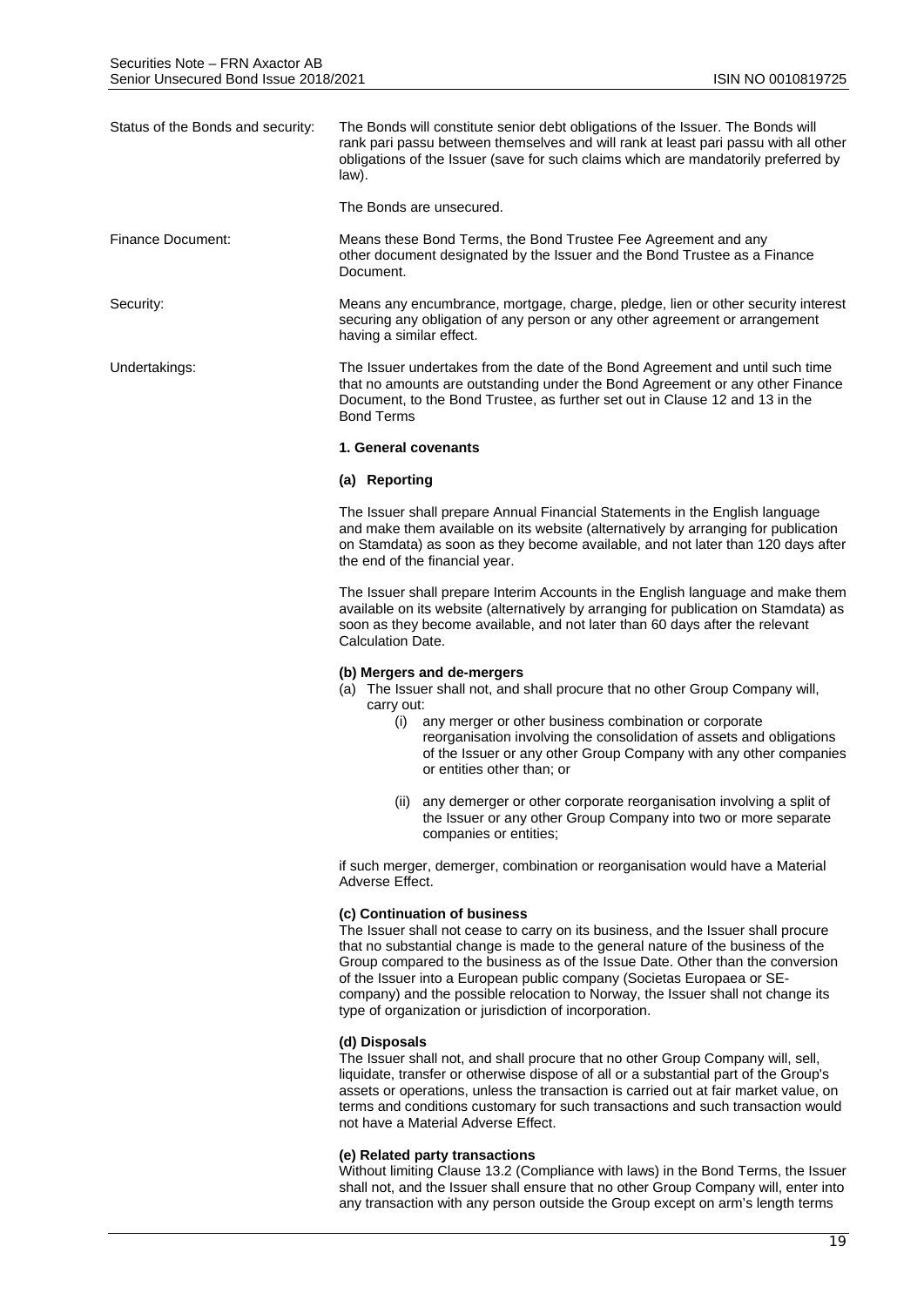and at fair market value.

#### **(f) Corporate status**

The Issuer shall not change its type of organization or jurisdiction of incorporation.

#### **(g) Compliance with laws**

The Issuer shall, and shall procure that each other Group Company will, carry on its business in accordance with acknowledged, careful and sound practices in all aspects and comply in all respects with all laws and regulations it or they may be subject to from time to time, including without limitation any laws, regulations or orders concerning any trade, economic or financial sanctions or embargoes. Breach of these obligations shall be regarded as noncompliance only if such breach would have a Material Adverse Effect.

#### **(h) Authorisations**

The Issuer shall, and shall procure that each other Group Company will, in all material respects obtain, maintain and comply with the terms of any authorisation, approval, license and consent required for the conduct of its business as carried out from time to time if a failure to do so would have Material Adverse Effect.

#### **(j) Negative pledge**

- (a) Except as permitted under paragraph (b) below, the Issuer shall not, and shall procure that no other Group Company will, create, permit to subsist or allow to exist any Security over any of its present or future assets (including shares in the other Group Companies) or its revenues.
- (b) Paragraph (a) above does not apply to any Permitted Security.

#### **2. Special covenants**

#### **(a) Dividends**

The Issuer shall not, during the term of the Bonds, declare or make any Distribution to its shareholders exceeding, for each financial year, 50% of the Issuer's consolidated net profit after taxes based on the Annual Financial Statement for the previous financial year. Notwithstanding the foregoing, the Issuer may purchase own shares in relation the employee share option programme or other purchases for up to 5% of outstanding shares in total during the tenor of the Bonds.

#### **(b) Financial Indebtedness restrictions**

- (a) Except as permitted under paragraph (b) below, the Issuer shall not, and shall procure that no other Group Company will, incur create or permit to subsist any Financial Indebtedness.
- (b) Paragraph (a) above shall not prohibit any Group Company to incur, maintain or prolong any Permitted Financial Indebtedness.

#### **(c) Negative Pledge**

- (a) Except as permitted under paragraph (b) below, the Issuer shall not, and shall procure that no other Group Company will, create, permit to subsist or allow to exist any Security over any of its present or future assets (including shares in the other Group Companies) or its revenues.
- (b) Paragraph (a) above does not apply to any Permitted Security.

#### **(d) Subsidiaries' distributions**

Save for obligations under the Permitted Financial Indebtedness, the Issuer shall not permit any Group Company to create or permit to exist any contractual obligation (or encumbrance) restricting the right of any Group Company to:

- (a) make Distributions to its shareholders;
- (b) service any Financial Indebtedness to the Issuer;
- (c) make any loans to the Issuer; or
- (d) transfer any of its assets and properties to the Issuer;

if the creation of such contractual obligation would prevent the Issuer from complying with any of its obligations under these Bond Terms. Notwithstanding the foregoing, and to the extent not prevented by any applicable legal prohibitions,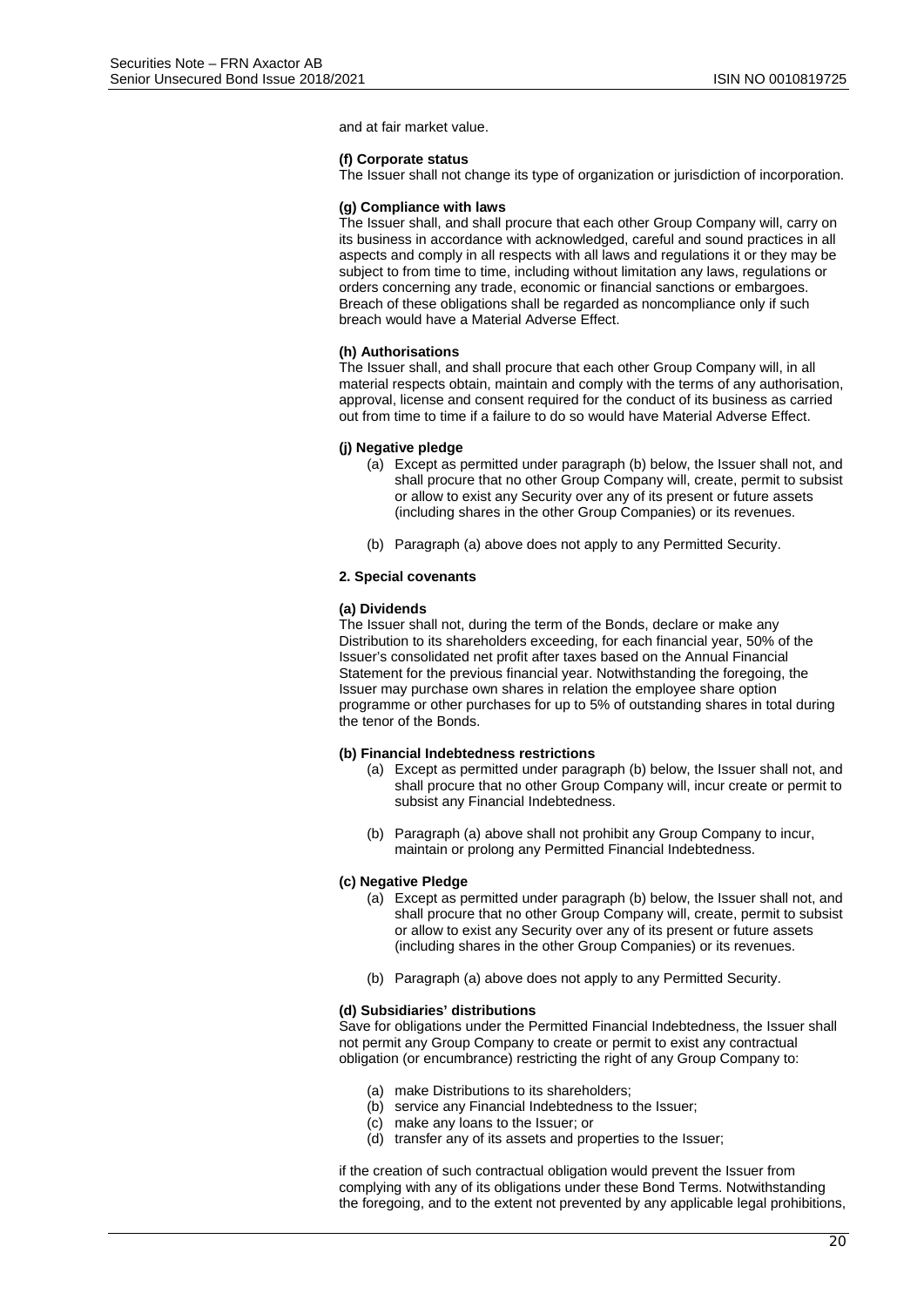restrictions on financial assistance, dividend restrictions or the incurrence of personal liability of management or shareholders, the Issuer shall procure that the Group Companies always make the required Distributions in the form of dividends, loans or otherwise to enable the Issuer to service its payment obligations under the Bonds.

#### **(e) Financial Support Restrictions**

The Issuer shall not, and shall ensure that no other Group Company shall, grant any Financial Support, other than:

- (a) in the ordinary course of business (including, for the avoidance of doubt, in the form of shareholder loans granted by a Group Company to a joint venture in which the relevant Group Company holds an interest);
- (b) intra-group loans made, granted or given by any Group Company to or for the benefit of any other Group Company; or
- (c) Financial Support in the form of Security or guarantees from Group Companies granted in relation to the Permitted Financial Indebtedness incurred under paragraph (a), (b), (c), (f) and (g) of the definition of "Permitted Financial Indebtedness".

#### **3. Financial covenants**

#### **(a) Interest Cover Ratio**

The Issuer shall maintain an Interest Cover Ratio of minimum 4.0x.

#### **(b) Leverage Ratio**

The Issuer shall maintain a Leverage Ratio of maximum 4.0x.

#### **(c) Total Loan to Value Ratio**

The Issuer shall maintain a Total Loan to Value Ratio of maximum 75%.

#### (**d) Total Secured Loan to Value Ratio**

The Issuer shall maintain a Total Secured Loan to Value Ratio of maximum 65%.

The Financial Covenants set out in paragraph (a)-(d) in this Clause 13.12 shall be calculated on a consolidated basis of the Group.

**Definitions:** Please see Bond Terms paragraph 1.1

Events of Default: The Bond Terms includes standard event of default provisions, subject to standard cure periods, including cross default provisions for the Group with a threshold of EUR 5,000,000, or the equivalent thereof in other currencies

See clause 14 in the Bond Terms for further information.

Listing: The Issuer has applied, or shall within 6 months of the Issue Date apply, for the Bonds to be admitted to listing on the Exchange.

> Listing will take place as soon as possible after the prospectus has been approved by the Norwegian FSA.

Purpose/Use of proceeds:: (a) The Issuer will use the net proceeds from the Initial Bond Issue for:

- (i) an intra-group loan to Reolux;
- (ii) portfolio investments;
- (iii) REOs; and
- (iv) general corporate purposes.
- (b) The Issuer will use the net proceeds from the issuance of any Additional Bonds for general corporate purposes.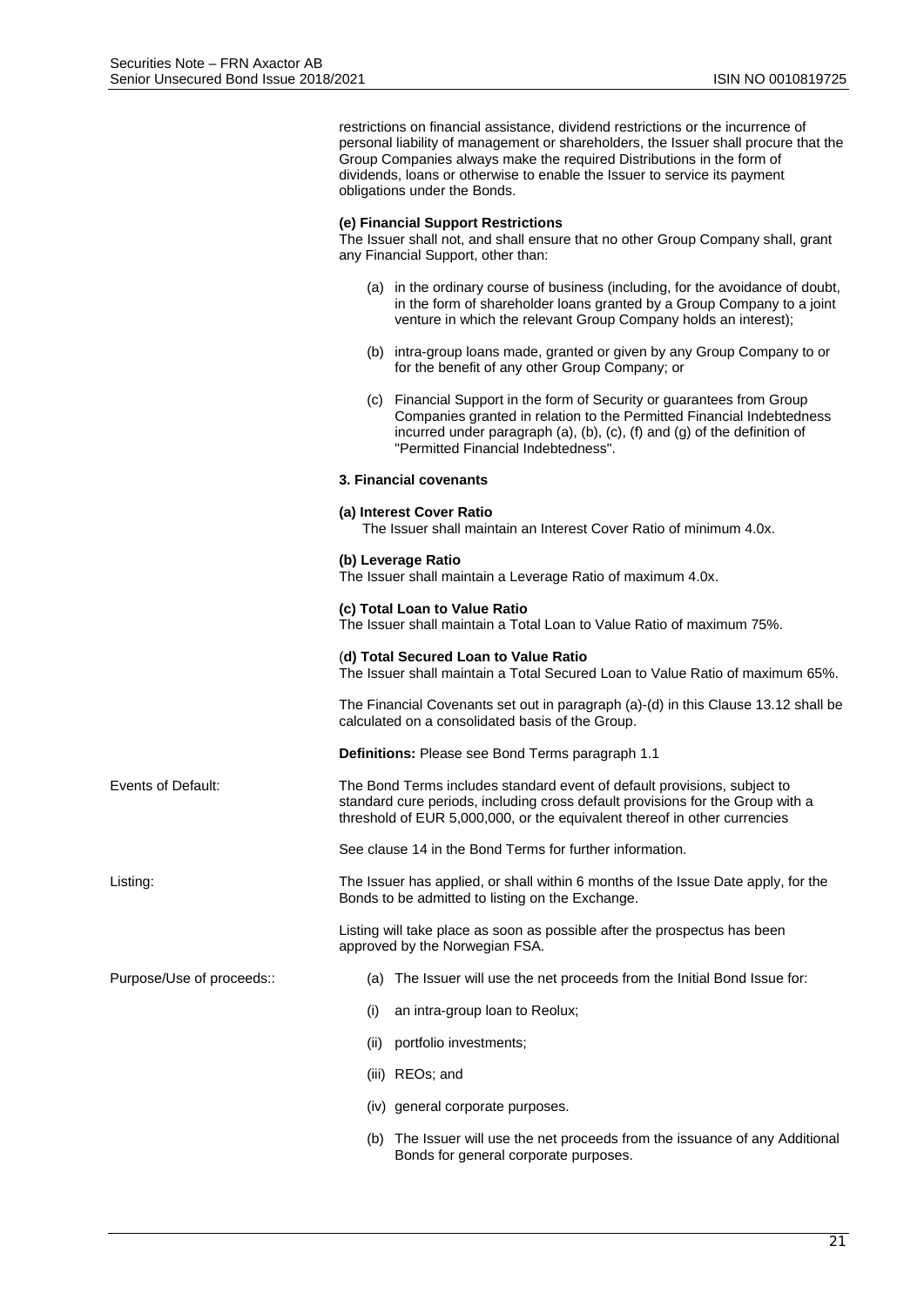|                            | <b>External party</b>                                      | Cost                                                                                                                                                                                                                                                                                                      |
|----------------------------|------------------------------------------------------------|-----------------------------------------------------------------------------------------------------------------------------------------------------------------------------------------------------------------------------------------------------------------------------------------------------------|
|                            | The Norwegian FSA                                          | See "Estimate of total expenses related to the<br>admission to trading" below                                                                                                                                                                                                                             |
|                            | The stock exchange                                         | See "Estimate of total expenses related to the<br>admission to trading" below                                                                                                                                                                                                                             |
|                            | The Bond Trustee, p.a.                                     | NOK 120,000                                                                                                                                                                                                                                                                                               |
|                            | Legal fee<br>The Joint Lead Managers                       | NOK 700,000                                                                                                                                                                                                                                                                                               |
|                            | and the Co-manager                                         | EUR 1,500,000                                                                                                                                                                                                                                                                                             |
|                            |                                                            |                                                                                                                                                                                                                                                                                                           |
| EURIBOR:                   | Means the European Interbank Offered Rate being;           |                                                                                                                                                                                                                                                                                                           |
|                            | Interest Period; or,                                       | (a) the applicable percentage rate per annum displayed on Reuters screen<br>EURIBOR01 (or through another system or website replacing it) as of or<br>around 11.00 a.m. (Brussels time) on the Interest Quotation Day for the<br>offering of deposits in Euro and for a period comparable to the relevant |
|                            |                                                            | (b) if no screen rate is available for the relevant Interest Period;                                                                                                                                                                                                                                      |
|                            | (i)<br>paragraph (a) above; or                             | the linear interpolation between the two closest relevant interest<br>periods, and with the same number of decimals, quoted under                                                                                                                                                                         |
|                            | (11)<br>the Bond Trustee; or                               | a rate for deposits in the bond currency for the relevant Interest<br>Period as supplied to the Bond Trustee at its request quoted by<br>a sufficient number of commercial banks reasonably selected by                                                                                                   |
|                            | offered for the relevant Interest Period.                  | (c) if no quotation is available under paragraph (b), the interest rate which<br>according to the reasonable assessment of the Bond Trustee and the<br>Issuer best reflects the interest rate for deposits in the bond currency                                                                           |
|                            | to be zero.                                                | In each case, if any such rate is below zero, the Reference Rate will be deemed                                                                                                                                                                                                                           |
| Approvals:                 | Directors dated 14 March 2018.                             | The Bonds were issued in accordance with the approval of the Issuer's Board of                                                                                                                                                                                                                            |
|                            | page 2 for duties and responsibility of the Norwegian FSA. | The Norwegian FSA has controlled and approved the Securities Note pursuant to<br>Section 7-7 of the Norwegian Securities Trading Act (see Important notice on                                                                                                                                             |
|                            |                                                            | The Norwegian FSA has approved the Prospectus by e-mail 12 June 2018.                                                                                                                                                                                                                                     |
|                            | a listing application of the bonds.                        | The prospectus has also been sent to the Oslo Børs ASA for control in relation to                                                                                                                                                                                                                         |
| Bond Agreement/Bond Terms: | Issuer or any other party.                                 | By virtue of being registered as a Bondholder (directly or indirectly) with the<br>CSD, the Bondholders are bound by these Bond Terms and any other<br>Finance Document, without any further action required to be taken or<br>formalities to be complied with by the Bond Trustee, the Bondholders, the  |
|                            | Bondholders.                                               | The Bond Trustee is always acting with binding effect on behalf of all the                                                                                                                                                                                                                                |
|                            | and the Co-manager or from the Borrower.                   | The Bond Terms is attached as Appendix 1 to this Securities Note. The Bond<br>Terms is also available through the Bond Trustee, the Joint Lead Managers                                                                                                                                                   |
| Bondholders' meeting:      |                                                            | At the Bondholders' meeting each Bondholder may cast one vote for each<br>voting bond owned at close of business on the day prior to the date of the<br>Bondholders' meeting in the records registered in the Securities Depository.                                                                      |

Estimated total expenses related to the offer: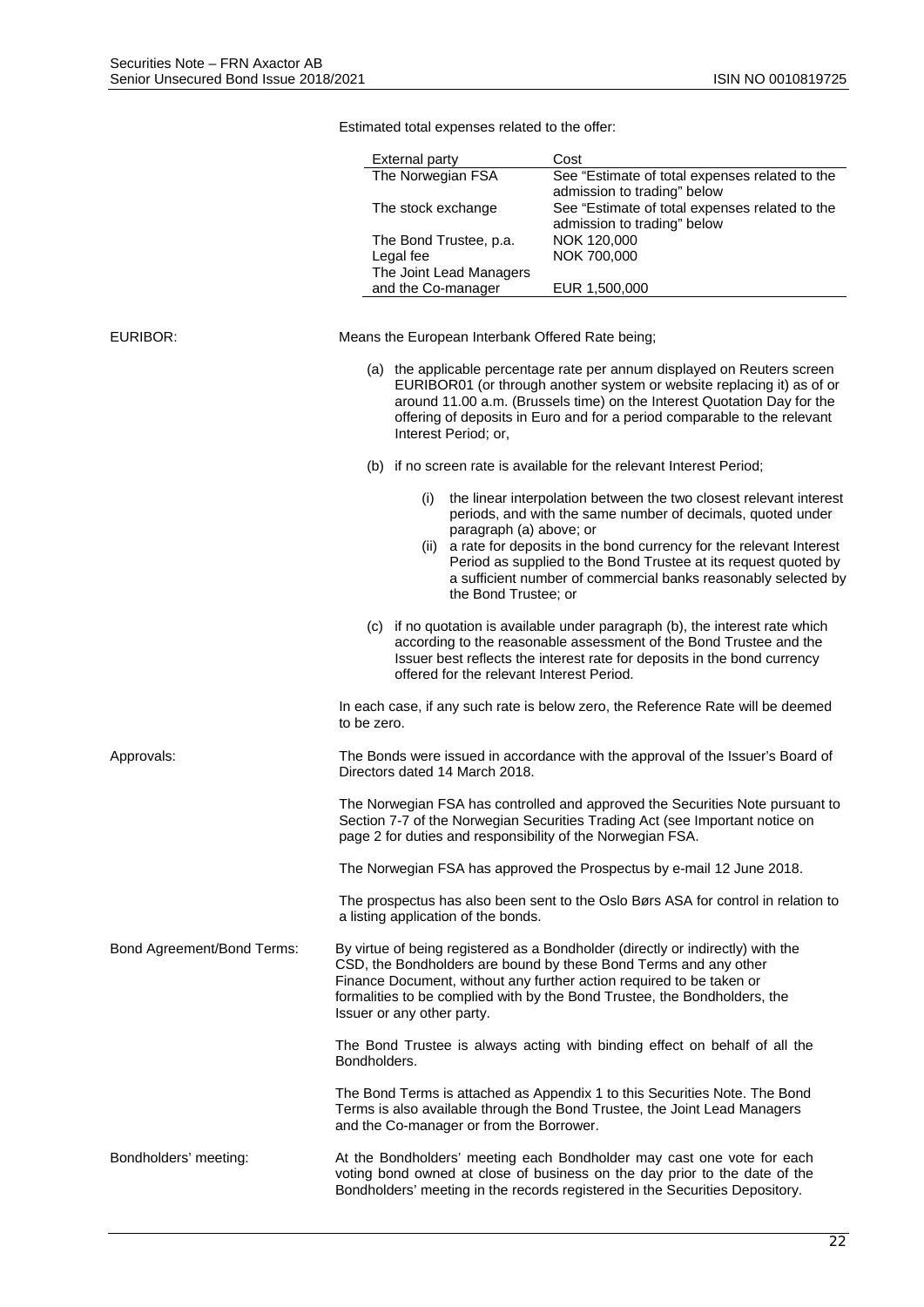|                                                         | In order to form a quorum, at least half (1/2) of the voting bonds must be<br>represented at the Bondholders' meeting. See also clause 15.3 in the Bond<br>Terms.                                                                                                                                                                                                                                                                       |
|---------------------------------------------------------|-----------------------------------------------------------------------------------------------------------------------------------------------------------------------------------------------------------------------------------------------------------------------------------------------------------------------------------------------------------------------------------------------------------------------------------------|
|                                                         | Resolutions shall be passed by simple majority of the votes at the<br>Bondholders' Meeting, however, a majority of at least 2/3 of the voting bonds<br>represented at the Bondholders' Meeting is required for any waiver or<br>amendment of any terms of the Bond Agreement.                                                                                                                                                           |
|                                                         | (For more details, see also clause 15 in the Bond Terms)                                                                                                                                                                                                                                                                                                                                                                                |
| Availability of the Documentation:                      | https://www.axactor.com                                                                                                                                                                                                                                                                                                                                                                                                                 |
| <b>Bond Trustee:</b>                                    | Nordic Trustee AS, P.O. Box 1470 Vika, 0116 Oslo, Norway.                                                                                                                                                                                                                                                                                                                                                                               |
|                                                         | The Bond Trustee has power and authority to act on behalf of, and/or<br>represent, the Bondholders in all matters, including but not limited to taking<br>any legal or other action, including enforcement of these Bond Terms, and<br>the commencement of bankruptcy or other insolvency proceedings against<br>the Issuer, or others.                                                                                                 |
|                                                         | The Issuer shall promptly upon request provide the Bond Trustee with any<br>such documents, information and other assistance (in form and substance<br>satisfactory to the Bond Trustee), that the Bond Trustee deems necessary for<br>the purpose of exercising its and the Bondholders' rights and/or carrying out<br>its duties under the Finance Documents.                                                                         |
|                                                         | The Bond Trustee shall represent the Bondholders in accordance with the<br>Finance Documents, including, inter alia, by following up on the delivery of<br>any Compliance Certificates and such other documents which the Issuer is<br>obliged to disclose or deliver to the Bond Trustee pursuant to the Finance<br>Documents and, when relevant, in relation to accelerating and enforcing the<br>Bonds on behalf of the Bondholders. |
|                                                         | (For more details, see also Bond Terms clause 16)                                                                                                                                                                                                                                                                                                                                                                                       |
| Joint Lead Managers and<br>Bookrunners:                 | DNB Bank ASA, DNB Markets, Dronning Eufemias gt. 30, N-0191 Oslo,<br>Norway; and<br>Nordea Bank AB (publ), Branch in Norway, P.O. Box 1166 Sentrum, NO-<br>0107 Oslo, Norway                                                                                                                                                                                                                                                            |
| Co-manager:                                             | Artic Securities AS, Haakon VIIs gate 5, 0161 Oslo, Norway                                                                                                                                                                                                                                                                                                                                                                              |
| Paying Agent:                                           | DNB Bank ASA, Verdipapirservice, Dronning Eufemias gt. 30, N-0191 Oslo,<br>Norway.                                                                                                                                                                                                                                                                                                                                                      |
|                                                         | The Paying Agent is in charge of keeping the records in the Securities<br>Depository.                                                                                                                                                                                                                                                                                                                                                   |
| <b>Calculation Agent:</b>                               | The Bond Trustee.                                                                                                                                                                                                                                                                                                                                                                                                                       |
| <b>Securities</b><br>Depository<br>Central<br>$(CSD)$ : | The Securities depository in which the bonds are registered, in accordance<br>with the Norwegian Act of 2002 no. 64 regarding Securities depository.                                                                                                                                                                                                                                                                                    |
|                                                         | On Disbursement Date the Securities Depository is<br>the Norwegian Central Securities Depository ("VPS"), P.O. Box 1174<br>Sentrum, 0107 OSLO.                                                                                                                                                                                                                                                                                          |
| Restrictions on the free<br>transferability:            | Certain purchase or selling restrictions may apply to Bondholders under<br>applicable local laws and regulations from time to time. Neither the Issuer nor<br>the Bond Trustee shall be responsible to ensure compliance with such laws<br>and regulations and each Bondholder is responsible for ensuring compliance<br>with the relevant laws and regulations at its own cost and expense.                                            |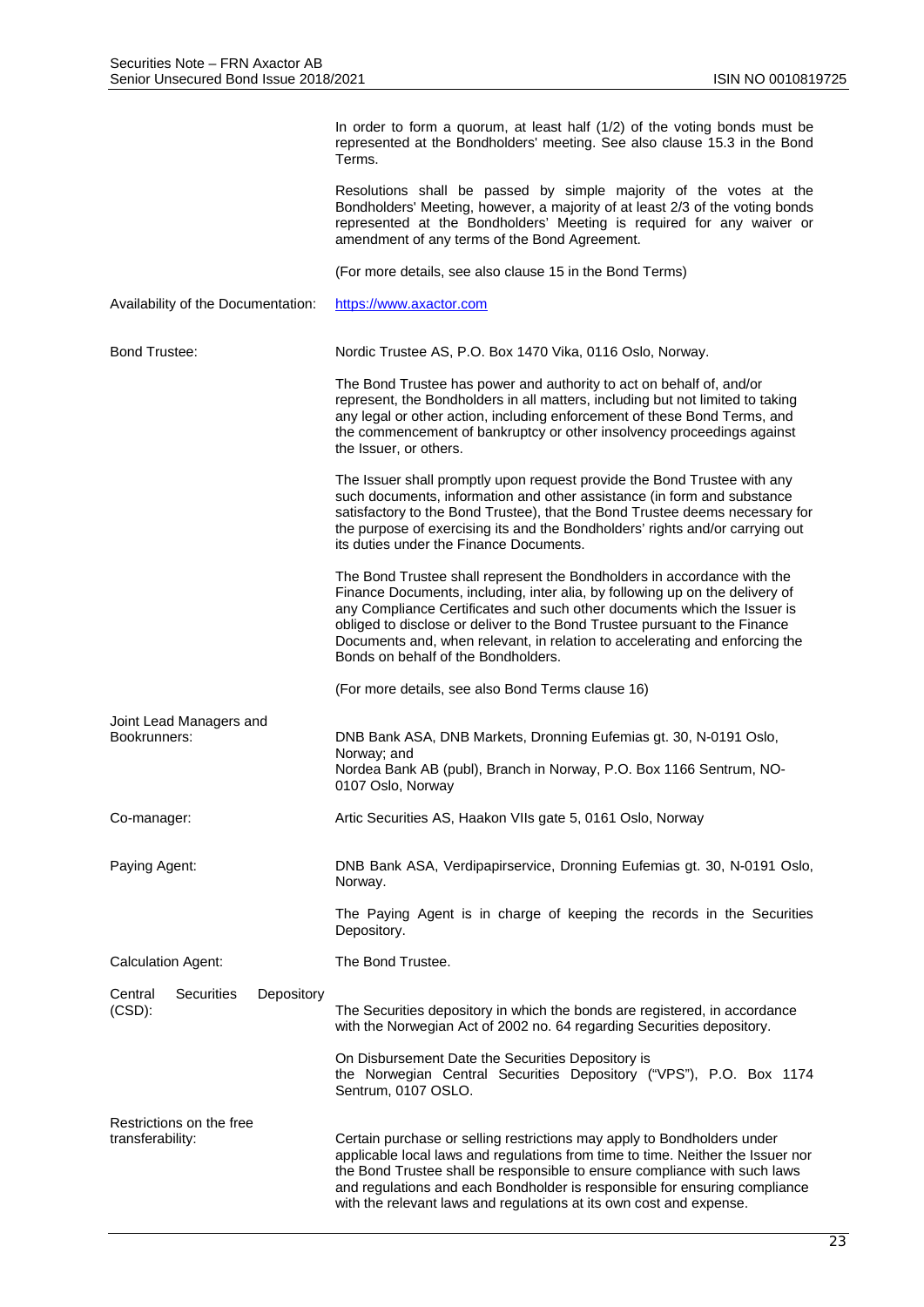|                                                                    | A Bondholder who has purchased Bonds in breach of applicable restrictions<br>may, notwithstanding such breach, benefit from the rights attached to the<br>Bonds pursuant to these Bond Terms (including, but not limited to, voting<br>rights), provided that the Issuer shall not incur any additional liability by<br>complying with its obligations to such Bondholder. |
|--------------------------------------------------------------------|----------------------------------------------------------------------------------------------------------------------------------------------------------------------------------------------------------------------------------------------------------------------------------------------------------------------------------------------------------------------------|
| Market-Making:                                                     | There is no market-making agreement entered into in connection with the<br>Bond Issue.                                                                                                                                                                                                                                                                                     |
| Prospectus:                                                        | The Registration Document dated 12 June 2018 and this Securities Note with<br>Summary dated 12 June 2018.                                                                                                                                                                                                                                                                  |
| <b>Registration Document:</b>                                      | Document describing the Issuer                                                                                                                                                                                                                                                                                                                                             |
| Securities Note:                                                   | This document with Summary                                                                                                                                                                                                                                                                                                                                                 |
| Summary:                                                           | A summary of the Prospectus                                                                                                                                                                                                                                                                                                                                                |
| Estimate of total expenses related<br>to the admission to trading: | Prospectus fee (NFSA) Registration Document NOK 60,000<br>Prospectus fee (NFSA) Securities Note NOK 16,000<br>Listing fee 2018 (Oslo Børs): NOK 51,220 (at NOK 9.57 per EUR)<br>Registration fee (Oslo Børs): NOK 5,900<br>Compulsory notification in a newspaper (estimated): NOK 12,000                                                                                  |
| Legislation under which the<br>Securities have been created:       | Norwegian law.                                                                                                                                                                                                                                                                                                                                                             |
| Fees and Expenses:                                                 | The Borrower shall pay any stamp duty and other public fees in connection<br>with the loan. Any public fees or taxes on sales of Bonds in the secondary<br>market shall be paid by the Bondholders, unless otherwise decided by law or<br>regulation. The Borrower is responsible for withholding any withholding tax<br>imposed by Norwegian law.                         |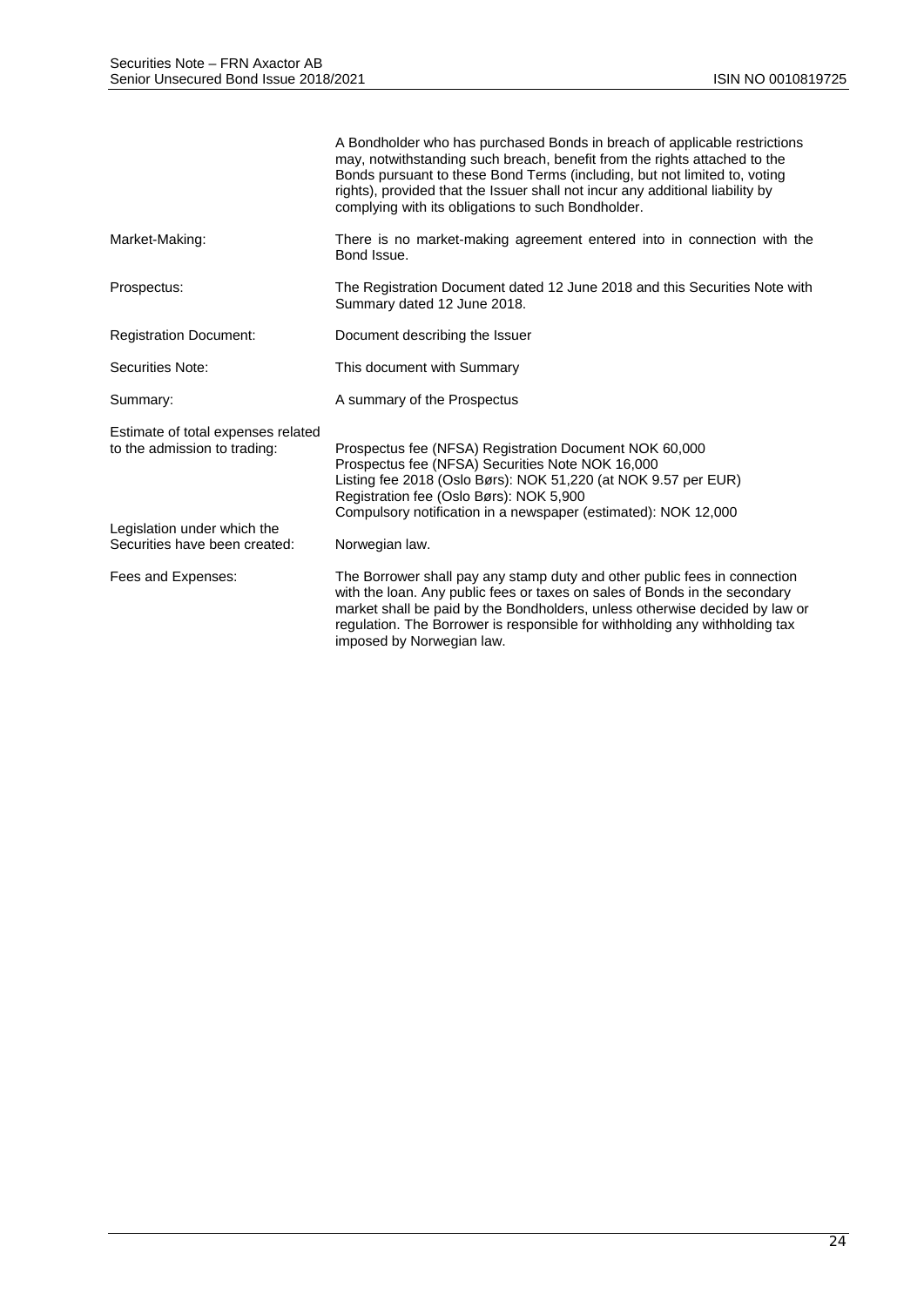# **5 Additional Information**

The involved persons in the Issuer have no interest, nor conflicting interests that are material to the Bond Issue.

The Issuer has mandated DNB Bank ASA, DNB Markets and Nordea Bank AB (publ) Branch in Norway as Joint Lead Managers and Artic Securities as Co-manager for the issuance of the Loan. The Joint Lead Managers and the Comanager have acted as advisors to the Issuer in relation to the pricing of the Loan.

#### **Statement from the Joint Lead Managers:**

DNB Bank ASA, DNB Markets and Nordea Bank AB (publ) Branch in Norway (the Joint Lead Managers) and Artic Securities (the Co-manager) have assisted the Borrower in preparing the prospectus. The joint Lead Managers and the Co-manager have not verified the information contained herein. Accordingly, no representation, warranty or undertaking, express or implied, is made, and the Joint Lead Managers and the Co-manager expressively disclaim any legal or financial liability as to the accuracy or completeness of the information contained in this prospectus or any other information supplied in connection with bonds issued by the Borrower or their distribution. The statements made in this paragraph are without prejudice to the responsibility of the Borrower. Each person receiving this prospectus acknowledges that such person has not relied on the Joint Lead Managers and the Co-manager nor on any person affiliated with them in connection with its investigation of the accuracy of such information or its investment decision.

Oslo (Norway), 12 June 2018

DNB BANK ASA, DNB MARKETS NORDEA BANK AB (PUBL) BRANCH IN NORWAY Joint Lead Manager Joint Lead Manager

> ARTIC SECURITIES AS Co-manager

**Listing of the Loan:** 

The Prospectus will be published in Norway. An application for listing at Oslo Børs will be sent as soon as possible after the Issue Date. Each bond is negotiable.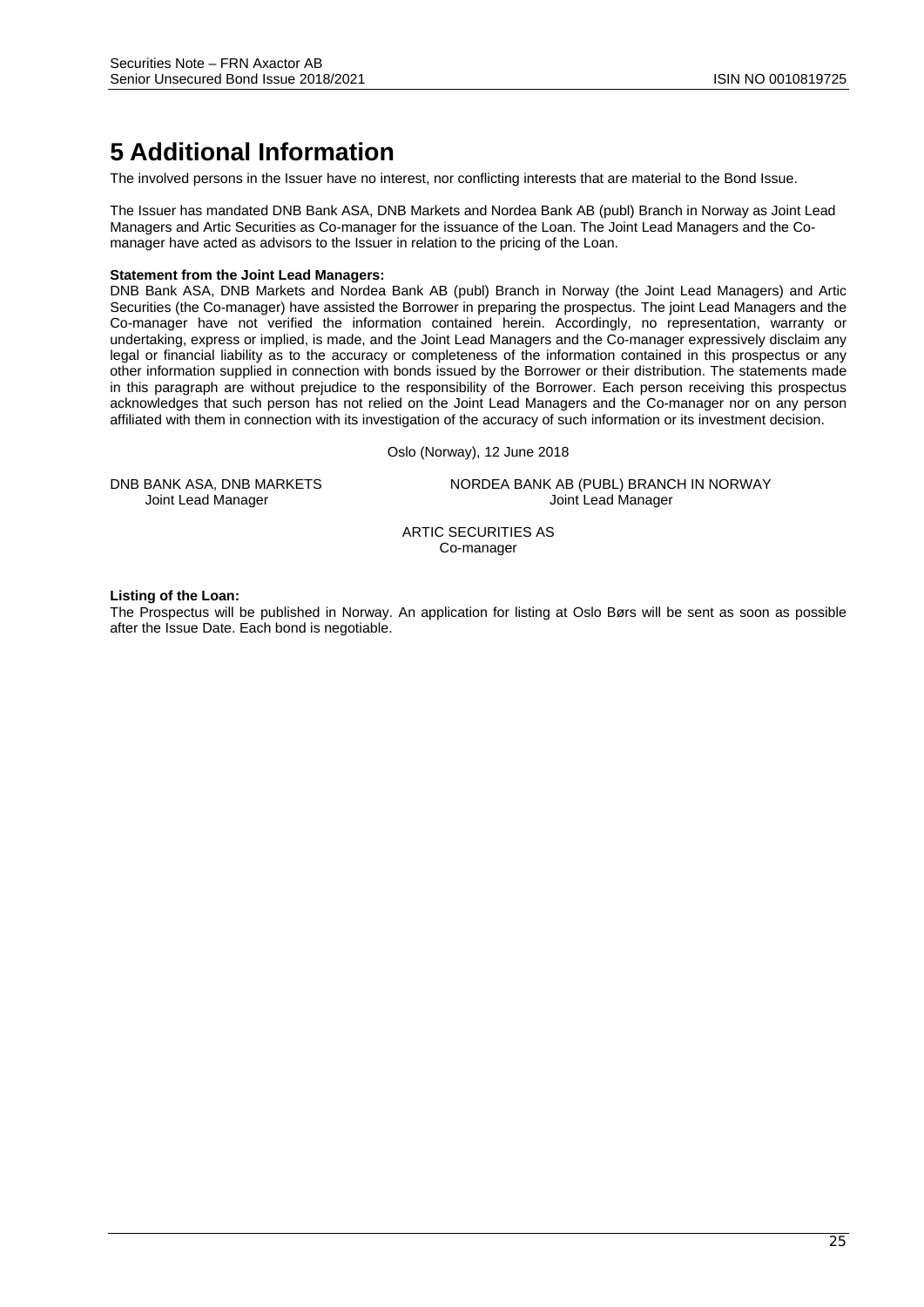# **6 Appendix 1: Bond Terms**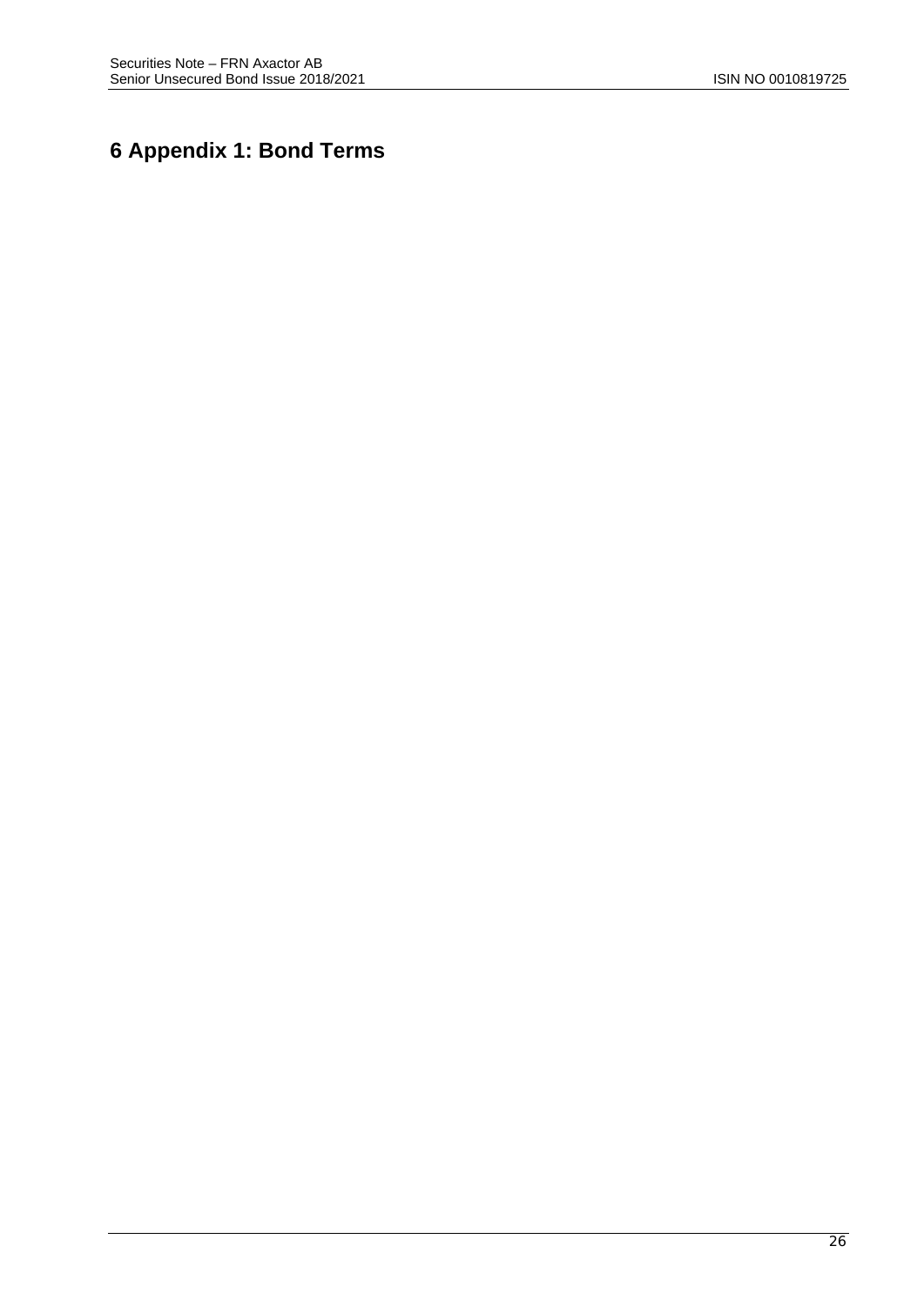*Execution version*

# **BOND TERMS**

# **FOR**

# **Axactor AB (publ) FRN senior unsecured EUR 250,000,000 bonds 2018/2021**

# **ISIN NO0010819725**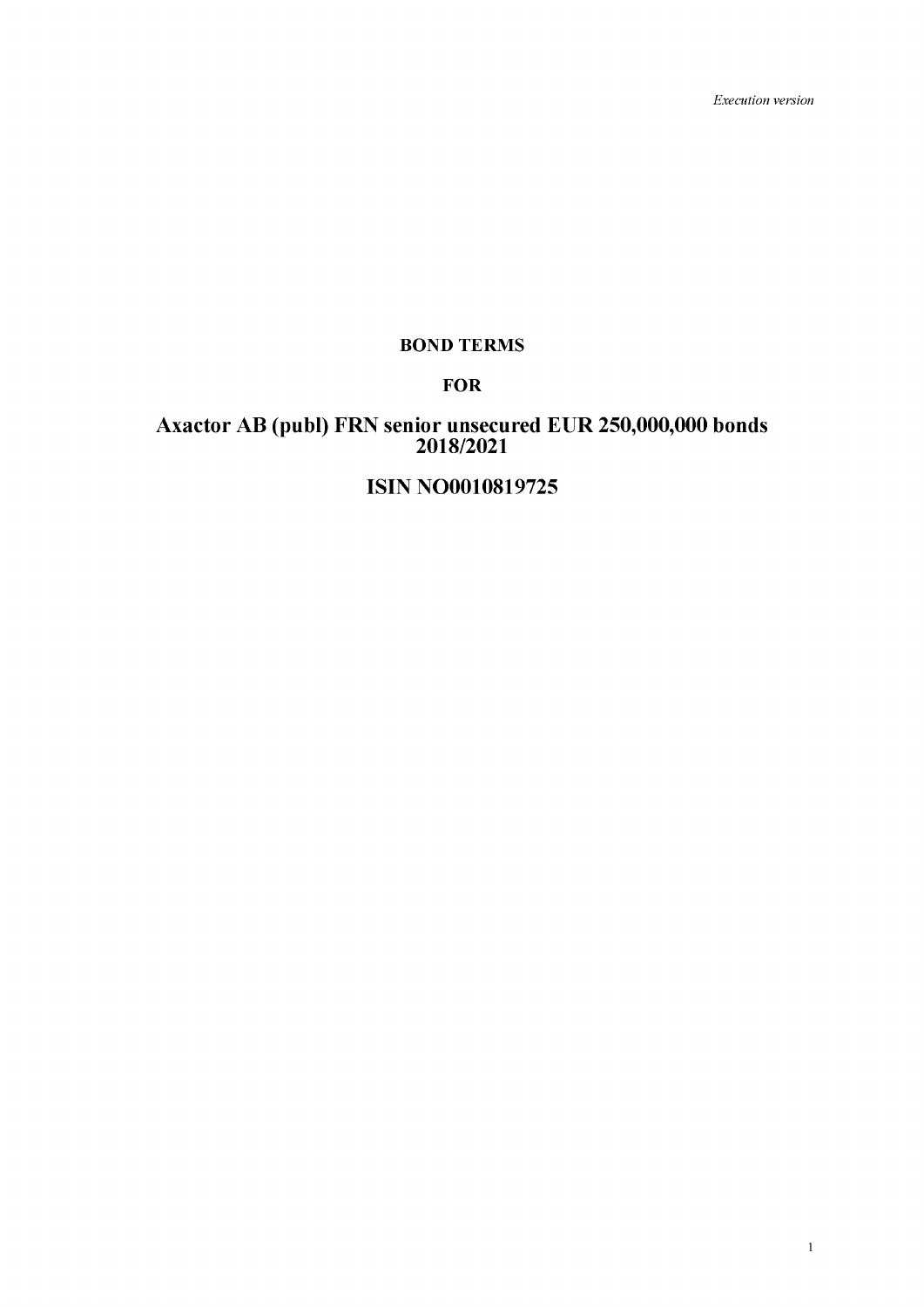# **Contents**

# Clause

| 1.          |    |
|-------------|----|
| 2.          |    |
| 3.          |    |
| 4.          |    |
| 5.          |    |
| 6.          |    |
| $7_{\cdot}$ |    |
| 8.          |    |
| 9.          |    |
| 10.         |    |
| 11.         |    |
| 12          |    |
| 13          |    |
| 14          |    |
| 15.         |    |
| 16          |    |
| 17.         |    |
| 18          |    |
| 19          | 41 |

# SCHEDULE 1 COMPLIANCE CERTIFICATE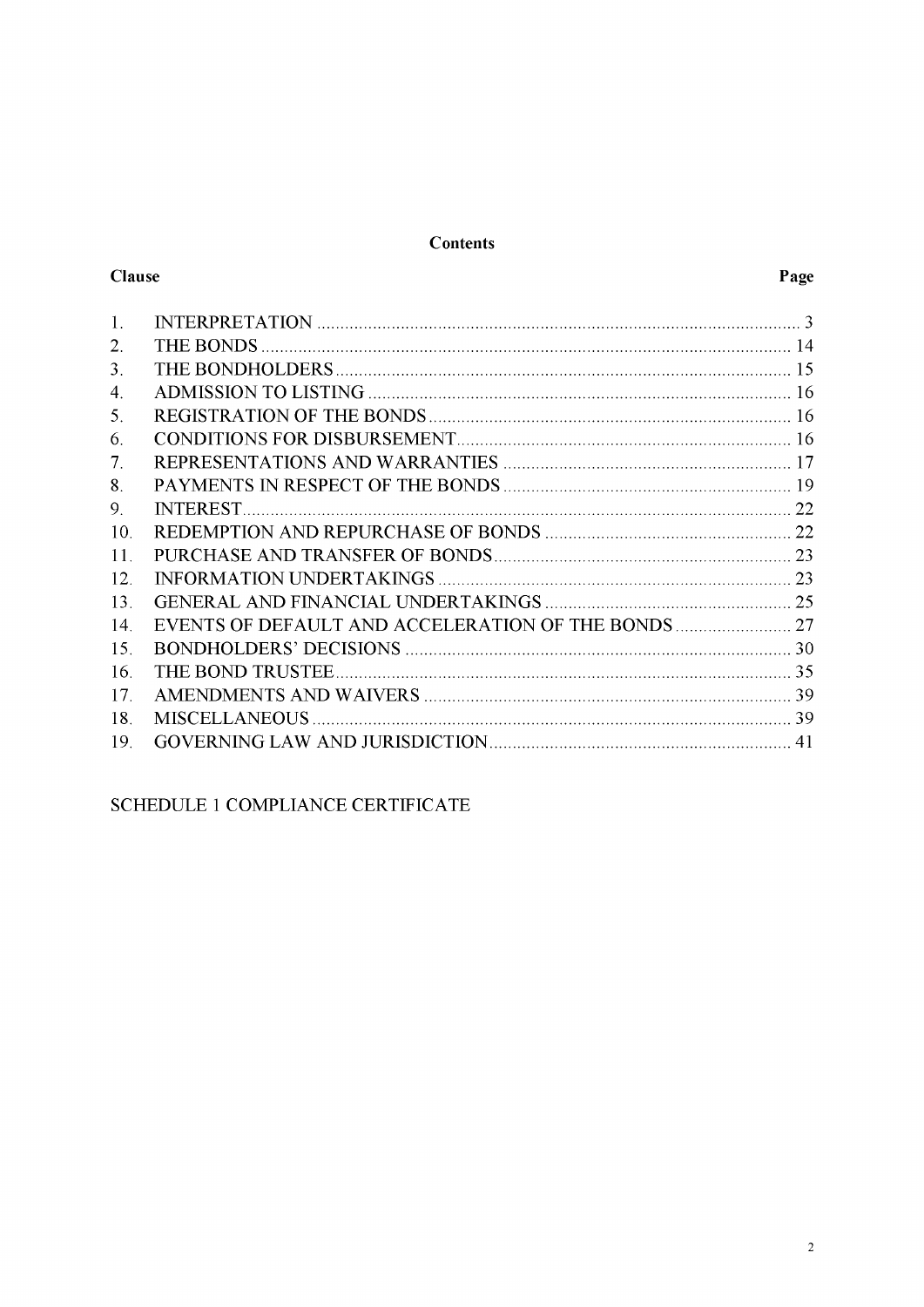| <b>ISSUER:</b>       | Axactor AB (publ), a company existing under the laws of<br>Sweden with registration number 556227-8043 and LEI-code<br>549300P5VT8OMA17TJ33; and |
|----------------------|--------------------------------------------------------------------------------------------------------------------------------------------------|
| <b>BOND TRUSTEE:</b> | Nordic Trustee AS, a company existing under the laws of<br>Norway with registration number 963 342 624 and LEI-code<br>549300XAKTM2BMKIPT85.     |
| DATED:               | 22 March 2018                                                                                                                                    |

#### <span id="page-28-0"></span>**1. INTERPRETATION**

#### **1.1 Definitions**

The following terms will have the following meanings:

"**A-Notes**" means the EUR 30 million deeply subordinated income-sharing Class A2 Notes issued by Wiking SPV to Sterna Finance Ltd., an Affiliate of Geveran.

"**Additional Bonds**" means Bonds issued under a Tap Issue.

"**Affiliate**" means, in relation to any person:

- (a) any person which is a Subsidiary of that person;
- (b) any person who has Decisive Influence over that person (directly or indirectly); and
- (c) any person which is a Subsidiary of an entity who has Decisive Influence (directly or indirectly) over that person.

"**Annual Financial Statements**" means the audited unconsolidated and consolidated annual financial statements of the Issuer for any financial year, prepared in accordance with GAAP, such financial statements to include a profit and loss account, balance sheet, cash flow statement and report of the board of directors.

"**Attachment**" means each of the attachments to these Bond Terms.

"**Bond Terms**" means these terms and conditions, including all Attachments which shall form an integrated part of these Bond Terms, in each case as amended and/or supplemented from time to time.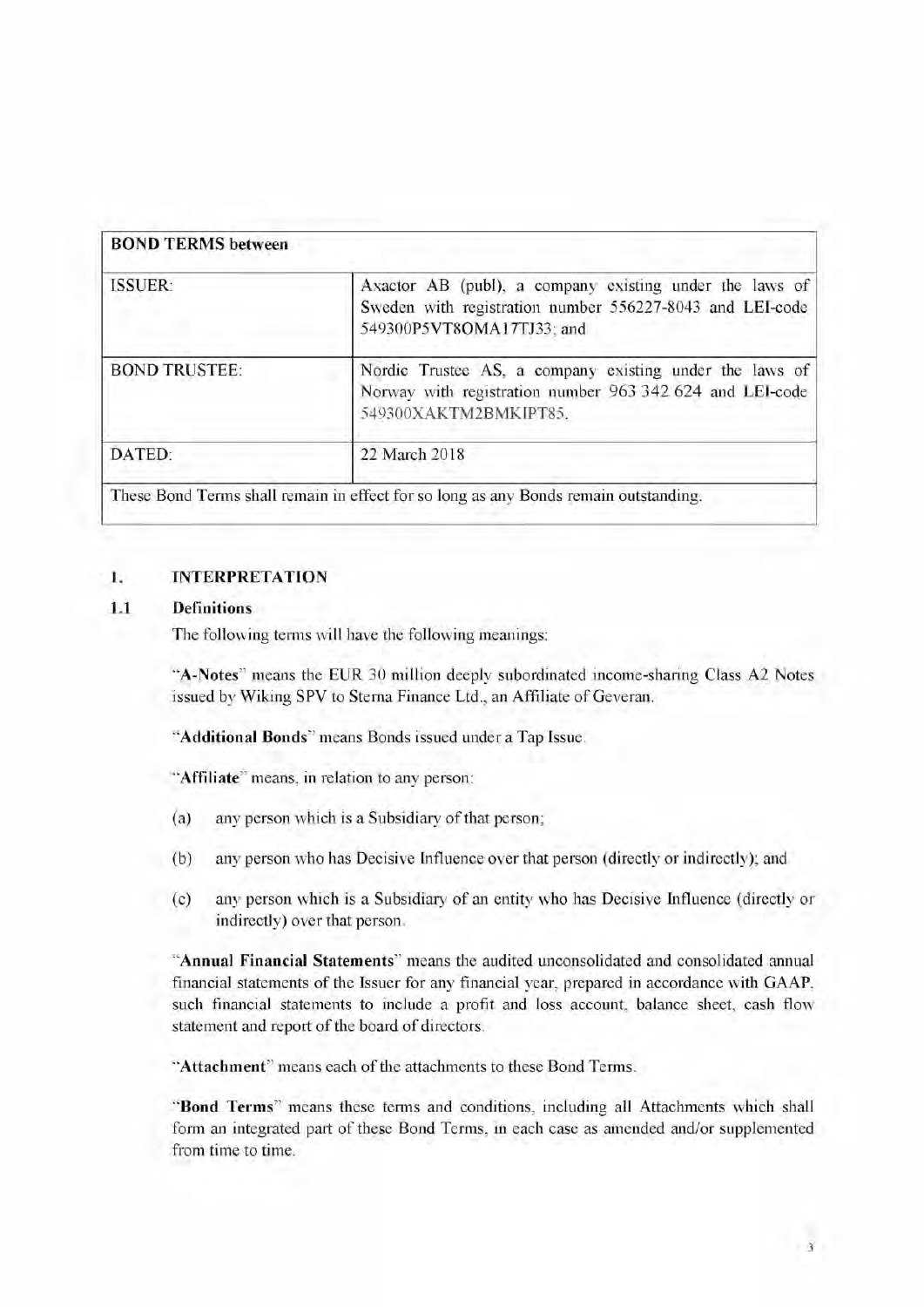"**Bond Trustee**" means the company designated as such in the preamble to these Bond Terms, or any successor, acting for and on behalf of the Bondholders in accordance with these Bond Terms.

"**Bond Trustee Fee Agreement**" means the agreement entered into between the Issuer and the Bond Trustee relating among other things to the fees to be paid by the Issuer to the Bond Trustee for its obligations relating to the Bonds.

"**Bondholder**" means a person who is registered in the CSD as directly registered owner or nominee holder of a Bond, subject however to Clause [3.3](#page-40-1) *(Bondholders ' rights).*

"**Bondholders' Meeting**" means a meeting of Bondholders as set out in Claus[e 14](#page-52-0) *(Bondholders' Decisions*).

"**Bonds**" means the debt instruments issued by the Issuer pursuant to these Bond Terms, including any Additional Bonds.

"**Business Day**" means a day on which both the relevant CSD settlement system is open, and which is a TARGET-Day.

"**Business Day Convention**" means that if the last day of any Interest Period originally falls on a day that is not a Business Day, the Interest Period will be extended to include the first following Business Day unless that day falls in the next calendar month, in which case the Interest Period will be shortened to the first preceding Business Day *(Modified Following).*

"**Calculation Dates**" means each of 31 March, 30 June, 30 September and 31 December in each calendar year.

"**Cash EBITDA**" means, in relation to any period, the aggregate of the operating profit of the Group on a consolidated basis (and for the avoidance of doubt taking into account profit sharing agreements to the extent not included as a Financial Indebtedness);

- (a) minus interest income on debt portfolios during such period of the Group on a consolidated basis;
- (b) plus negative changes in debt portfolio collection estimates during such period of the Group on a consolidated basis;
- (c) minus positive changes in debt portfolio collection estimates during such period of the Group on a consolidated basis;
- (d) plus paid in on debt portfolios during such period of the Group on a consolidated basis;
- (e) plus any exceptional items during such period of the Group, capped at EUR 5 million for each financial year;
- (f) minus any unrealized exchange gains and/or plus any unrealized exchange losses during such period of the Group;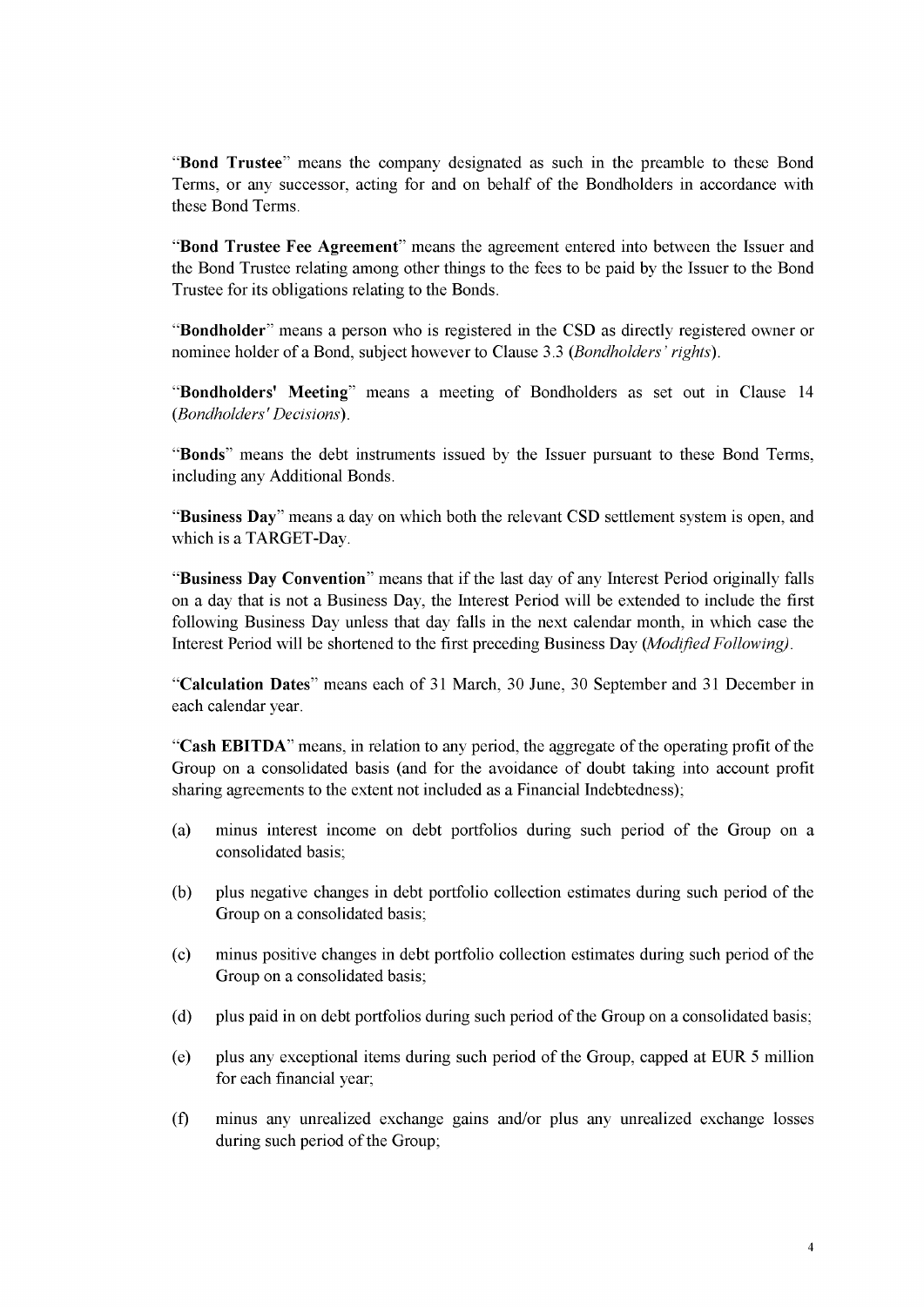- (g) minus any losses (and/or plus any gains) during such period of the Group attributable to disposals of any assets (not being any disposals made in the ordinary course of business);
- (h) plus depreciation of tangible fixed assets during such period; and
- (i) plus amortisation of intangible fixed assets during such period.

"**Cash and Cash Equivalents**" means on any date, the aggregate equivalent in EUR on such date of the then current market value of:

- (a) cash in hand or amounts standing to the credit of any current and/or on deposit accounts with a reputable bank; and
- (b) time deposits with reputable banks and certificates of deposit issued, and bills of exchange accepted, by a reputable bank,

in each case to which any Group Company is beneficially entitled at the time and to which any Group Company has free and unrestricted access and which is not subject to any security.

"**Change of Control Event**" means a person or group of persons acting in concert gaining Decisive Influence over the Issuer.

"**Compliance Certificate**" means a statement substantially in the form as set out in Attachment 1 hereto.

"**Credit Facility**" means the EUR 200 million multi-currency term and revolving credit facility with an additional EUR 150 million accordion option maturing December 2020, as amended from time to time, entered into between, inter alia, Axactor Platform Holding AB and Axactor Portfolio Holding AB as borrowers, the Issuer as guarantor, DNB Bank ASA and Nordea Bank AB (publ), filial i Norge as lenders and DNB Bank ASA as agent.

"**CSD**" means the central securities depository in which the Bonds are registered, being Verdipapirsentralen ASA (VPS).

"**De-Listing Event**" means an event where the Issuer's shares are de-listed from the Exchange.

"**Decisive Influence**" means a person having, as a result of an agreement or through the ownership of shares or interests in another person (directly or indirectly):

- (a) a majority of the voting rights in that other person; or
- (b) a right to elect or remove a majority of the members of the board of directors of that other person.

When determining the relevant person's number of voting rights in the other person or the right to elect and remove members of the board of directors, rights held by a direct or indirect parent company or the majority shareholder of the relevant person shall also be included.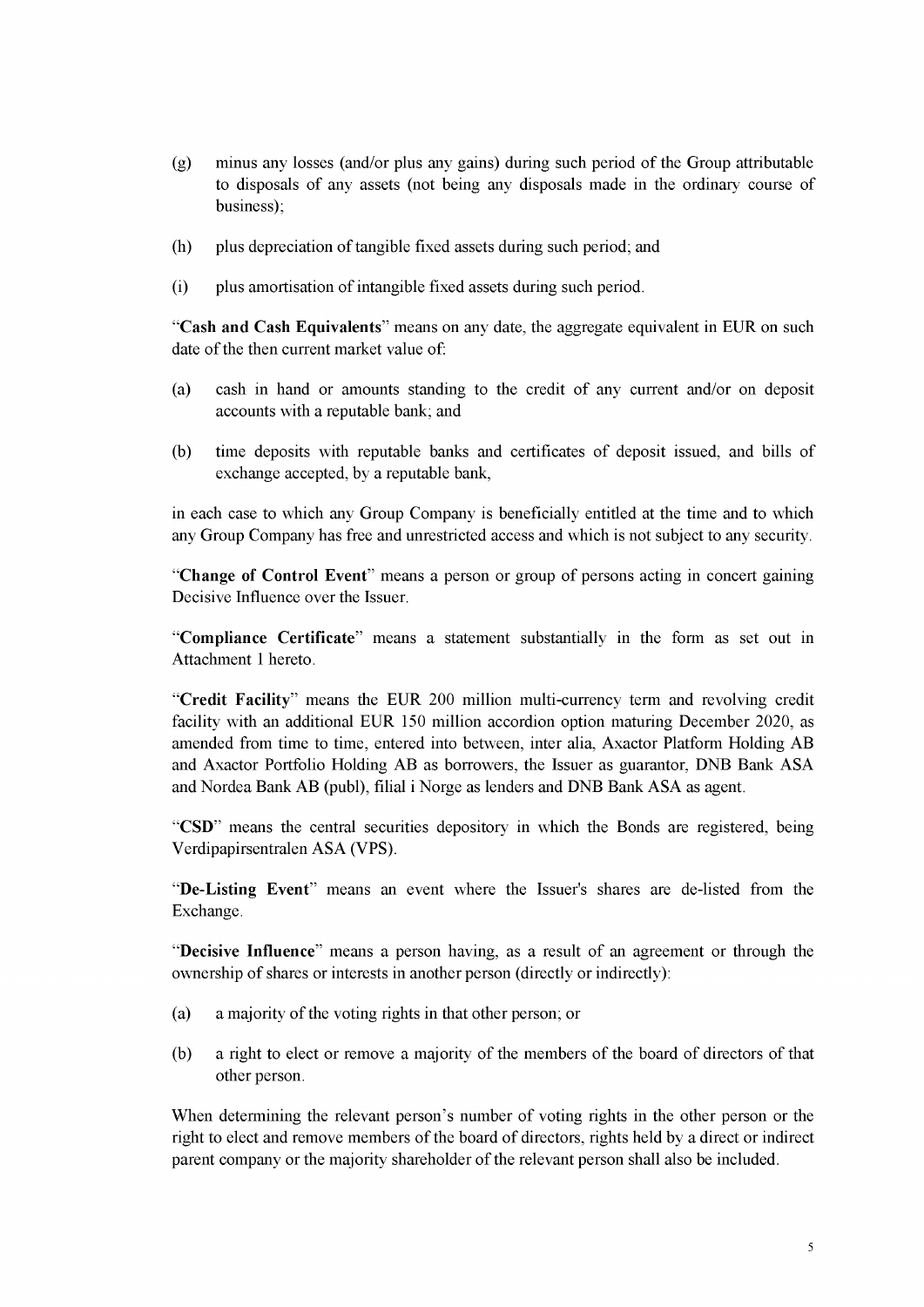"**Default Notice**" means a written notice to the Issuer as described in Claus[e 14.2](#page-54-0) *(Acceleration of the Bonds).*

"**Default Repayment Date**" means the settlement date set out by the Bond Trustee in a Default Notice requesting early redemption of the Bonds.

"**Distribution**" means, whether in cash or kind, any:

- (a) payment of dividend on shares;
- (b) repurchase of own shares;
- (c) redemption of share capital or other restricted equity with repayment to shareholders; or
- (d) other similar distribution (including, but not limited to total return swaps related to shares in the Issuer), granting of any loans or other transfers of value to the direct and/or indirect shareholders of any Group Company or the Affiliates of such direct and/or indirect shareholders (including group contributions).

"**Event of Default**" means any of the events or circumstances specified in Clause [14.1](#page-52-0) *(Events of Default).*

"**Exchange**" means Oslo Børs (the Oslo Stock Exchange).

"**Finance Documents**" means these Bond Terms, the Bond Trustee Fee Agreement and any other document designated by the Issuer and the Bond Trustee as a Finance Document.

"**Financial Indebtedness**" means any indebtedness for or in respect of:

- (a) moneys borrowed (and debit balances at banks or other financial institutions);
- (b) any amount raised by acceptance under any acceptance credit facility or dematerialized equivalent;
- (c) any amount raised pursuant to any note purchase facility or the issue of bonds, notes, debentures, loan stock or any similar instrument other than the A-Notes, including the Bonds;
- (d) the amount of any liability in respect of any lease or hire purchase contract which would, in accordance with GAAP, be treated as a financial or capital lease (meaning that the lease is capitalized as an asset and booked as a corresponding liability in the balance sheet);
- (e) receivables sold or discounted (other than any receivables to the extent they are sold on a non-recourse basis provided that the requirements for de-recognition under GAAP are met);
- (f) any derivative transaction entered into and, when calculating the value of any derivative transaction, only the marked to market value (or, if any actual amount is due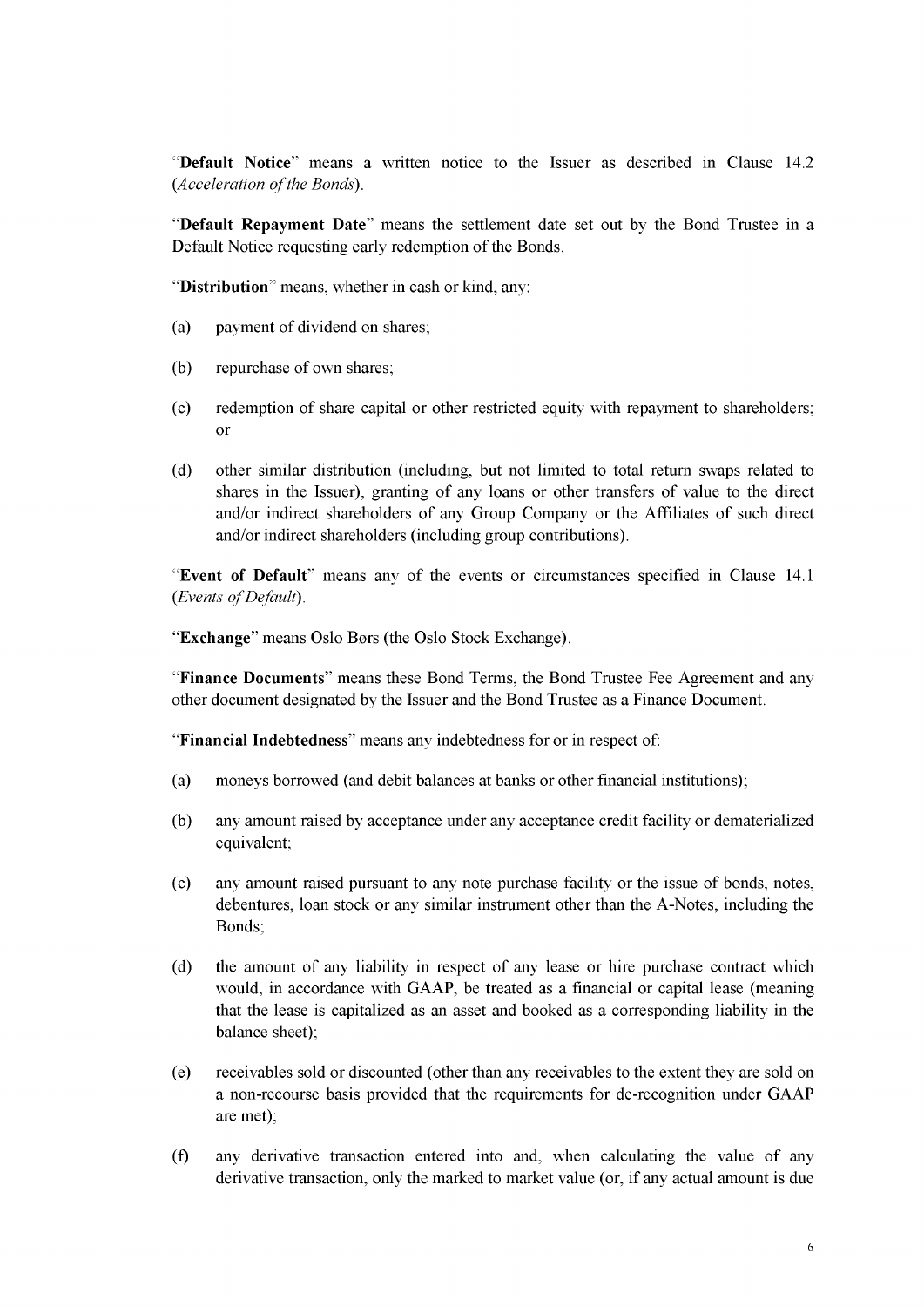as a result of the termination or close-out of that derivative transaction, that amount shall be taken into account);

- (g) any counter-indemnity obligation in respect of a guarantee, bond, standby or documentary letter of credit or any other instrument issued by a bank or financial institution in respect of an underlying liability of a person which is not a Group Company which liability would fall within one of the other paragraphs of this definition;
- (h) any amount raised by the issue of redeemable shares which are redeemable (other than at the option of the Issuer) before the Maturity Date or are otherwise classified as borrowings under GAAP;
- (i) any amount of any liability under an advance or deferred purchase agreement, if (a) the primary reason behind entering into the agreement is to raise finance or (b) the agreement is in respect of the supply of assets or services and payment is due more than 120 calendar days after the date of supply;
- (j) any amount raised under any other transaction (including any forward sale or purchase agreement) having the commercial effect of a borrowing or otherwise being classified as a borrowing under GAAP; and
- (k) without double counting, the amount of any liability in respect of any guarantee for any of the items referred to in paragraphs (a) to (j) above.

"**Financial Reports**" means the Annual Financial Statements and the Interim Accounts.

"**Financial Support**" means any loans, guarantees, Security or other financial assistance (whether actual or contingent).

"**GAAP**" means the International Financial Reporting Standards (IFRS) and guidelines and interpretations issued by the International Accounting Standards Board (or any predecessor and successor thereof), in force from time to time.

"**Geveran**" means Geveran Trading Co. Limited, a company indirectly controlled by trusts established by Mr. John Fredriksen for the benefit of his immediate family.

"**Geveran Facility**" means the EUR 120 million subordinated loan from Sterna Finance Ltd, an Affiliate of Geveran, to Wiking SPV.

"**Group**" means the Issuer and its Subsidiaries from time to time.

"**Group Book Value**" means the total aggregate sum of the book value as per GAAP (all as per Group consolidated accounts) of all debt portfolios and REOs owned by any member of the Group, however adjusted for any profit sharing arrangements entered into by any member of the Group to the extent such arrangements constitute Financial Indebtedness and any related goodwill.

"**Group Company**" means any person which is a member of the Group.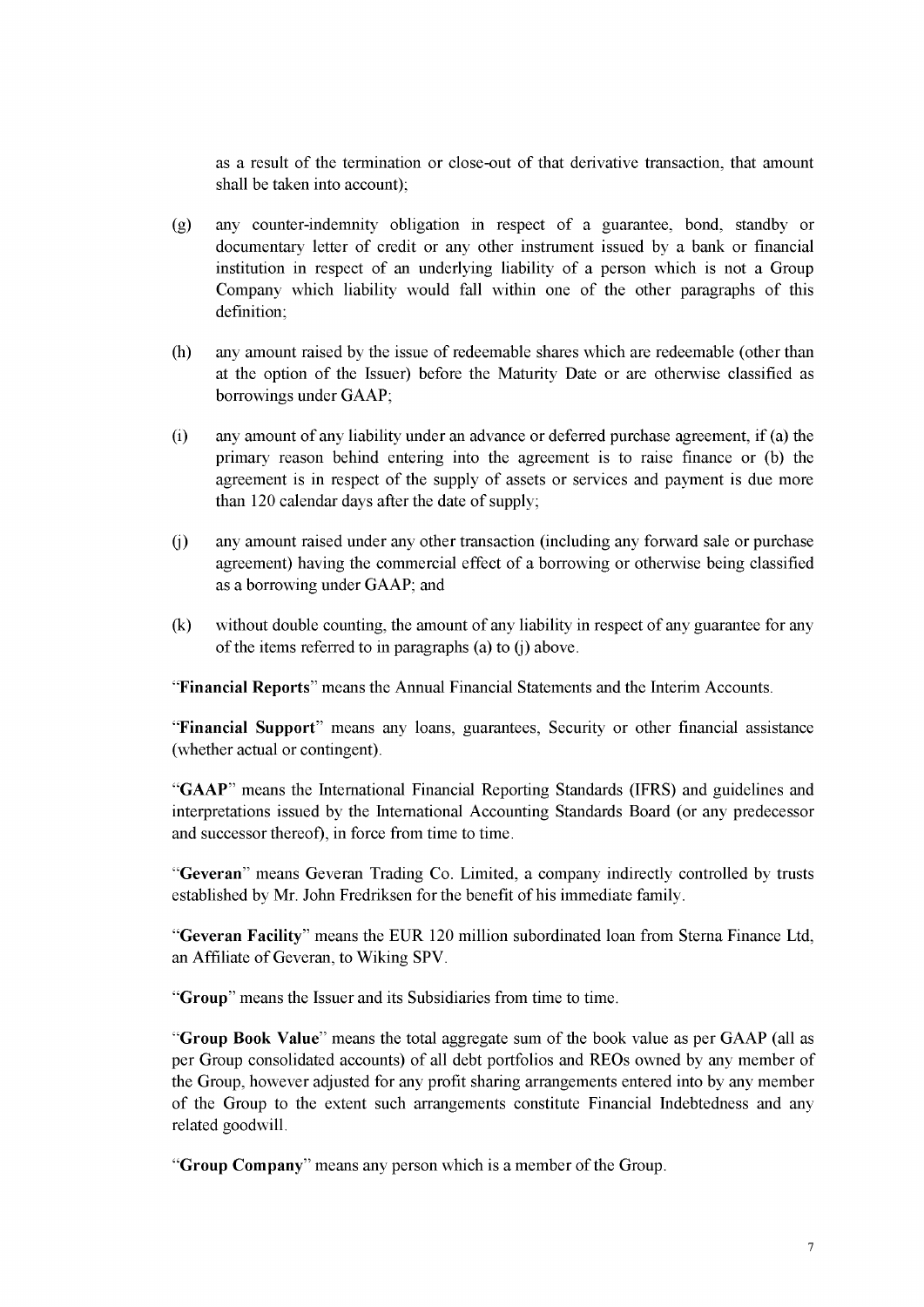"**Initial Bond Issue**" means the aggregate Nominal Amount of all Bonds issued on the Issue Date.

"**Initial Nominal Amount**" means the nominal amount of each Bond as set out in Claus[e 2.1](#page-39-0) (*Amount, denomination and ISIN of the Bonds).*

"**Insolvent**" means that a person:

- (a) is unable or admits inability to pay its debts as they fall due;
- (b) suspends making payments on any of its debts generally; or
- (c) is otherwise considered insolvent or bankrupt within the meaning of the relevant bankruptcy legislation of the jurisdiction which can be regarded as its center of main interest as such term is understood pursuant to Council Regulation (EC) no. 1346/2000 on insolvency proceedings (as amended).

"**Interest Cover Ratio**" means the ratio of Pro-Forma Adjusted Cash EBITDA to the Group's net interest expenses calculated for the Relevant Period.

"**Interest Payment Date**" means the last day of each Interest Period, the first Interest Payment Date being 23 June 2018 and the last Interest Payment Date being the Maturity Date.

"**Interest Period**" means, subject to adjustment in accordance with the Business Day Convention, the period between 23 March, 23 June, 23 September and 23 December each year, provided however that an Interest Period shall not extend beyond the Maturity Date.

"**Interest Quotation Day**" means, in relation to any period for which Interest Rate is to be determined, the day falling two (2) Business Days before the first day of the relevant Interest Period.

"**Interest Rate**" means the percentage rate per annum which is the aggregate of the Reference Rate for the relevant Interest Period plus the Margin.

"**Interim Accounts**" means the unaudited consolidated quarterly financial statements of the Issuer for the quarterly period ending on each 31 March, 30 June, 30 September and 31 December in each year, prepared in accordance with GAAP.

"**ISIN**" means International Securities Identification Number, being the identification number of the Bonds.

"**Issue Date**" means 23 March 2018.

"**Issuer**" means the company designated as such in the preamble to these Bond Terms.

"**Issuer's Bonds**" means any Bonds which are owned by the Issuer or any Affiliate of the Issuer.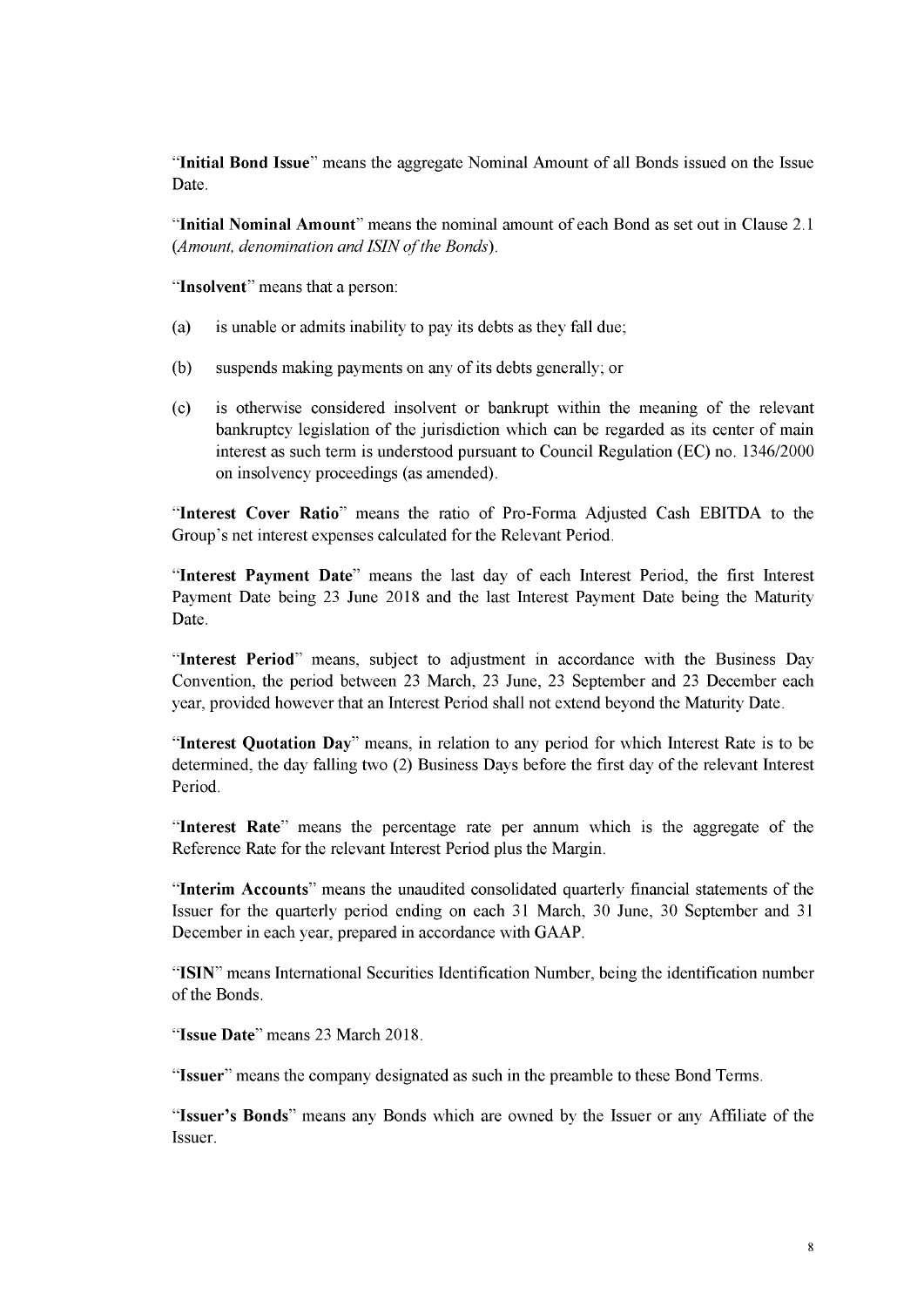"**Leverage Ratio**" means Total Net Interest Bearing Debt over Pro-Forma Adjusted Cash EBITDA calculated for the Relevant Period.

"**Managers**" means DNB Markets, a part of DNB Bank ASA and Nordea Bank AB (publ) as joint lead managers and bookrunners.

"**Margin**" means 7.00 per cent per annum.

"**Material Adverse Effect**" means a material adverse effect on:

- (a) the ability of the Issuer to perform and comply with its obligations under any of the Finance Documents; or
- (b) the validity or enforceability of any of the Finance Documents.

"**Maturity Date**" means 23 June 2021, adjusted according to the Business Day Convention.

"**Maximum Issue Amount**" shall have the meaning ascribed to such term in Clause [2.1](#page-39-0) *(Amount, denomination and ISIN of the Bonds).*

"**Nominal Amount**" means the Initial Nominal Amount (less the aggregate amount by which each Bond has been partially redeemed, if any) pursuant to Claus[e 10](#page-47-1) *(Redemption and repurchase of Bonds*) or any other amount following a split of Bonds pursuant to Clause 16.2, paragraph (j).

"**Outstanding Bonds**" means any Bonds not redeemed or otherwise discharged.

"**Overdue Amount**" means any amount required to be paid by the Issuer under any of the Finance Documents but not made available to the Bondholders on the relevant Payment Date or otherwise not paid on its applicable due date.

"**Partial Payment**" means a payment that is insufficient to discharge all amounts then due and payable under the Finance Documents.

"**Paying Agent**" means the legal entity appointed by the Issuer to act as its paying agent with respect to the Bonds in the CSD.

"**Payment Date**" means any Interest Payment Date or any Repayment Date.

"**Permitted Financial Indebtedness**" means:

- (a) any Financial Indebtedness arising in connection with and as permitted under the Credit Facility;
- (b) Financial Indebtedness under any other facility or loan provided by a reputable credit institution or bank, or a syndicate of reputable credit institutions or banks;
- (c) the existing Wiking SPV RCF, or any refinancing, amendment or replacement of the facility with any type of debt instrument for an amount up to EUR 240 million, provided such replacement having a maturity date after the Maturity Date;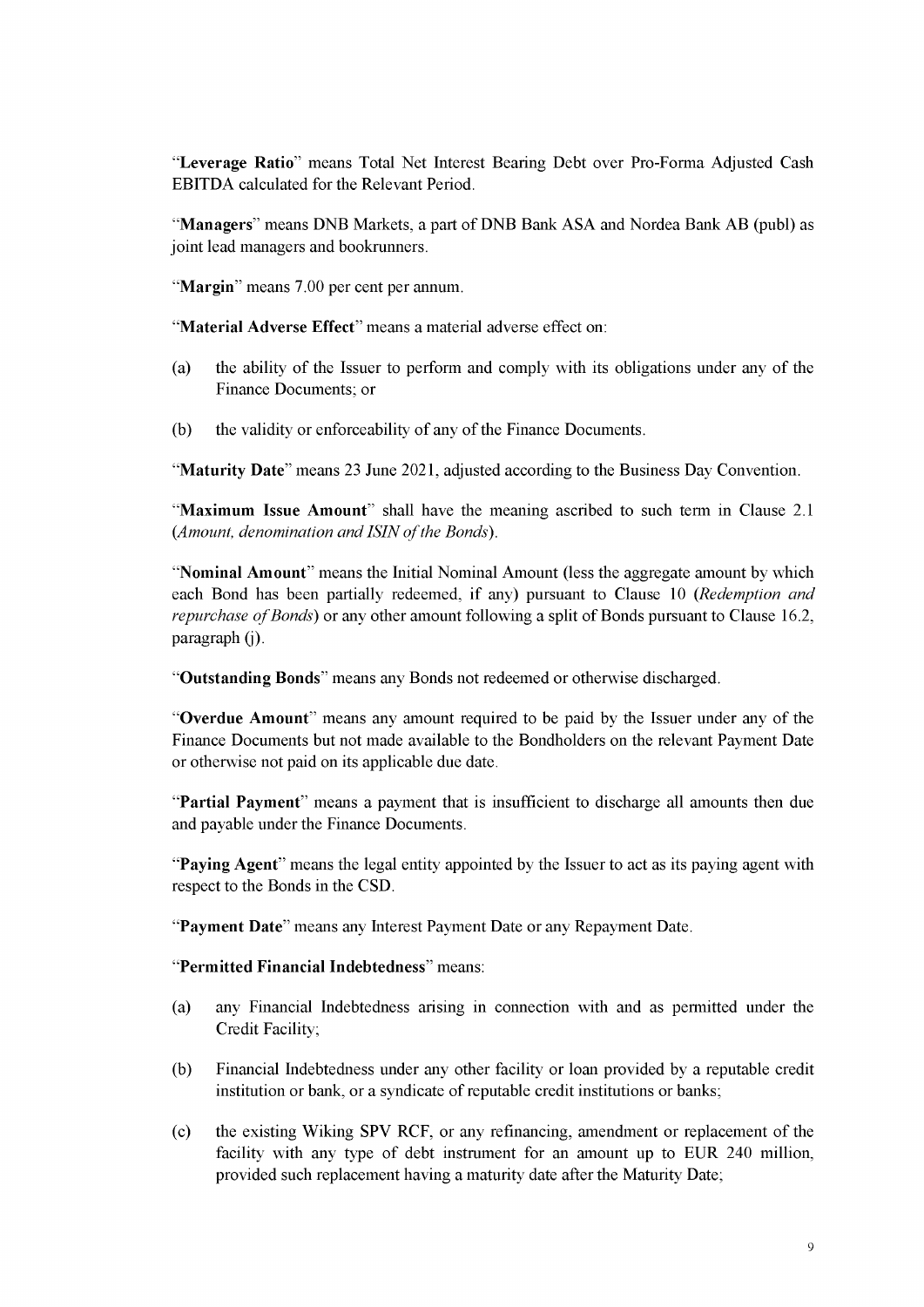- (d) unsecured Financial Indebtedness incurred by the Issuer or a Group Company having a maturity date after (and with no call options prior to) the Maturity Date;
- (e) any intra-group loan or credit granted by a Group Company to another Group Company;
- (f) the existing Geveran Facility, and any new Financial Indebtedness provided by Geveran (or its Affiliates) to any Group Company having a maturity date after the Maturity Date;
- (g) any Financial Indebtedness in Axactor Italy and its Subsidiaries, not exceeding EUR 100 million in total and not having any recourse to any other company within the Group;
- (h) any Financial Indebtedness by a Group Company under any hedging arrangements as part of the Group's ordinary course of business and for non-speculative purposes;
- (i) other Financial Indebtedness in the ordinary course of business and not included in (a)- (h) up to EUR 5 million; and
- (j) any refinancing, amendment or replacement of any of (a)-(h) above from time to time.

"**Permitted Security**" means:

- (a) Security granted in relation to the Permitted Financial Indebtedness incurred under paragraph (a), (b), (c), (f), (g) and (h) of the definition of "Permitted Financial Indebtedness";
- (b) any lien arising by operation of law in the ordinary course of business;
- (c) any netting or set-off arrangement entered into by any Group Company in the ordinary course of its banking arrangements for the purpose of netting debit and credit balances of members of the Group (if applicable); and
- (d) any Security for obligations or liability incurred by any Group Company in the ordinary course of business and as part of the daily operation by any such Group Company.

"**Pro-Forma Adjusted Cash EBITDA**" means, in respect of any Relevant Period, the Cash EBITDA, adjusted by including 80% of the Pro-Forma Adjustments (without double counting).

"**Pro-Forma Adjustments**" means, in respect of any Relevant Period, the pro forma Cash EBITDA for the remainder of that Relevant Period for all portfolios without full twelve (12) months trading for a Group Company.

"**Put Option**" shall have the meaning ascribed to such term in Claus[e 10.2](#page-47-2) *(Mandatory repurchase due to a Put Option Event).*

"**Put Option Event**" means a De-Listing Event or a Change of Control Event.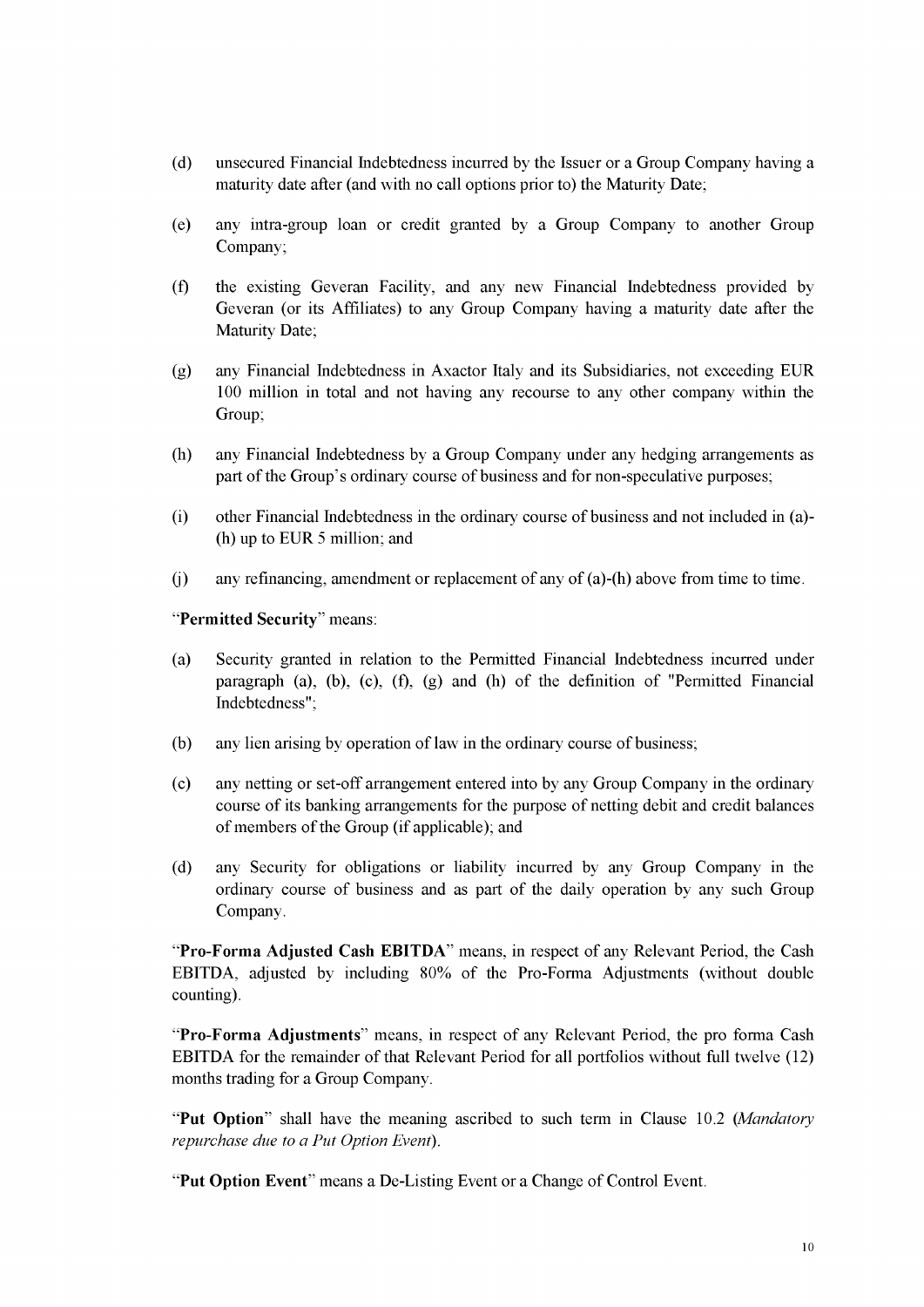"**Put Option Repayment Date**" means the settlement date for the Put Option Event pursuant to Clause [10.2](#page-47-2) *(Mandatory repurchase due to a Put Option Event).*

"**Reference Rate**" shall mean:

EURIBOR (European Interbank Offered Rate) being;

- (a) the applicable percentage rate per annum displayed on Reuters screen EURIBOR01 (or through another system or website replacing it) as of or around 11.00 a.m. (Brussels time) on the Interest Quotation Day for the offering of deposits in Euro and for a period comparable to the relevant Interest Period; or,
- (b) if no screen rate is available for the relevant Interest Period;
	- (i) the linear interpolation between the two closest relevant interest periods, and with the same number of decimals, quoted under paragraph (a) above; or
	- (ii) a rate for deposits in the Bond Currency for the relevant Interest Period as supplied to the Bond Trustee at its request quoted by a sufficient number of commercial banks reasonably selected by the Bond Trustee; or
- (c) if no quotation is available under paragraph (b), the interest rate which according to the reasonable assessment of the Bond Trustee and the Issuer best reflects the interest rate for deposits in the Bond Currency offered for the relevant Interest Period.

In each case, if any such rate is below zero, the Reference Rate will be deemed to be zero.

"**Relevant Jurisdiction**" means the country in which the Bonds are issued, being Norway.

"**Relevant Period**" means, at the date of calculation, the 12 months immediately preceding such date.

"**Relevant Record Date**" means the date on which a Bondholder's ownership of Bonds shall be recorded in the CSD as follows:

- (a) in relation to payments pursuant to these Bond Terms, the date designated as the Relevant Record Date in accordance with the rules of the CSD from time to time;
- (b) for the purpose of casting a vote in a Bondholders' Meeting, the date falling on the immediate preceding Business Day to the date of that Bondholders' Meeting being held, or another date as accepted by the Bond Trustee; and
- (c) for the purpose of casting a vote in a Written Resolution:
	- (i) the date falling three (3) Business Days after the Summons have been published; or,
	- (ii) if the requisite majority in the opinion of the Bond Trustee has been reached prior to the date set out in paragraph (i) above, on the date falling on the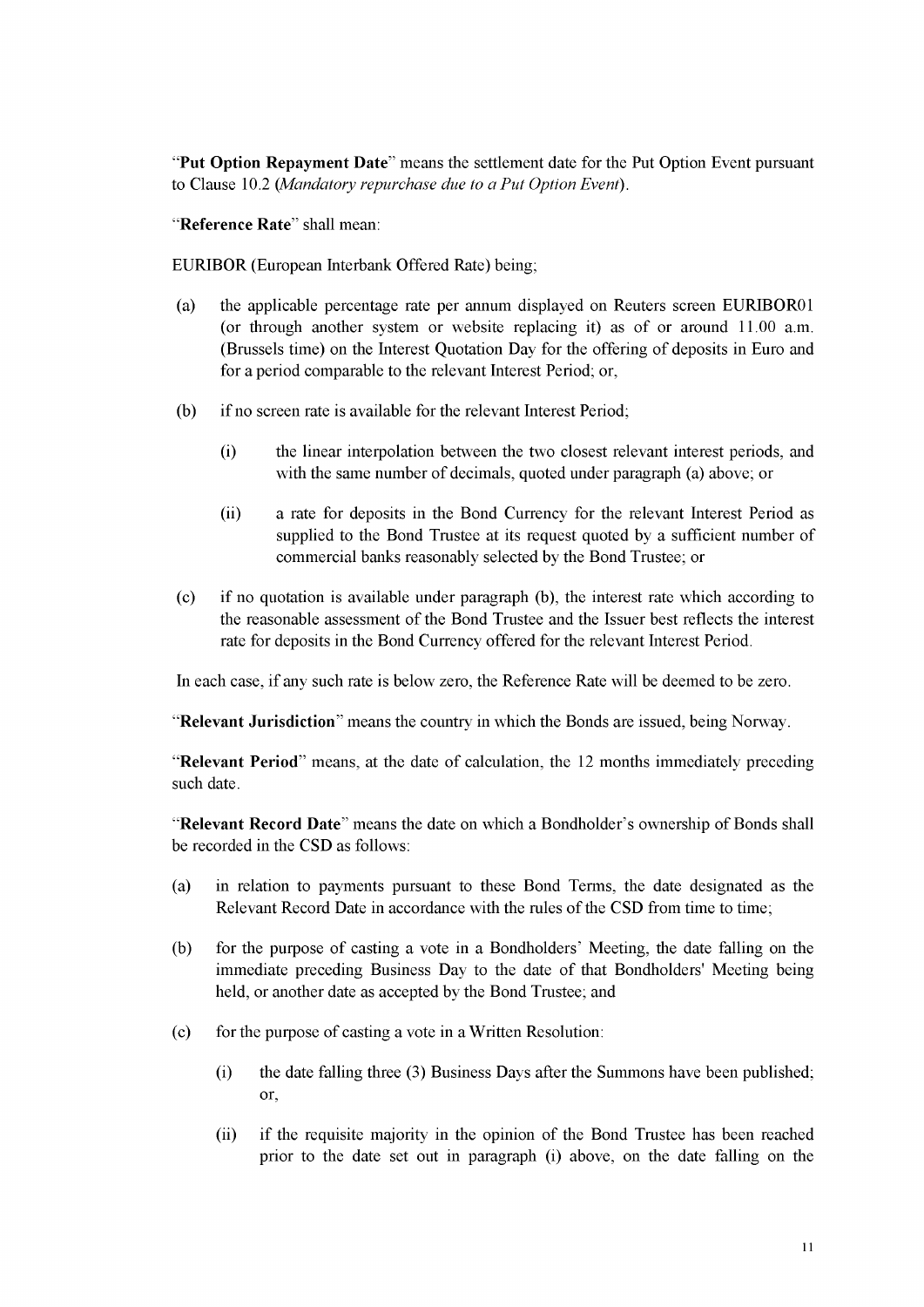immediate Business Day prior to the date on which the Bond Trustee declares that the Written Resolution has been passed with the requisite majority.

"**REO**" means real estate owned assets.

"**Repayment Date**" means any the Default Repayment Date, the Put Option Repayment Date, the Tax Event Repayment Date or the Maturity Date.

"**Securities Trading Act**" means the Securities Trading Act of 2007 no.75 of the Relevant Jurisdiction.

"**Security**" means any encumbrance, mortgage, charge, pledge, lien, or other security interest securing any obligation of any person or any other agreement or arrangement having a similar effect.

"**Subsidiary**" means a company over which another company has Decisive Influence.

"**Summons**" means the call for a Bondholders' Meeting or a Written Resolution as the case may be.

"**Tap Issue**" shall have the meaning ascribed to such term in Claus[e 2.1](#page-39-0) *(Amount, denomination, ISINand tenor).*

"**Tap Issue Addendum**" shall have the meaning ascribed to such term in Claus[e 2.1](#page-39-0) *(Amount, denomination, ISIN and tenor).*

"**TARGET Day**" means any day on which the Trans-European Automated Real-time Gross Settlement Express Transfer payment system is open for the settlement of payments in euro.

"**Tax Event Repayment Date**" means the date set out in a notice from the Issuer to the Bondholders pursuant to Claus[e 10.3](#page-48-2) *(Early redemption option due to a tax event).*

"**Total Loan to Value Ratio**" means Total Net Interest Bearing Debt to Group Book Value.

"**Total Net Interest Bearing Debt**" means the aggregate amount of all interest bearing debt of the Group at any time on a consolidated basis according to GAAP but:

- (a) for the avoidance of doubt, excluding any debt obligations to any other member of the Group and the A-Notes;
- (b) including, in the case of financial leases only, their capitalised value; and
- (c) deducting the aggregate amount of free Cash and Cash Equivalents held by any member of the Group at that time,

and so that no amount shall be included or excluded more than once.

"**Total Secured Loan to Value Ratio**" means Total Secured Net Interest Bearing Debt to Group Book Value.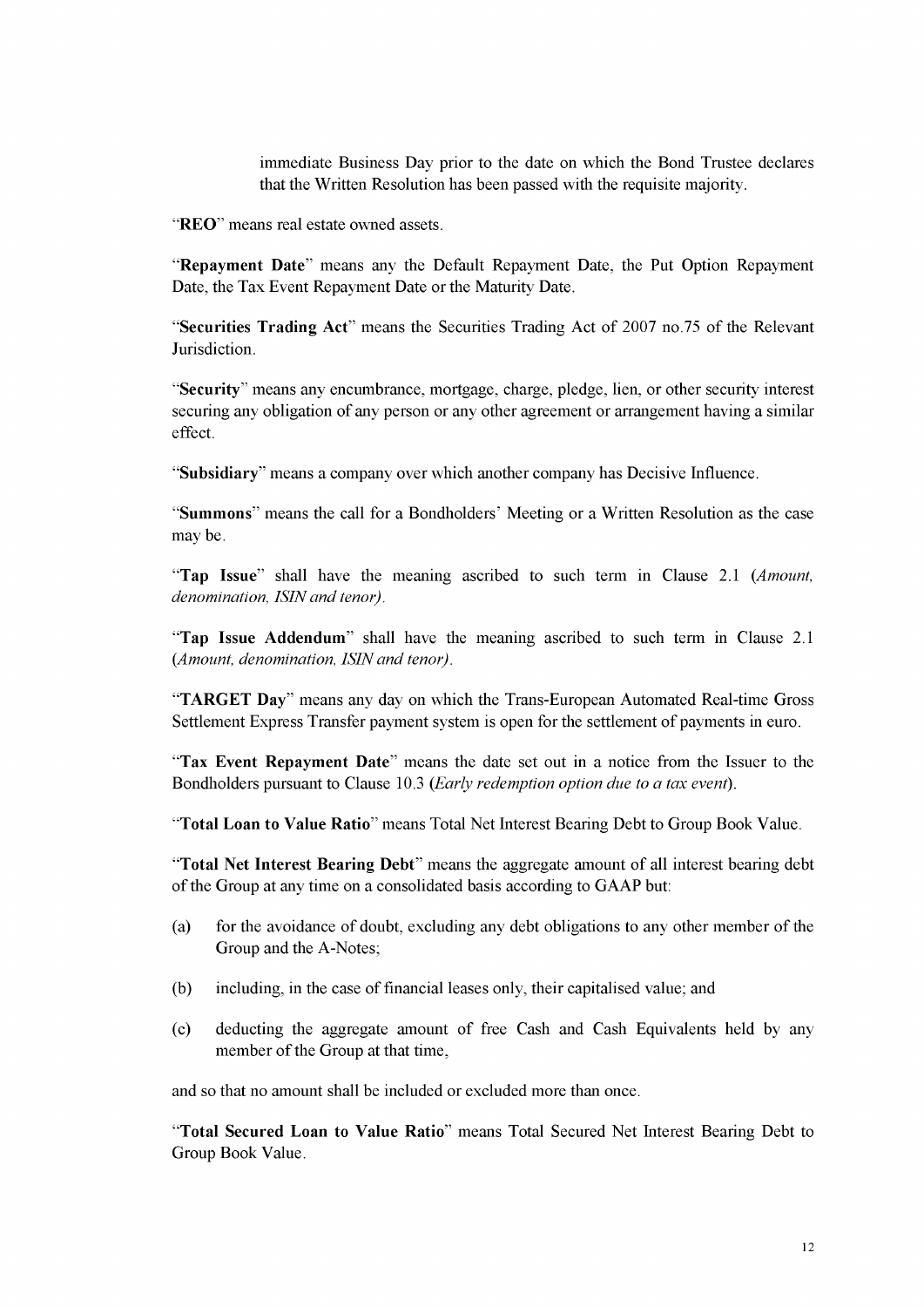"**Total Secured Net Interest Bearing Debt**" means the aggregate amount of all interest bearing debt of the Group with any Security at any time on a consolidated basis according to GAAP but:

- (a) for the avoidance of doubt, excluding any debt obligations to any other member of the Group and the A-Notes;
- (b) including, in the case of financial leases only, their capitalised value; and
- (c) deducting the aggregate amount of free Cash and Cash Equivalents held by any member of the Group at that time,

and so that no amount shall be included or excluded more than once.

"**Voting Bonds**" means the Outstanding Bonds less the Issuer's Bonds and a Voting Bond shall mean any single one of those Bonds.

"**Wiking SPV**" means Luxco Invest 1 S.a r.l., a joint venture controlled by the Issuer holding 50% of the shares, Gevaran controls the remaining shares.

"**Wiking SPV RCF**" means the revolving credit facility maturing 24 November 2019, entered into between Wiking SPV as borrower and DNB Bank ASA as lender and agent. The initial amount is EUR 80 million with a EUR 40 million accordion feature.

"**Written Resolution**" means a written (or electronic) solution for a decision making among the Bondholders, as set out in Claus[e 15.5](#page-58-0) *(Written Resolutions).*

# **1.2 Construction**

In these Bond Terms, unless the context otherwise requires:

- (a) headings are for ease of reference only;
- (b) words denoting the singular number will include the plural and vice versa;
- (c) references to Clauses are references to the Clauses of these Bond Terms;
- (d) references to a time are references to Central European time unless otherwise stated;
- (e) references to a provision of "**law**" is a reference to that provision as amended or reenacted, and to any regulations made by the appropriate authority pursuant to such law;
- (f) references to a "**regulation**" includes any regulation, rule, official directive, request or guideline by any official body;
- (g) references to a "**person**" means any individual, corporation, partnership, limited liability company, joint venture, association, joint-stock company, unincorporated organization, government, or any agency or political subdivision thereof or any other entity, whether or not having a separate legal personality;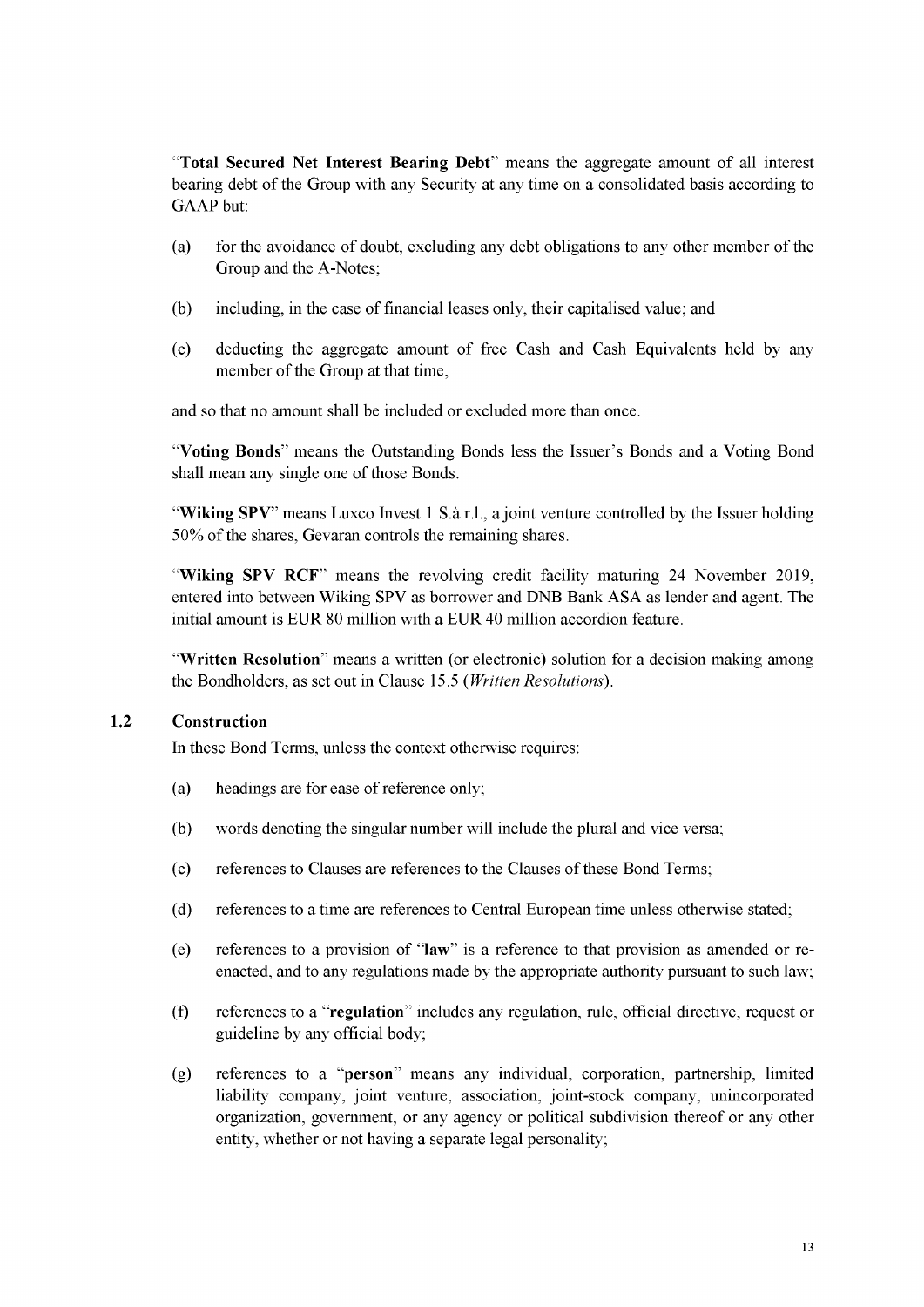- (h) references to Bonds being "**redeemed**" means that such Bonds are cancelled and discharged in the CSD in a corresponding amount, and that any amounts so redeemed may not be subsequently re-issued under these Bond Terms;
- (i) references to Bonds being "**purchased**" or "**repurchased**" by the Issuer means that such Bonds may be dealt with by the Issuer as set out in Clause [11.1](#page-48-0) *(Issuer's purchase*  $of Bonds$ ).
- (j) references to persons "**acting in concert**" shall be interpreted pursuant to the relevant provisions of the Securities Trading Act; and
- (k) an Event of Default is "**continuing**" if it has not been remedied or waived.

# <span id="page-39-0"></span>**2. THE BONDS**

#### **2.1 Amount, denomination and ISIN of the Bonds**

(a) The Issuer has resolved to issue a series of Bonds in the maximum amount of EUR 250,000,000 (the "**Maximum Issue Amount**"). The Bonds may be issued on different issue dates and the Initial Bond Issue will be in the amount of EUR 150,000,000. The Issuer may, provided that the conditions set out in Clause [6.3](#page-42-1) *(Tap Issues)* are met and subject to other relevant restrictions on the Issuer's ability to incur further Financial Indebtedness, at one or more occasions issue Additional Bonds (each a "**Tap Issue**") until the Nominal Amount of all Additional Bonds equals in aggregate the Maximum Issue Amount less the Initial Bond Issue. Each Tap Issue will be subject to identical terms as the Bonds issued pursuant to the Initial Bond Issue in all respects as set out in these Bond Terms, except that Additional Bonds may be issued at a different price than for the Initial Bond Issue and which may be below or above the Nominal Amount. The Bond Trustee shall prepare an addendum to these Bond Terms evidencing the terms of each Tap Issue (a "**Tap Issue Addendum**").

The Bonds are denominated in Euro (EUR), being the single currency of the participating member states in accordance with the legislation of the European Community relating to Economic and Monetary Union.

- (b) The Initial Nominal Amount of each Bond is EUR 1,000.
- (c) The ISIN of the Bonds is NO 0010819725. All Bonds issued under the same ISIN will have identical terms and conditions as set out in these Bond Terms.

#### **2.2 Tenor of the Bonds**

The tenor of the Bonds is from and including the Issue Date to but excluding the Maturity Date.

#### **2.3 Use of proceeds**

(a) The Issuer will use the net proceeds from the Initial Bond Issue for:

- (i) an intra-group loan to Reolux;
- (ii) portfolio investments;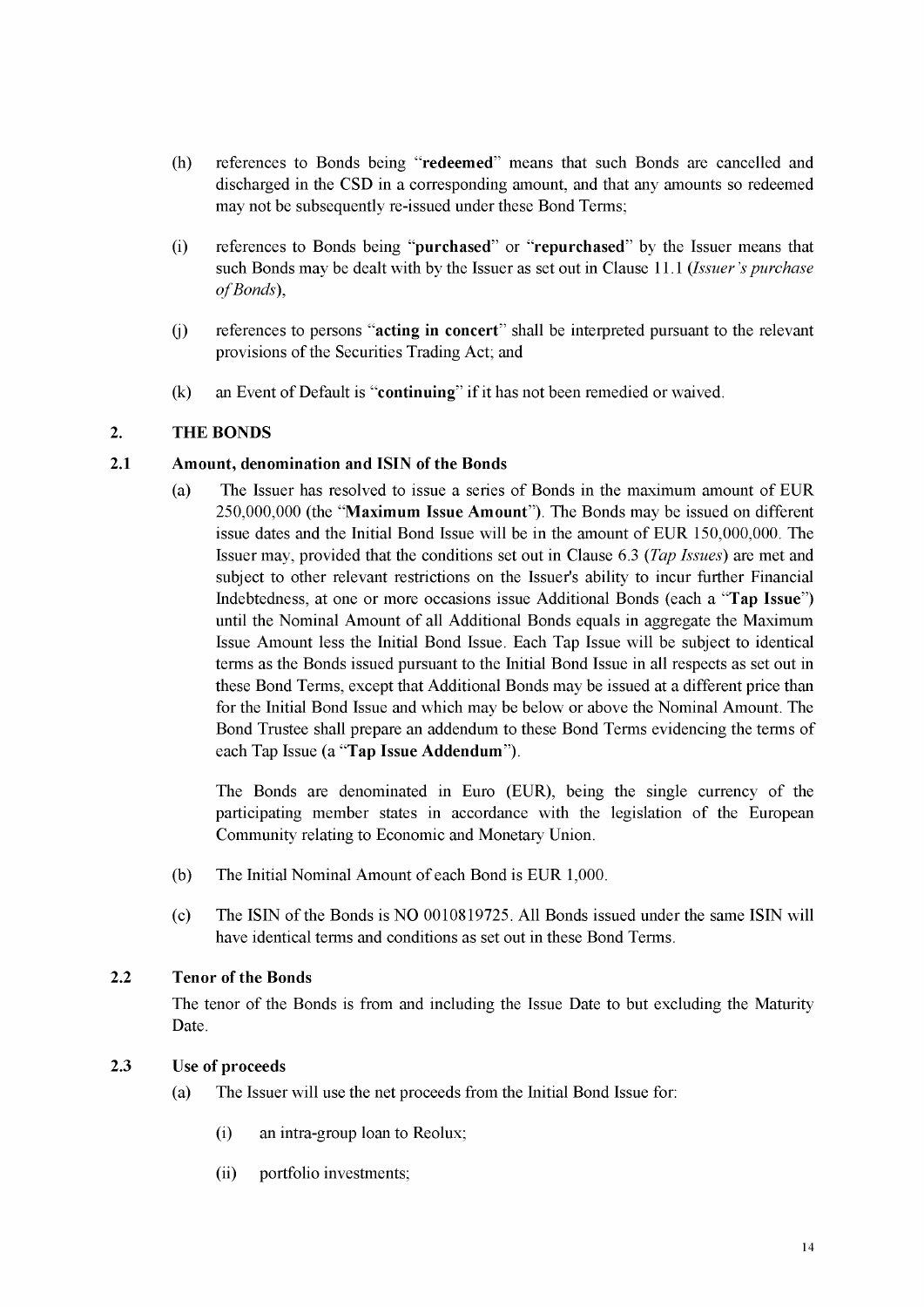- (iii) REOs; and
- (iv) general corporate purposes.
- (b) The Issuer will use the net proceeds from the issuance of any Additional Bonds for general corporate purposes.

# **2.4 Status of the Bonds**

The Bonds will constitute senior debt obligations of the Issuer. The Bonds will rank pari passu between themselves and will rank at least pari passu with all other obligations of the Issuer (save for such claims which are mandatorily preferred by law).

# **2.5 Transaction Security**

The Bonds are unsecured.

# <span id="page-40-0"></span>**3. THE BONDHOLDERS**

# **3.1 Bond Terms binding on all Bondholders**

- (a) By virtue of being registered as a Bondholder (directly or indirectly) with the CSD, the Bondholders are bound by these Bond Terms and any other Finance Document, without any further action required to be taken or formalities to be complied with by the Bond Trustee, the Bondholders, the Issuer or any other party.
- (b) The Bond Trustee is always acting with binding effect on behalf of all the Bondholders.

# **3.2 Limitation of rights of action**

- (a) No Bondholder is entitled to take any enforcement action, instigate any insolvency procedures, or take other action against the Issuer or any other party in relation to any of the liabilities of the Issuer or any other party under or in connection with the Finance Documents, other than through the Bond Trustee and in accordance with these Bond Terms, provided, however, that the Bondholders shall not be restricted from exercising any of their individual rights derived from these Bond Terms, including the right to exercise the Put Option.
- (b) Each Bondholder shall immediately upon request by the Bond Trustee provide the Bond Trustee with any such documents, including a written power of attorney (in form and substance satisfactory to the Bond Trustee), as the Bond Trustee deems necessary for the purpose of exercising its rights and/or carrying out its duties under the Finance Documents. The Bond Trustee is under no obligation to represent a Bondholder which does not comply with such request.

# <span id="page-40-1"></span>**3.3 Bondholders' rights**

- (a) If a beneficial owner of a Bond not being registered as a Bondholder wishes to exercise any rights under the Finance Documents, it must obtain proof of ownership of the Bonds, acceptable to the Bond Trustee.
- (b) A Bondholder (whether registered as such or proven to the Bond Trustee's satisfaction to be the beneficial owner of the Bond as set out in paragrap[h \(a\)](#page-40-1) above) may issue one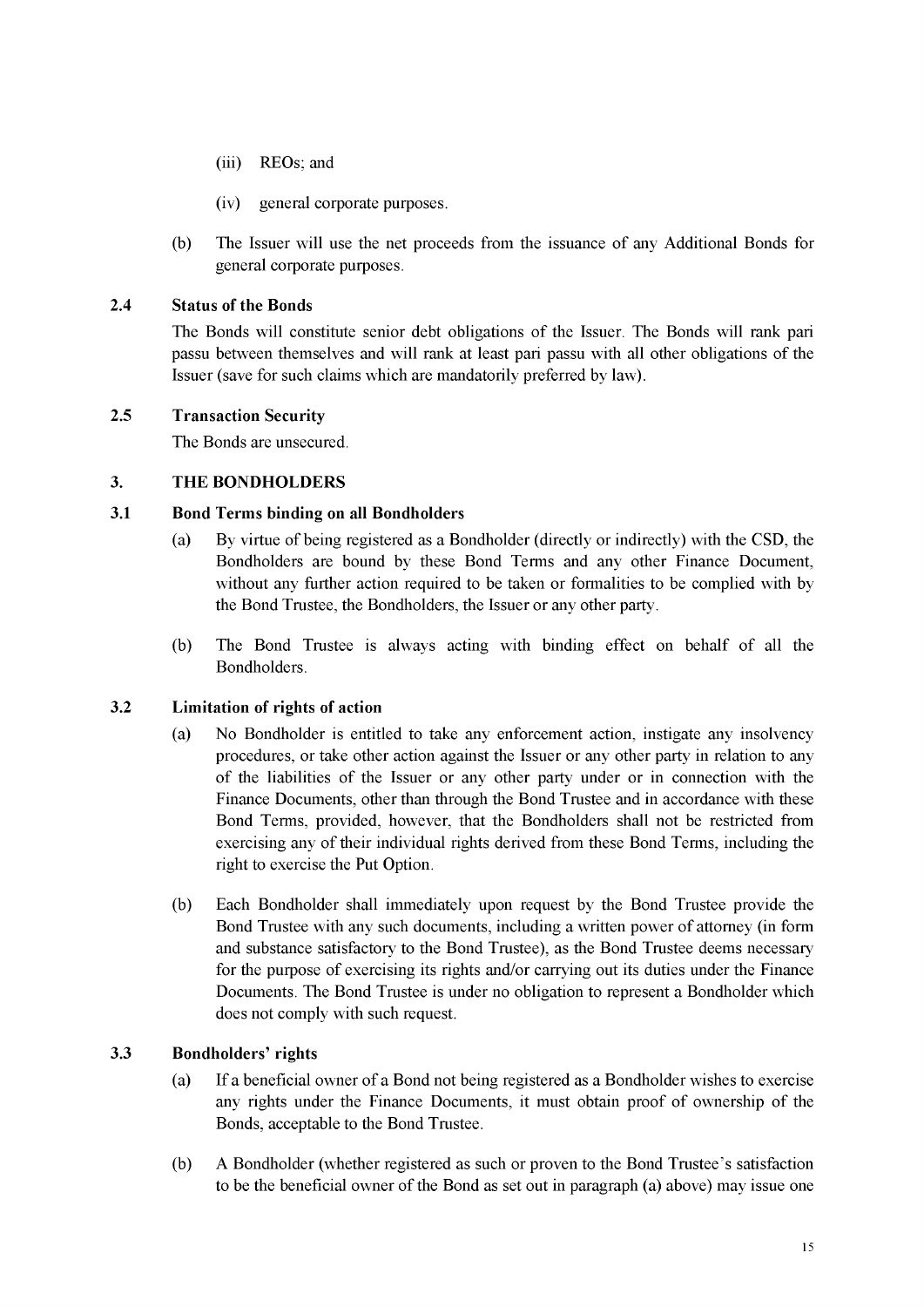or more powers of attorney to third parties to represent it in relation to some or all of the Bonds held or beneficially owned by such Bondholder. The Bond Trustee shall only have to examine the face of a power of attorney or similar evidence of authorisation that has been provided to it pursuant to this Claus[e 3.3](#page-40-1) (*Bondholders' rights)* and may assume that it is in full force and effect, unless otherwise is apparent from its face or the Bond Trustee has actual knowledge to the contrary.

# <span id="page-41-0"></span>**4. ADMISSION TO LISTING**

The Issuer has applied, or shall within 6 months of the Issue Date apply, for the Bonds to be admitted to listing on the Exchange.

#### <span id="page-41-1"></span>**5. REGISTRATION OF THE BONDS**

#### **5.1 Registration in the CSD**

The Bonds shall be registered in dematerialised form in the CSD according to the relevant securities registration legislation and the requirements of the CSD.

#### **5.2 Obligation to ensure correct registration**

The Issuer will at all times ensure that the registration of the Bonds in the CSD is correct and shall immediately upon any amendment or variation of these Bond Terms give notice to the CSD of any such amendment or variation.

#### **5.3 Country of issuance**

The Bonds have not been issued under any other country's legislation than that of the Relevant Jurisdiction. Save for the registration of the Bonds in the CSD, the Issuer is under no obligation to register, or cause the registration of, the Bonds in any other registry or under any other legislation than that of the Relevant Jurisdiction.

#### <span id="page-41-2"></span>**6. CONDITIONS FOR DISBURSEMENT**

#### *6.1* **Conditions precedent for disbursement to the Issuer**

- (a) Payment of the net proceeds from the issuance of the Bonds to the Issuer shall be conditional on the Bond Trustee having received in due time (as determined by the Bond Trustee) prior to the Issue Date each of the following documents, in form and substance satisfactory to the Bond Trustee:
	- (i) these Bond Terms duly executed by all parties hereto;
	- (ii) certified copies of all necessary corporate resolutions of the Issuer to issue the Bonds and execute the Finance Documents to which it is a party;
	- (iii) a certified copy of a power of attorney (unless included in the corporate resolutions) from the Issuer to relevant individuals for their execution of the Finance Documents to which it is a party, or extracts from the relevant register or similar documentation evidencing such individuals' authorisation to execute such Finance Documents on behalf of the Issuer;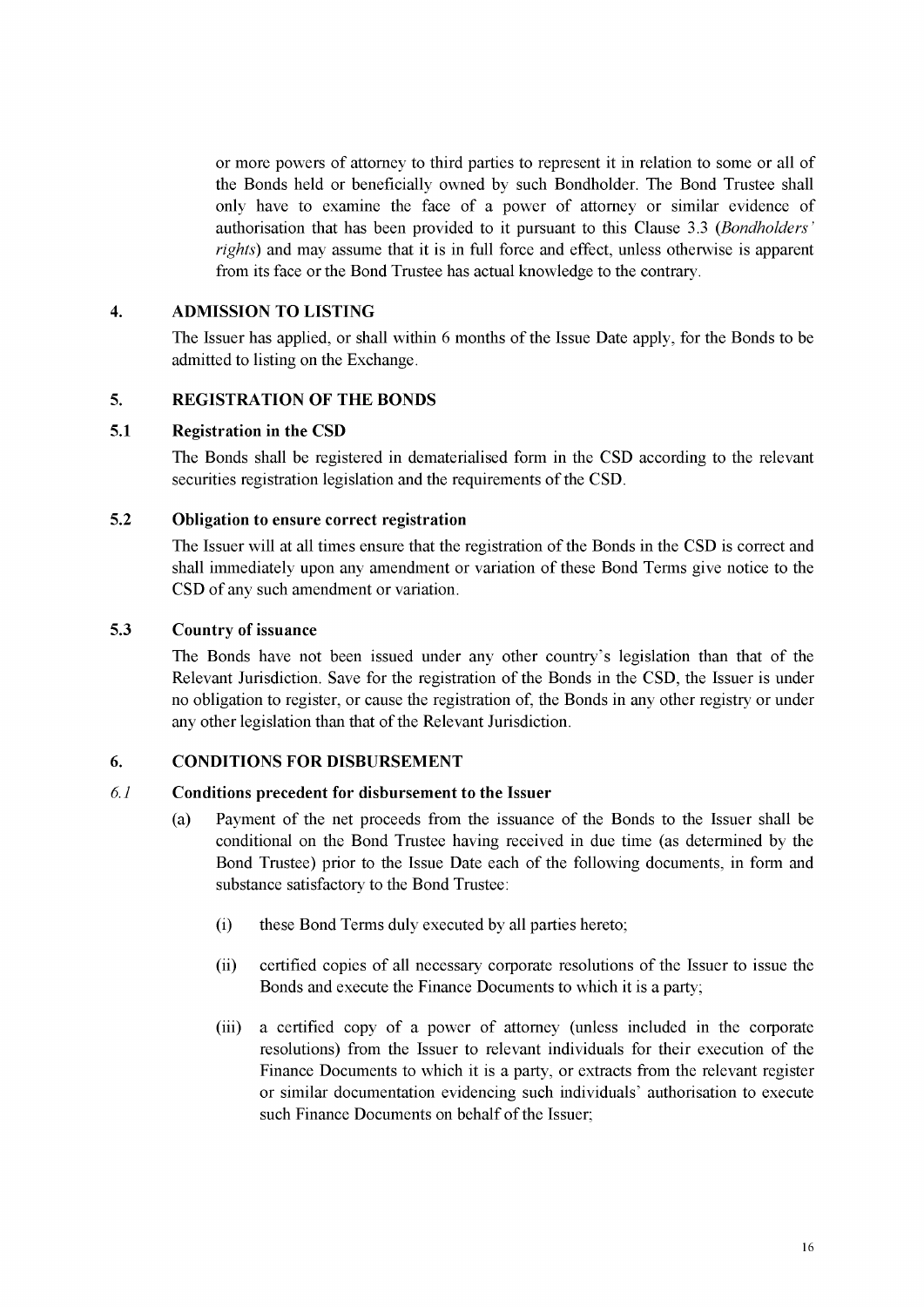- (iv) certified copies of the Issuer's articles of association and of a full extract from the relevant company register in respect of the Issuer evidencing that the Issuer is validly existing;
- (v) copies of the Issuer's latest Financial Reports (if any);
- (vi) confirmation that the applicable prospectus requirements (ref the EU prospectus directive (2003/71 EC)) concerning the issuance of the Bonds have been fulfilled;
- (vii) copies of any necessary governmental approval, consent or waiver (as the case may be) required at such time to issue the Bonds;
- (viii) confirmation that the Bonds are registered in the CSD;
- (ix) copies of any written documentation used in marketing the Bonds or made public by the Issuer or any Manager in connection with the issuance of the Bonds;
- (x) the Bond Trustee Fee Agreement duly executed by the parties thereto; and
- (xi) legal opinions or other statements as may be required by the Bond Trustee (including in respect of corporate matters relating to the Issuer and the legality, validity and enforceability of these Bond Terms and the Finance Documents).
- (b) The Bond Trustee, acting in its reasonable discretion, may, regarding this Clause 6.1 *(Conditions precedent for disbursement to the Issuer),* waive the requirements for documentation, or decide in its discretion that delivery of certain documents shall be made subject to an agreed closing procedure between the Bond Trustee and the Issuer.

# **6.2 Distribution**

Disbursement of the proceeds from the issuance of the Bonds is conditional on the Bond Trustee's confirmation to the Paying Agent that the conditions in Clause 6.1 *(Conditions precedent for disbursement to the Issuer*) have been either satisfied in the Bond Trustee's discretion or waived by the Bond Trustee pursuant to paragraph (c) of Clause 6.1 above.

# <span id="page-42-1"></span>**6.3 Tap Issues**

The Issuer may issue Additional Bonds if:

- (a) the Bond Trustee has executed a Tap Issue Addendum; and
- (b) the representations and warranties contained in Clause [7 \(](#page-42-0)*Representations and Warranties*) of these Bond Terms are true and correct in all material respects and repeated by the Issuer as at the date of issuance of such Additional Bonds.

#### <span id="page-42-0"></span>**7. REPRESENTATIONS AND WARRANTIES**

The Issuer makes the representations and warranties set out in this Claus[e 7](#page-42-0) (*Representations and warranties),* in respect of itself and in respect of each Group Company to the Bond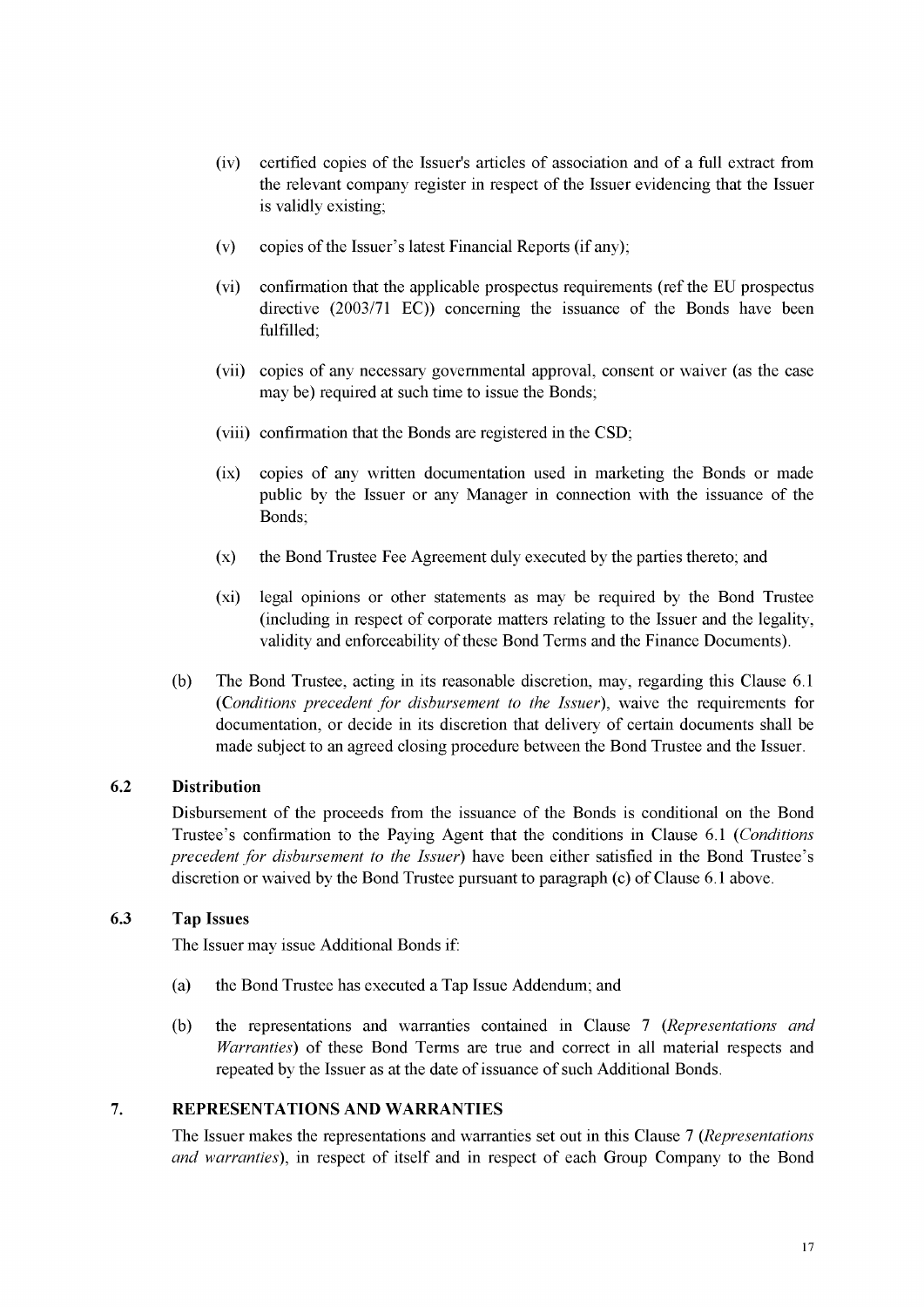Trustee (on behalf of the Bondholders) at the following times and with reference to the facts and circumstances then existing:

- (a) at the date of these Bond Terms;
- (b) at the Issue Date; and
- (c) at the date of issuance of any Additional Bonds:

#### **7.1 Status**

It is a limited liability company, duly incorporated and validly existing and registered under the laws of its jurisdiction of incorporation, and has the power to own its assets and carry on its business as it is being conducted.

#### **7.2 Power and authority**

It has the power to enter into, perform and deliver, and has taken all necessary action to authorise its entry into, performance and delivery of, this Bond Terms and any other Finance Document to which it is a party and the transactions contemplated by those Finance Documents.

#### **7.3 Valid, binding and enforceable obligations**

These Bond Terms and each other Finance Document to which it is a party constitutes (or will constitute, when executed by the respective parties thereto) its legal, valid and binding obligations, enforceable in accordance with their respective terms, and (save as provided for therein) no further registration, filing, payment of tax or fees or other formalities are necessary or desirable to render the said documents enforceable against it.

#### **7.4 Non-conflict with other obligations**

The entry into and performance by it of these Bond Terms and any other Finance Document to which it is a party and the transactions contemplated thereby do not and will not conflict with (i) any law or regulation or judicial or official order; (ii) its constitutional documents; or (iii) any agreement or instrument which is binding upon it or any of its assets.

#### **7.5 No Event of Default**

(i) No Event of Default exists or is likely to result from the making of any drawdown under these Bond Terms or the entry into, the performance of, or any transaction contemplated by, any Finance Document.

(ii) No other event or circumstance has occurred which constitutes (or with the expiry of any grace period, the giving of notice, the making of any determination or any combination of any of the foregoing, would constitute) a default or termination event (howsoever described) under any other agreement or instrument which is binding on it or any of its Subsidiaries or to which its (or any of its Subsidiaries') assets are subject which has or is likely to have a Material Adverse Effect.

# **7.6 Authorizations and consents**

All authorisations, consents, approvals, resolutions, licenses, exemptions, filings, notarizations or registrations required: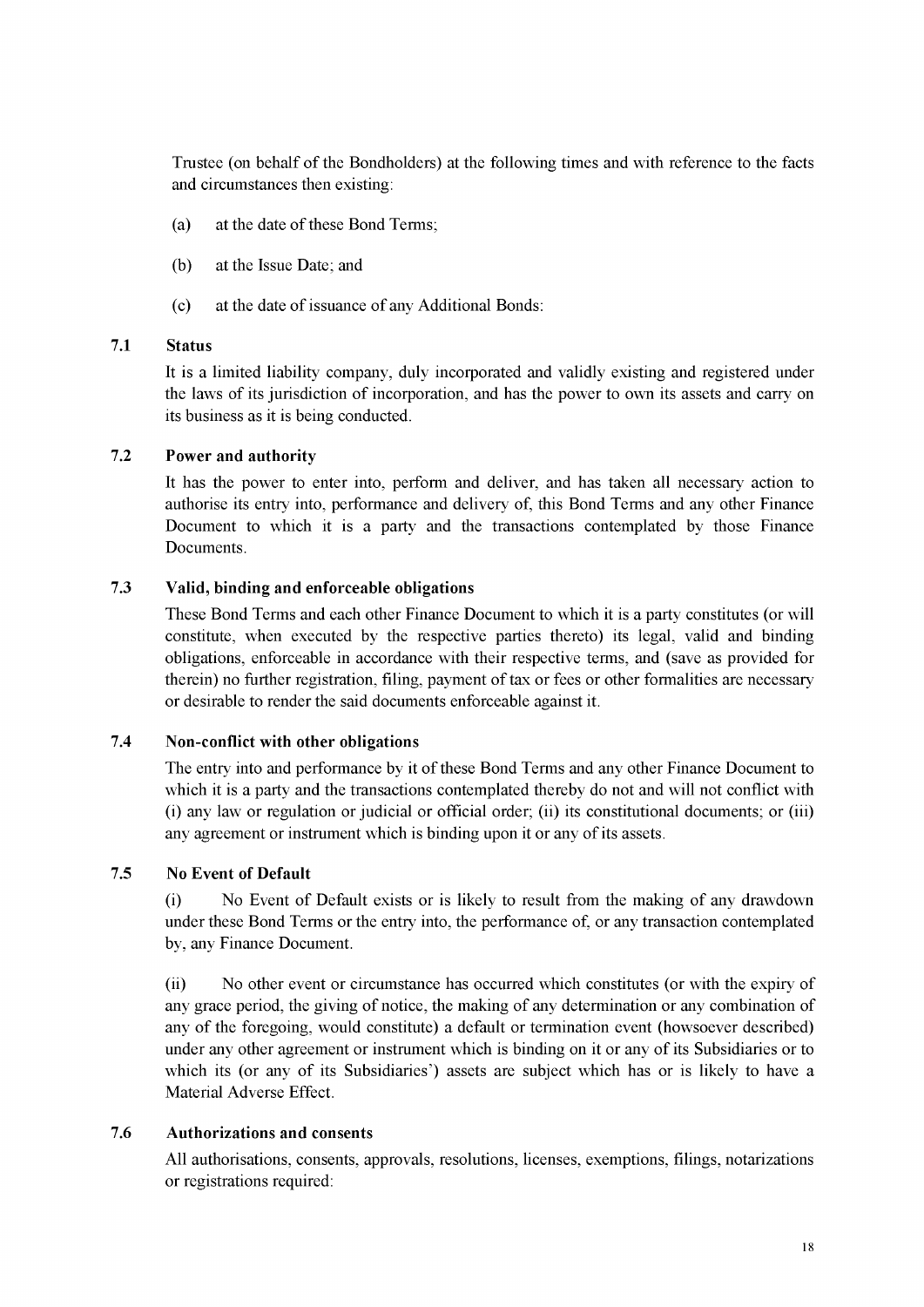(i) to enable it to enter into, exercise its rights and comply with its obligations under this Bond Terms or any other Finance Document to which it is a party; and

(ii) to carry on its business as presently conducted and as contemplated by these Bond Terms,

have been obtained or effected and are in full force and effect.

#### **7.7 Litigation**

No litigation, arbitration or administrative proceedings or investigations of or before any court, arbitral body or agency which, if adversely determined, is likely to have a Material Adverse Effect have (to the best of its knowledge and belief) been started or threatened against it or any of its Subsidiaries.

#### **7.8 Financial Reports**

Its most recent Financial Reports fairly and accurately represent the assets and liabilities and financial condition as at their respective dates, and have been prepared in accordance with GAAP, consistently applied.

#### **7.9 No Material Adverse Effect**

Since the date of the most recent Financial Reports, there has been no change in its business, assets or financial condition that is likely to have a Material Adverse Effect.

#### **7.10 No misleading information**

Any factual information provided by it to the Bondholders or the Bond Trustee for the purposes of the issuance of the Bonds was true and accurate in all material respects as at the date it was provided or as at the date (if any) at which it is stated.

#### **7.11 No withholdings**

The Issuer is not required to make any deduction or withholding from any payment which it may become obliged to make to the Bond Trustee or the Bondholders under these Bond Terms.

#### **7.12 Pari passu ranking**

Its payment obligations under these Bond Terms or any other Finance Document to which it is a party ranks as set out in Clause 2.4.

#### **7.13 Security**

No Security exists over any of the present assets of any Group Company in conflict with these Bond Terms.

#### <span id="page-44-0"></span>**8. PAYMENTS IN RESPECT OF THE BONDS**

#### **8.1 Covenant to pay**

(a) The Issuer will unconditionally make available to or to the order of the Bond Trustee and/or the Paying Agent all amounts due on each Payment Date pursuant to the terms of these Bond Terms at such times and to such accounts as specified by the Bond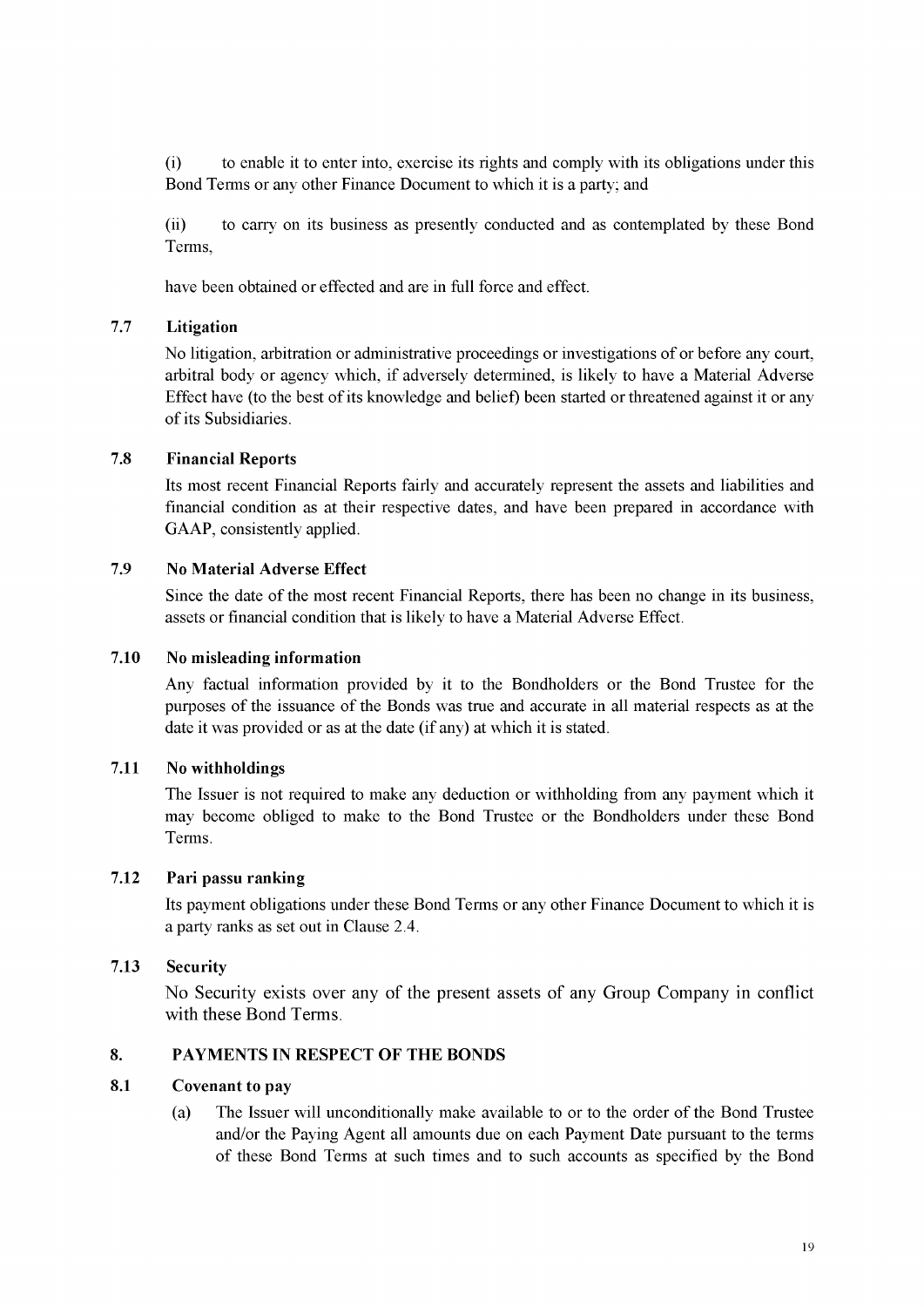Trustee and/or the Paying Agent in advance of each Payment Date or when other payments are due and payable pursuant to these Bond Terms.

- All payments to the Bondholders in relation to the Bonds shall be made to each Bondholder registered as such in the CSD at the Relevant Record Date, by, if no specific order is made by the Bond Trustee, crediting the relevant amount to the bank account nominated by such Bondholder in connection with its securities account in the CSD. (b)
- Payment constituting good discharge of the Issuer's payment obligations to the Bondholders under these Bond Terms will be deemed to have been made to each Bondholder once the amount has been credited to the bank holding the bank account nominated by the Bondholder in connection with its securities account in the CSD. If the paying bank and the receiving bank are the same, payment shall be deemed to have been made once the amount has been credited to the bank account nominated by the Bondholder in question.  $(c)$
- If a Payment Date or a date for other payments to the Bondholders pursuant to the Finance Documents falls on a day on which either of the relevant CSD settlement system or the relevant currency settlement system for the Bonds are not open, the payment shall be made on the first following possible day on which both of the said systems are open, unless any provision to the contrary have been set out for such payment in the relevant Finance Document. (d)

# <span id="page-45-0"></span>**8.2 Default interest**

- (a) Default interest will accrue on any Overdue Amount from and including the Payment Date on which it was first due to and excluding the date on which the payment is made at the Interest Rate plus an additional three (3) per cent. per annum.
- (b) Default interest accrued on any Overdue Amount pursuant to this Clause [8.2](#page-45-0) *(Default interest)* will be added to the Overdue Amount on each Interest Payment Date until the Overdue Amount and default interest accrued thereon have been repaid in full.

# **8.3 Partial Payments**

- (a) If the Paying Agent or the Bond Trustee receives a Partial Payment, such Partial Payment shall, in respect of the Issuer's debt under the Finance Documents be considered made for discharge of the debt of the Issuer in the following order of priority:
	- (i) firstly, towards any outstanding fees, liabilities and expenses of the Bond Trustee;
	- (ii) secondly, towards accrued interest due but unpaid; and
	- (iii) thirdly, towards any principal amount due but unpaid.
- (b) Notwithstanding paragraph (a) above, any Partial Payment which is distributed to the Bondholders, shall, after the above mentioned deduction of outstanding fees, liabilities and expenses, be applied (i) firstly towards any principal amount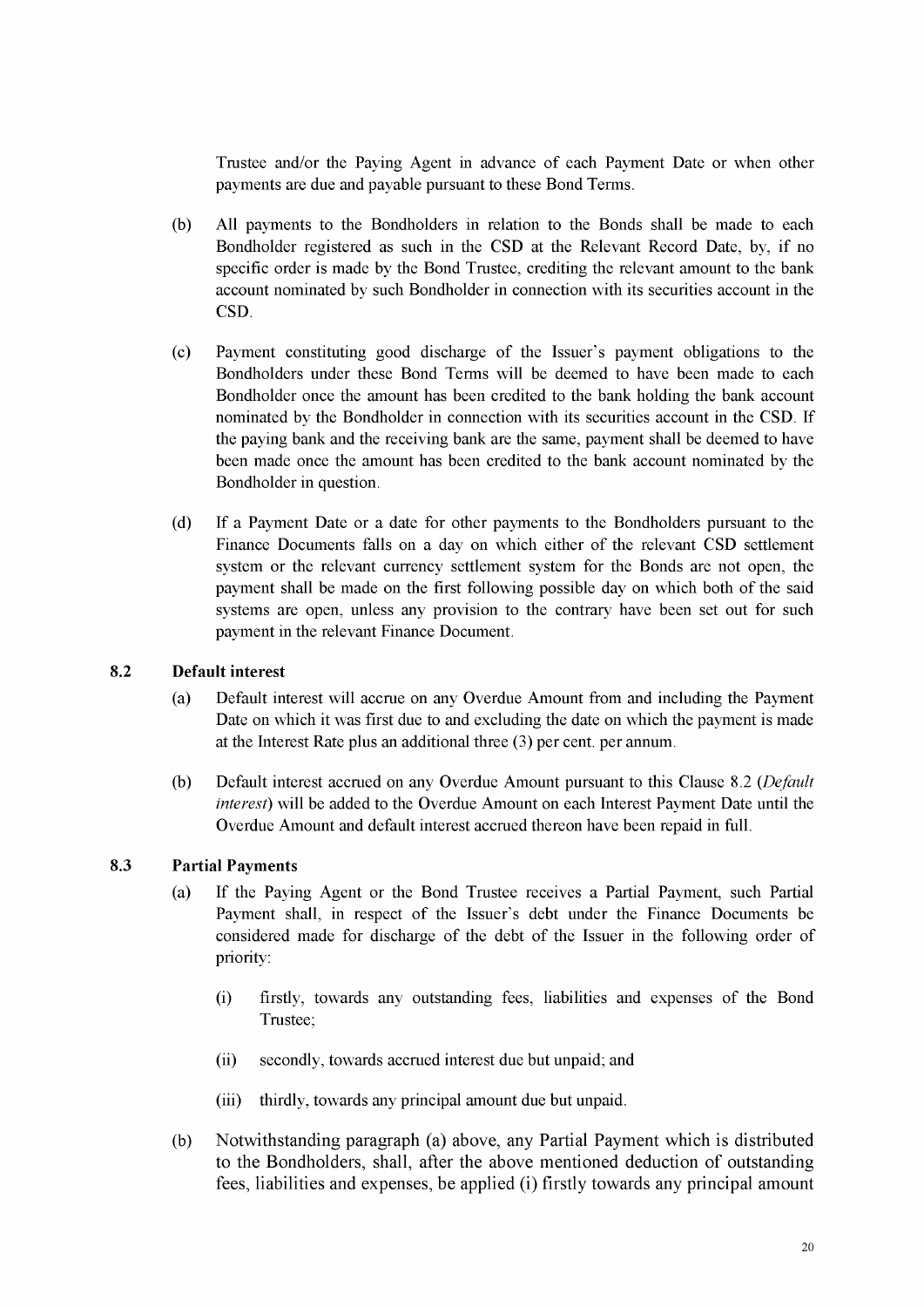due but unpaid and (ii) secondly, towards accrued interest due but unpaid, in the following situations;

- (i) the Bond Trustee has served a Default Notice in accordance with Clause 14.2 (Acceleration of the Bonds), or
- (ii) as a result of a resolution according to Clause 15 (Bondholders' decisions).

#### <span id="page-46-0"></span>**8.4 Taxation**

- (a) The Issuer is responsible for withholding any withholding tax imposed by applicable law on any payments to be made by it in relation to the Finance Documents.
- (b) The Issuer shall, if any tax is withheld in respect of the Bonds under the Finance Documents:
	- (i) gross up the amount of the payment due from it up to such amount which is necessary to ensure that the Bondholders or the Bond Trustee, as the case may be, receive a net amount which is (after making the required withholding) equal to the payment which would have been received if no withholding had been required; and
	- (ii) at the request of the Bond Trustee, deliver to the Bond Trustee evidence that the required tax deduction or withholding has been made.
- (c) Any public fees levied on the trade of Bonds in the secondary market shall be paid by the Bondholders, unless otherwise provided by applicable law or regulation, and the Issuer shall not be responsible for reimbursing any such fees.

# **8.5 Currency**

- (a) All amounts payable under the Finance Documents shall be payable in the denomination of the Bonds set out in Claus[e 2.1](#page-39-0) *(Amount, denomination and ISIN of the Bonds).* If, however, the denomination differs from the currency of the bank account connected to the Bondholder's account in the CSD, any cash settlement may be exchanged and credited to this bank account.
- (b) Any specific payment instructions, including foreign exchange bank account details, to be connected to the Bondholder's account in the CSD must be provided by the relevant Bondholder to the Paying Agent (either directly or through its account manager in the CSD) within five (5) Business Days prior to a Payment Date. Depending on any currency exchange settlement agreements between each Bondholder's bank and the Paying Agent, and opening hours of the receiving bank, cash settlement may be delayed, and payment shall be deemed to have been made once the cash settlement has taken place, provided, however, that no default interest or other penalty shall accrue for the account of the Issuer for such delay.

# **8.6 Set-off and counterclaims**

The Issuer may not apply or perform any counterclaims or set-off against any payment obligations pursuant to these Bond Terms or any other Finance Document.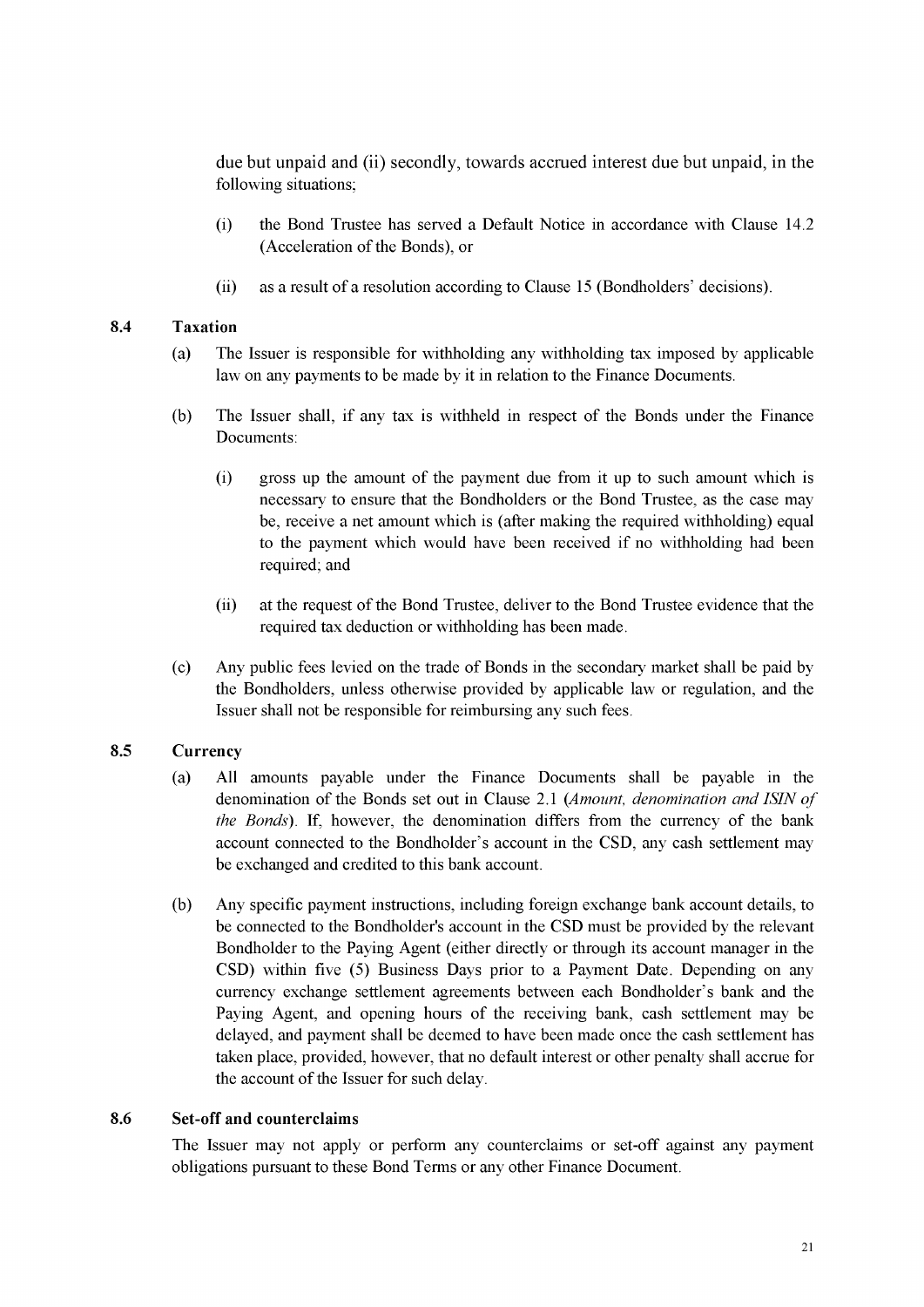# <span id="page-47-0"></span>**9. INTEREST**

# **9.1 Calculation of interest**

- (a) Each Outstanding Bond will accrue interest at the Interest Rate on the Nominal Amount for each Interest Period, commencing on and including the first date of the Interest Period, and ending on but excluding the last date of the Interest Period.
- (b) Interest will accrue on the Nominal Amount of any Additional Bond for each Interest Period starting with the Interest Period commencing on the Interest Payment Date immediately prior to the issuance of the Additional Bonds (or, if the date of the issuance is not an Interest Payment Date and there is no Interest Payment Date prior to such date of issuance, starting with the Interest Period commencing on the Issue Date).
- (c) Interest shall be calculated on the basis of the actual number of days in the Interest Period in respect of which payment is being made divided by 360 (actual/360-days basis). The Interest Rate will be reset at each Interest Quotation Day by the Bond Trustee, who will notify the Issuer and the Paying Agent and, if the Bonds are listed, the Exchange, of the new Interest Rate and the actual number of calendar days for the next Interest Period.

# **9.2 Payment of interest**

Interest shall fall due on each Interest Payment Date for the corresponding preceding Interest Period and, with respect to accrued interest on the principal amount then due and payable, on each Repayment Date.

# <span id="page-47-1"></span>**10. REDEMPTION AND REPURCHASE OF BONDS**

# **10.1 Redemption of Bonds**

The Outstanding Bonds will mature in full on the Maturity Date and shall be redeemed by the Issuer on the Maturity Date at a price equal to 100 per cent. of the Nominal Amount.

# <span id="page-47-2"></span>**10.2 Mandatory repurchase due to a Put Option Event**

- (a) Upon the occurrence of a Put Option Event, each Bondholder will have the right (the "**Put Option**") to require that the Issuer purchases all or some of the Bonds held by that Bondholder at a price equal to 101 per cent. of the Nominal Amount (plus accrued interest).
- (b) The Put Option must be exercised within 15 Business Days after the Issuer has given notice to the Bond Trustee and the Bondholders that a Put Option Event has occurred pursuant to Clause [12.3](#page-49-0) *(Put Option Event).* Once notified, the Bondholders' right to exercise the Put Option is irrevocable and will not be affected by any subsequent events related to the Issuer.
- (c) Each Bondholder may exercise its Put Option by written notice to its account manager for the CSD, who will notify the Paying Agent of the exercise of the Put Option. The Put Option Repayment Date will be the fifth Business Day after the end of the 15 Business Days exercise period referred to in paragraph (b) above. However, the settlement of the Put Option will be based on each Bondholders holding of Bonds at the Put Option Redemption Date.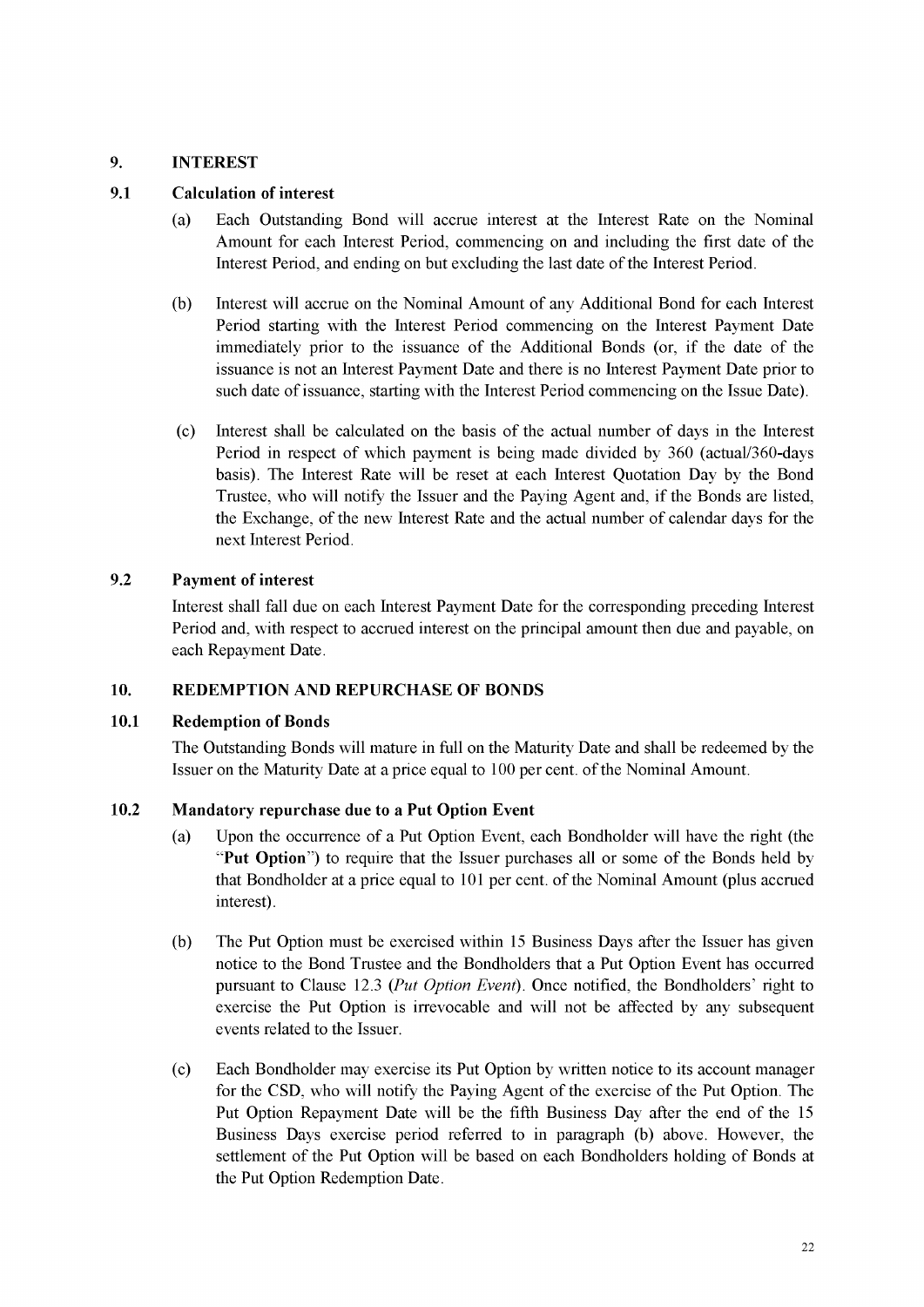(d) If Bonds representing more than 90 per cent. of the Outstanding Bonds have been repurchased pursuant to this Clause [10.2](#page-47-2) *(Mandatory repurchase due to a Put Option Event*), the Issuer is entitled to repurchase all the remaining Outstanding Bonds at the price stated in paragraph (a) above by notifying the remaining Bondholders of its intention to do so no later than 20 calendar days after the Put Option Repayment Date. Such prepayment may occur at the earliest on the  $15<sup>th</sup>$  calendar day following the date of such notice.

# <span id="page-48-2"></span>**10.3 Early redemption option due to a tax event**

If the Issuer is or will be required to gross up any withheld tax imposed by law from any payment in respect of the Bonds under the Finance Documents pursuant to Claus[e 8.4](#page-46-0) (*Taxation*) as a result of a change in applicable law implemented after the date of these Bond Terms, the Issuer will have the right to redeem all, but not only some, of the Outstanding Bonds at a price equal to 100 per cent. of the Nominal Amount. The Issuer shall give written notice of such redemption to the Bond Trustee and the Bondholders at least twenty (20) Business Days prior to the Tax Event Repayment Date, provided that no such notice shall be given earlier than 60 days prior to the earliest date on which the Issuer would be obliged to withhold such tax were a payment in respect of the Bonds then due.

# <span id="page-48-0"></span>**11. PURCHASE AND TRANSFER OF BONDS**

# **11.1 Issuer's purchase of Bonds**

The Issuer may purchase and hold Bonds and such Bonds may be retained, sold or cancelled in the Issuer's sole discretion, (including with respect to Bonds purchased pursuant to Clause [10.2](#page-47-2) *(Mandatory repurchase due to a Put Option Event).*

# **11.2 Restrictions**

- (a) Certain purchase or selling restrictions may apply to Bondholders under applicable local laws and regulations from time to time. Neither the Issuer nor the Bond Trustee shall be responsible to ensure compliance with such laws and regulations and each Bondholder is responsible for ensuring compliance with the relevant laws and regulations at its own cost and expense.
- (b) A Bondholder who has purchased Bonds in breach of applicable restrictions may, notwithstanding such breach, benefit from the rights attached to the Bonds pursuant to these Bond Terms (including, but not limited to, voting rights), provided that the Issuer shall not incur any additional liability by complying with its obligations to such Bondholder.

# <span id="page-48-1"></span>**12. INFORMATION UNDERTAKINGS**

# **12.1 Financial Reports**

- (a) The Issuer shall prepare Annual Financial Statements in the English language and make them available on its website (alternatively by arranging for publication on Stamdata) as soon as they become available, and not later than 120 days after the end of the financial year.
- (b) The Issuer shall prepare Interim Accounts in the English language and make them available on its website (alternatively by arranging for publication on Stamdata) as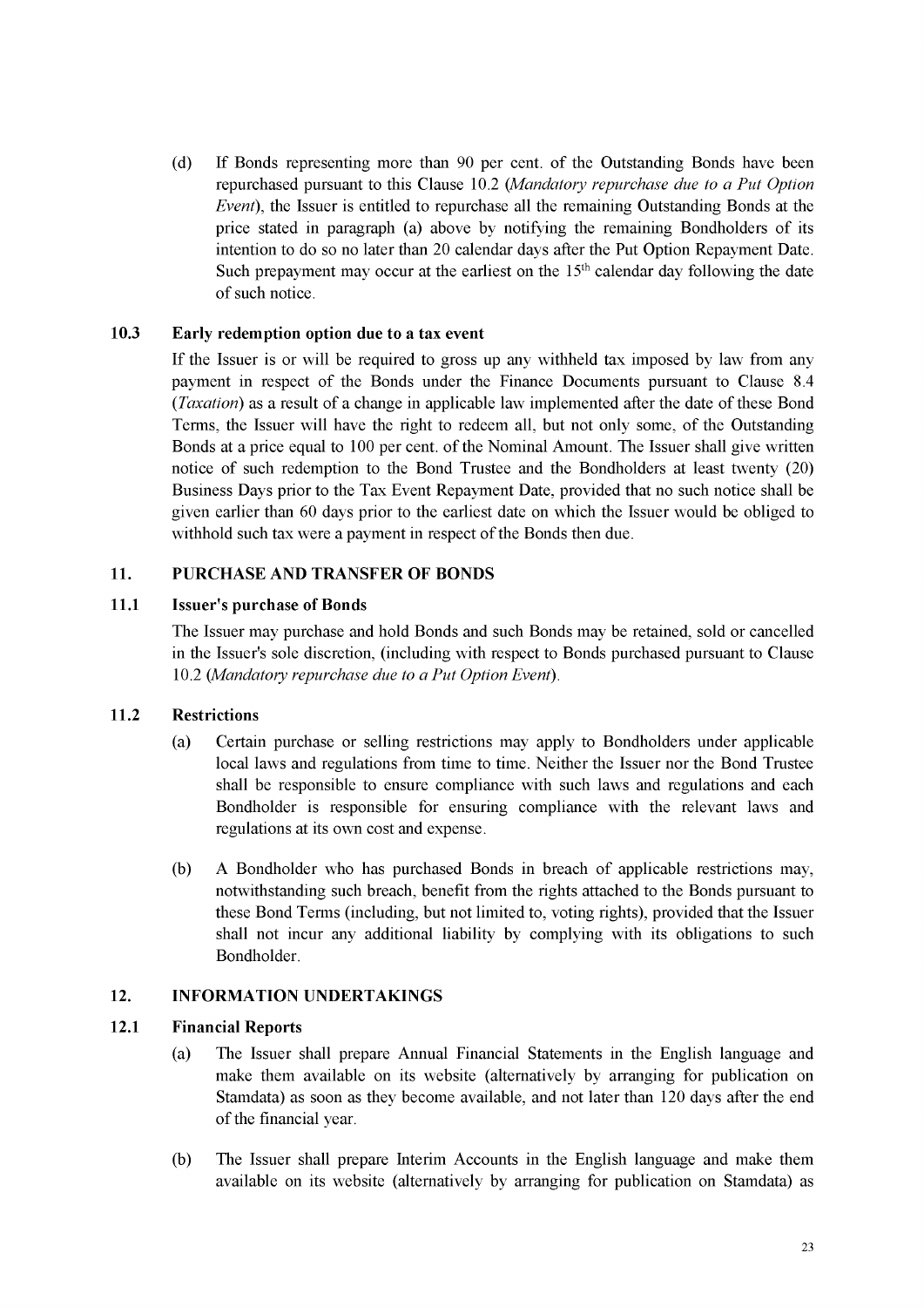soon as they become available, and not later than 60 days after the relevant Calculation Date.

#### <span id="page-49-1"></span>**12.2 Requirements as to Financial Reports**

- (a) The Issuer shall supply to the Bond Trustee, in connection with the publication of its Financial Reports pursuant to Claus[e 12.1](#page-48-1) *(Financial Reports),* a Compliance Certificate with a copy of the Financial Reports attached thereto. The Compliance Certificate shall be duly signed by the chief executive officer or the chief financial officer of the Issuer, certifying inter alia that the Financial Reports are fairly representing its financial condition as at the date of those Financial Reports and setting out (in reasonable detail) computations evidencing compliance with Clause [13.12](#page-52-1) *(Financial Covenants)* as at such date.
- (b) The Issuer shall procure that the Financial Reports delivered pursuant to Claus[e 12.1](#page-48-1) *(Financial Reports)* are prepared using GAAP consistently applied.

# <span id="page-49-0"></span>**12.3 Put Option Event**

The Issuer shall inform the Bond Trustee in writing as soon as possible after becoming aware that a Put Option Event has occurred.

#### <span id="page-49-2"></span>**12.4 Information: Miscellaneous**

The Issuer shall:

- (a) promptly inform the Bond Trustee in writing of any Event of Default or any event or circumstance which the Issuer understands or could reasonably be expected to understand may lead to an Event of Default and the steps, if any, being taken to remedy it;
- (b) at the request of the Bond Trustee, report the balance of the Issuer's Bonds (to the best of its knowledge, having made due and appropriate enquiries);
- (c) send the Bond Trustee copies of any statutory notifications of the Issuer, including but not limited to in connection with mergers, de-mergers and reduction of the Issuer's share capital or equity;
- (d) if the Bonds are listed on the Exchange, send a copy to the Bond Trustee of its notices to the Exchange;
- (e) if the Issuer and/or the Bonds are rated, inform the Bond Trustee of its and/or the rating of the Bonds, and any changes to such rating;
- (f) inform the Bond Trustee of changes in the registration of the Bonds in the CSD; and
- (g) within a reasonable time, provide such information about the Issuer's and the Group's business, assets and financial condition as the Bond Trustee may reasonably request.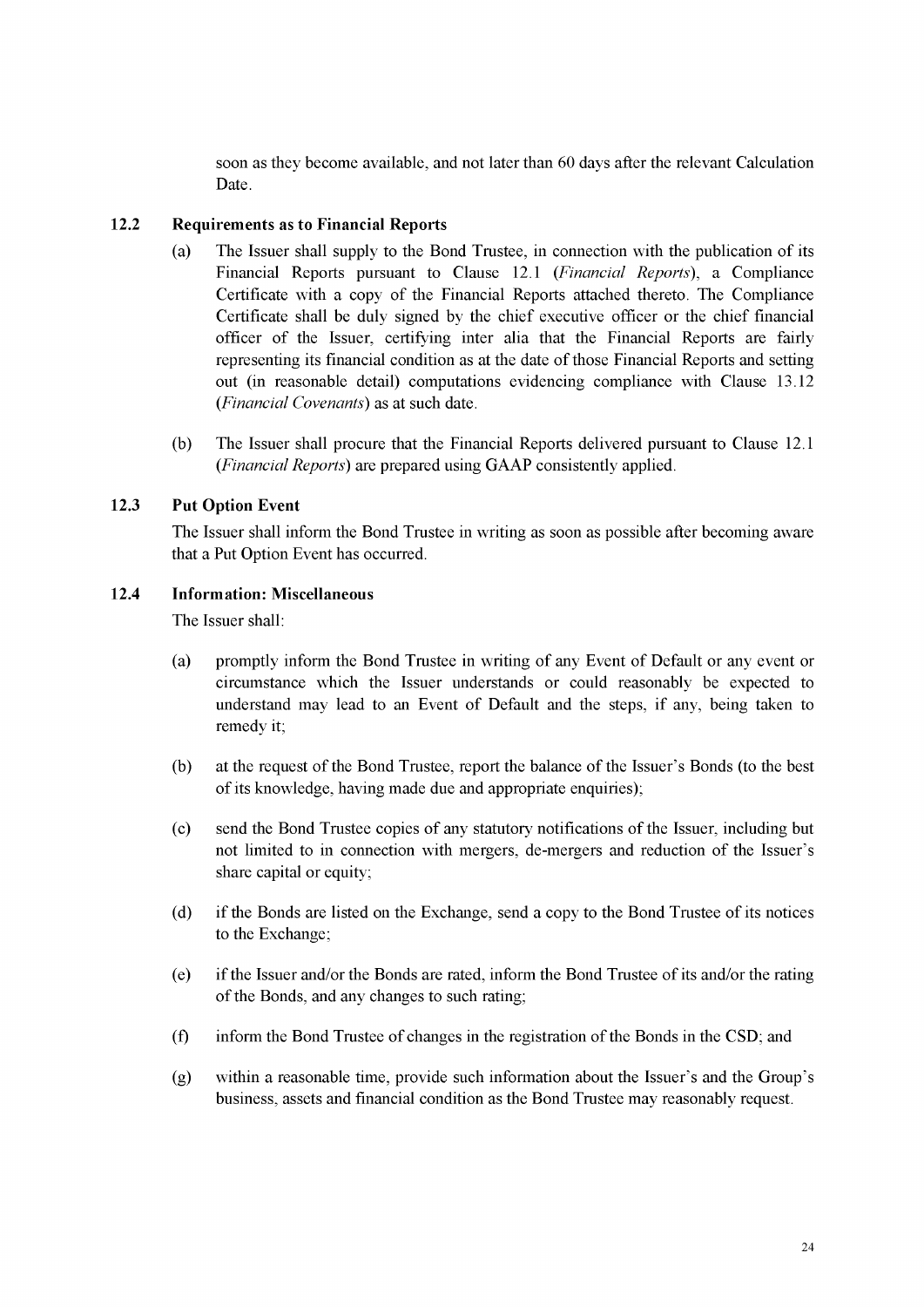#### <span id="page-50-1"></span>**13. GENERAL AND FINANCIAL UNDERTAKINGS**

<span id="page-50-0"></span>The Issuer undertakes to (and shall, where applicable, procure that the other Group Companies will) comply with the undertakings set forth in this Clause [13](#page-50-1) *(General and financial Undertakings).*

#### **13.1 Authorisations**

The Issuer shall, and shall procure that each other Group Company will, in all material respects obtain, maintain and comply with the terms of any authorisation, approval, license and consent required for the conduct of its business as carried out from time to time if a failure to do so would have Material Adverse Effect.

#### <span id="page-50-2"></span>**13.2 Compliance with laws**

The Issuer shall, and shall procure that each other Group Company will, carry on its business in accordance with acknowledged, careful and sound practices in all aspects and comply in all respects with all laws and regulations it or they may be subject to from time to time, including without limitation any laws, regulations or orders concerning any trade, economic or financial sanctions or embargoes. Breach of these obligations shall be regarded as noncompliance only if such breach would have a Material Adverse Effect.

#### **13.3 Continuation of business**

The Issuer shall not cease to carry on its business, and the Issuer shall procure that no substantial change is made to the general nature of the business of the Group compared to the business as of the Issue Date. Other than the conversion of the Issuer into a European public company (Societas Europaea or SE-company) and the possible relocation to Norway, the Issuer shall not change its type of organization or jurisdiction of incorporation.

#### **13.4 Mergers and de-mergers**

- (a) The Issuer shall not, and shall procure that no other Group Company will, carry out:
	- (i) any merger or other business combination or corporate reorganisation involving the consolidation of assets and obligations of the Issuer or any other Group Company with any other companies or entities other than; or
	- (ii) any demerger or other corporate reorganisation involving a split of the Issuer or any other Group Company into two or more separate companies or entities;

if such merger, demerger, combination or reorganisation would have a Material Adverse Effect.

#### **13.5 Financial Indebtedness**

- (a) Except as permitted under paragraph (b) below, the Issuer shall not, and shall procure that no other Group Company will, incur create or permit to subsist any Financial Indebtedness.
- (b) Paragraph (a) above shall not prohibit any Group Company to incur, maintain or prolong any Permitted Financial Indebtedness.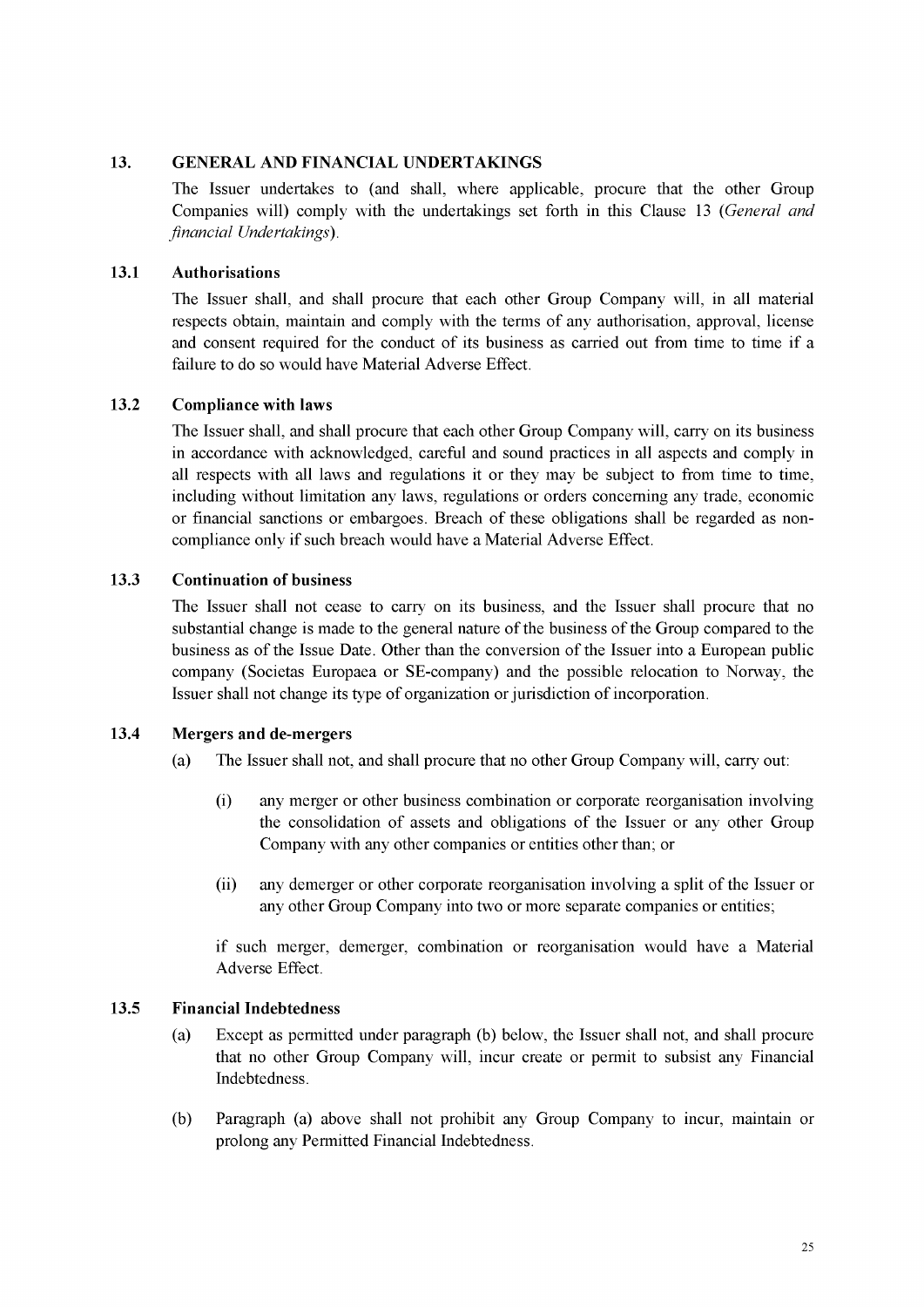# **13.6 Negative pledge**

- (a) Except as permitted under paragraph (b) below, the Issuer shall not, and shall procure that no other Group Company will, create, permit to subsist or allow to exist any Security over any of its present or future assets (including shares in the other Group Companies) or its revenues.
- (b) Paragraph (a) above does not apply to any Permitted Security.

# **13.7 Financial support**

The Issuer shall not, and shall ensure that no other Group Company shall, grant any Financial Support, other than:

- (a) in the ordinary course of business (including, for the avoidance of doubt, in the form of shareholder loans granted by a Group Company to a joint venture in which the relevant Group Company holds an interest);
- (b) intra-group loans made, granted or given by any Group Company to or for the benefit of any other Group Company; or
- (c) Financial Support in the form of Security or guarantees from Group Companies granted in relation to the Permitted Financial Indebtedness incurred under paragraph (a), (b), (c), (f) and (g) of the definition of "Permitted Financial Indebtedness".

# **13.8 Disposals**

The Issuer shall not, and shall procure that no other Group Company will, sell, liquidate, transfer or otherwise dispose of all or a substantial part of the Group's assets or operations, unless the transaction is carried out at fair market value, on terms and conditions customary for such transactions and such transaction would not have a Material Adverse Effect.

# **13.9 Related party transactions**

Without limiting Claus[e 13.2](#page-50-2) *(Compliance with laws),* the Issuer shall not, and the Issuer shall ensure that no other Group Company will, enter into any transaction with any person outside the Group except on arm's length terms and at fair market value.

# **13.10 Dividends**

The Issuer shall not, during the term of the Bonds, declare or make any Distribution to its shareholders exceeding, for each financial year, 50% of the Issuer's consolidated net profit after taxes based on the Annual Financial Statement for the previous financial year. Notwithstanding the foregoing, the Issuer may purchase own shares in relation the employee share option programme or other purchases for up to 5% of outstanding shares in total during the tenor of the Bonds.

# **13.11 Subsidiary distribution**

Save for obligations under the Permitted Financial Indebtedness, the Issuer shall not permit any Group Company to create or permit to exist any contractual obligation (or encumbrance) restricting the right of any Group Company to:

(a) make Distributions to its shareholders;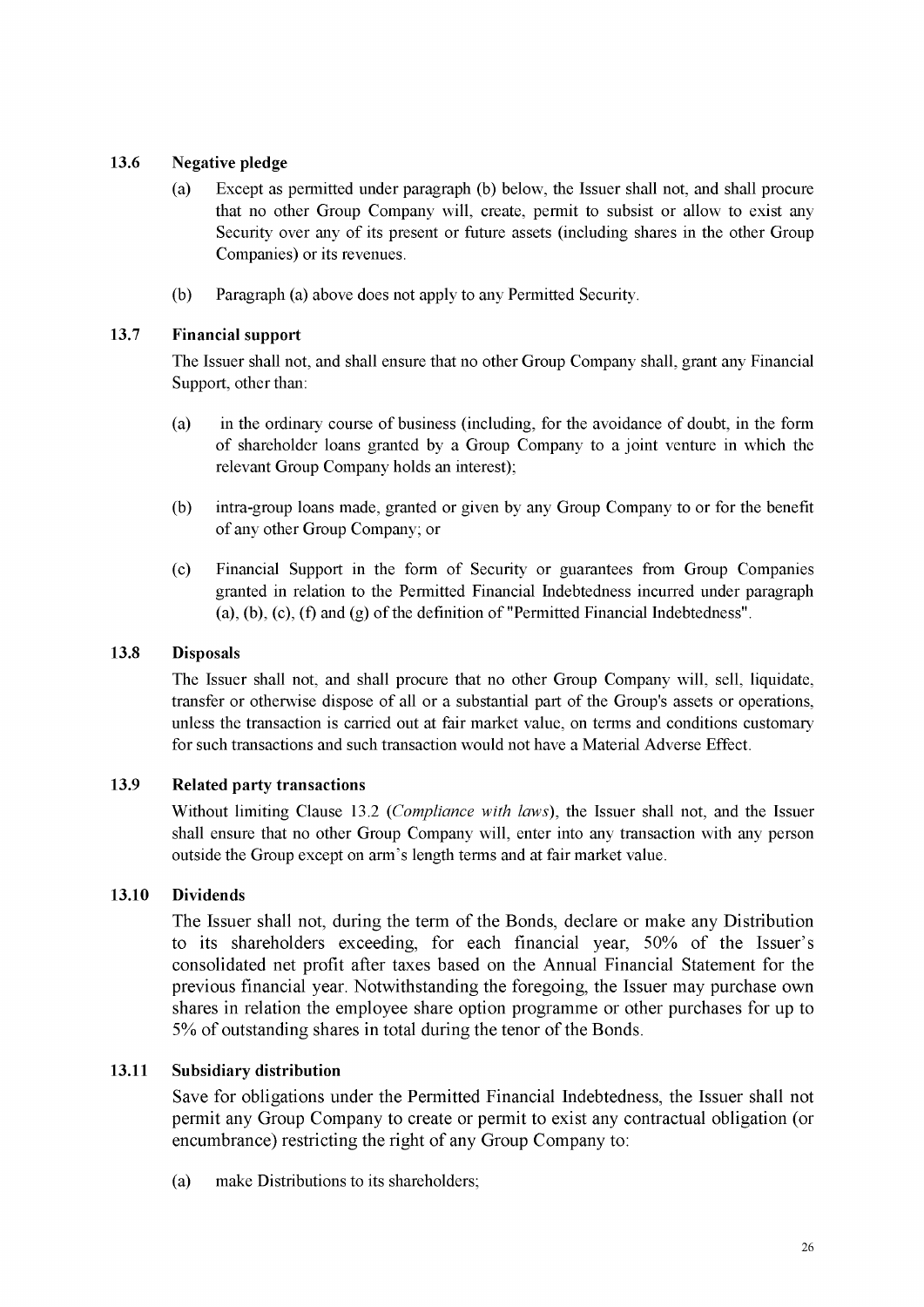- (b) service any Financial Indebtedness to the Issuer;
- (c) make any loans to the Issuer; or
- (d) transfer any of its assets and properties to the Issuer;

if the creation of such contractual obligation would prevent the Issuer from complying with any of its obligations under these Bond Terms. Notwithstanding the foregoing, and to the extent not prevented by any applicable legal prohibitions, restrictions on financial assistance, dividend restrictions or the incurrence of personal liability of management or shareholders, the Issuer shall procure that the Group Companies always make the required Distributions in the form of dividends, loans or otherwise to enable the Issuer to service its payment obligations under the Bonds.

#### <span id="page-52-1"></span>**13.12 Financial Covenants**

The Issuer shall comply with the following:

(a) *Interest Cover Ratio*

The Issuer shall maintain an Interest Cover Ratio of minimum 4.0x.

(b) *Leverage Ratio*

The Issuer shall maintain a Leverage Ratio of maximum 4.0x.

(c) *Total Loan to Value Ratio*

The Issuer shall maintain a Total Loan to Value Ratio of maximum 75%.

(d) *Total Secured Loan to Value Ratio*

The Issuer shall maintain a Total Secured Loan to Value Ratio of maximum 65%.

The Financial Covenants set out in paragraph (a)-(d) in this Clause 13.12 shall be calculated on a consolidated basis of the Group.

# <span id="page-52-0"></span>**14. EVENTS OF DEFAULT AND ACCELERATION OF THE BONDS**

#### **14.1 Events of Default**

Each of the events or circumstances set out in this Clause 14.1 shall constitute an Event of Default:

*(a) Non-payment*

The Issuer fails to pay any amount payable by it under the Finance Documents when such amount is due for payment, unless:

(i) its failure to pay is caused by administrative or technical error in payment systems or the CSD and payment is made within five (5) Business Days following the original due date; or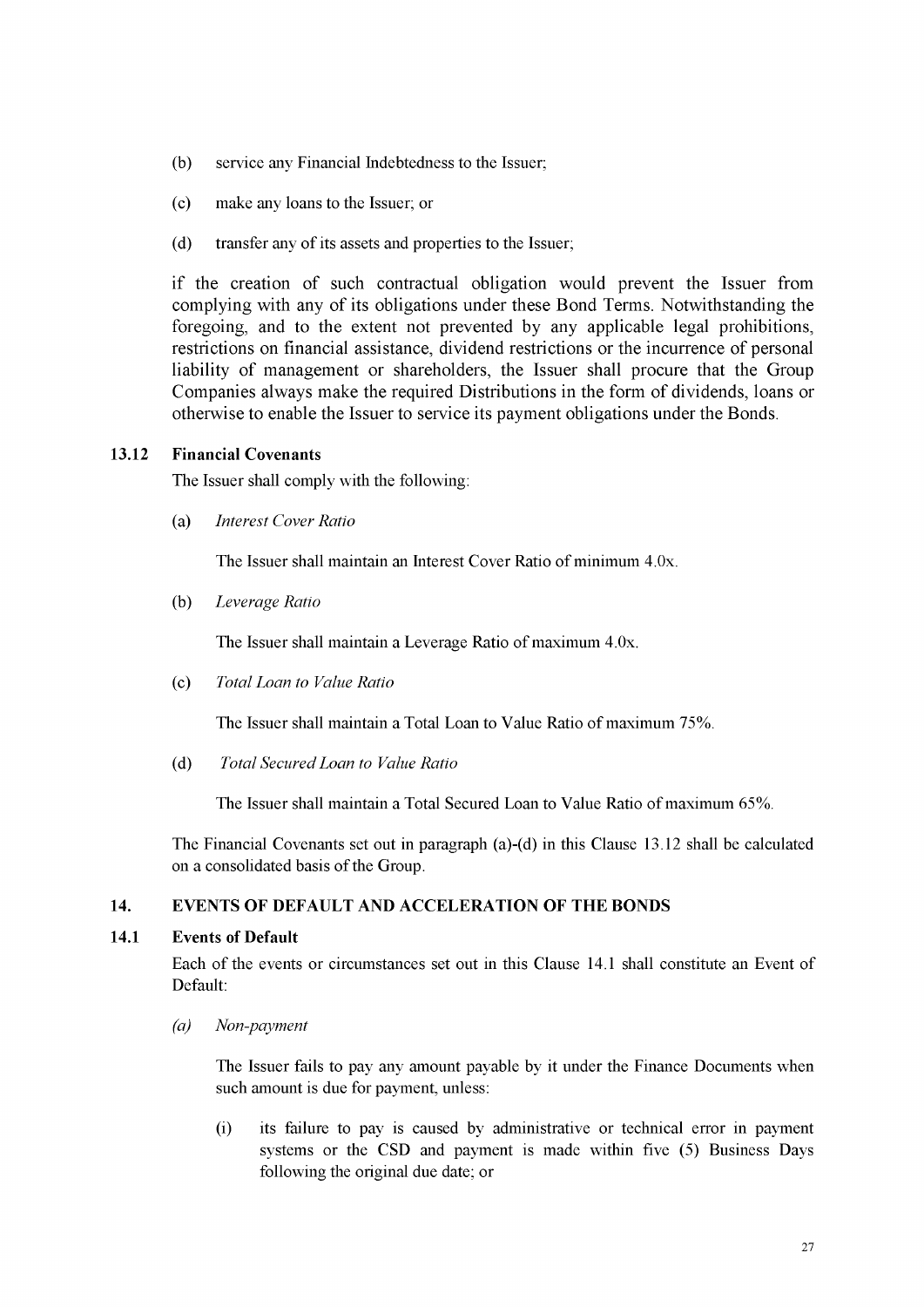- (ii) in the discretion of the Bond Trustee, the Issuer has substantiated that it is likely that such payment will be made in full within five (5) Business Days following the original due date.
- *(b)* Breach of other obligations

The Issuer does not comply with any provision of the Finance Documents other than set out under paragraph (a) (*Non-payment*) above, unless such failure is capable of being remedied and is remedied within twenty (20) Business Days after the earlier of the Issuer's actual knowledge thereof, or notice thereof is given to the Issuer by the Bond Trustee

*(c) Misrepresentation*

Any representation, warranty or statement (including statements in Compliance Certificates) made under or in connection with any Finance Documents is or proves to have been incorrect, inaccurate or misleading in any material respect when made or deemed to have been made, unless the circumstances giving rise to the misrepresentation are capable of remedy and are remedied within twenty (20) Business Days of the earlier of the Bond Trustee giving notice to the Issuer or the Issuer becoming aware of such misrepresentation.

*(d) Cross default*

If for any Group Company:

- (i) any Financial Indebtedness is not paid when due nor within any applicable grace period; or
- (ii) any Financial Indebtedness is declared to be or otherwise becomes due and payable prior to its specified maturity as a result of an event of default (however described); or
- (iii) any commitment for any Financial Indebtedness is cancelled or suspended by a creditor as a result of an event of default (however described), or
- (iv) any creditor becomes entitled to declare any Financial Indebtedness due and payable prior to its specified maturity as a result of an event of default (however described),

provided however that the aggregate amount of such Financial Indebtedness or commitment for Financial Indebtedness falling within paragraphs (i) to (iv) above exceeds a total of EUR 5,000,000 (or the equivalent thereof in any other currency).

*(e) Insolvency and insolvency proceedings*

Any Group Company:

(i) is Insolvent; or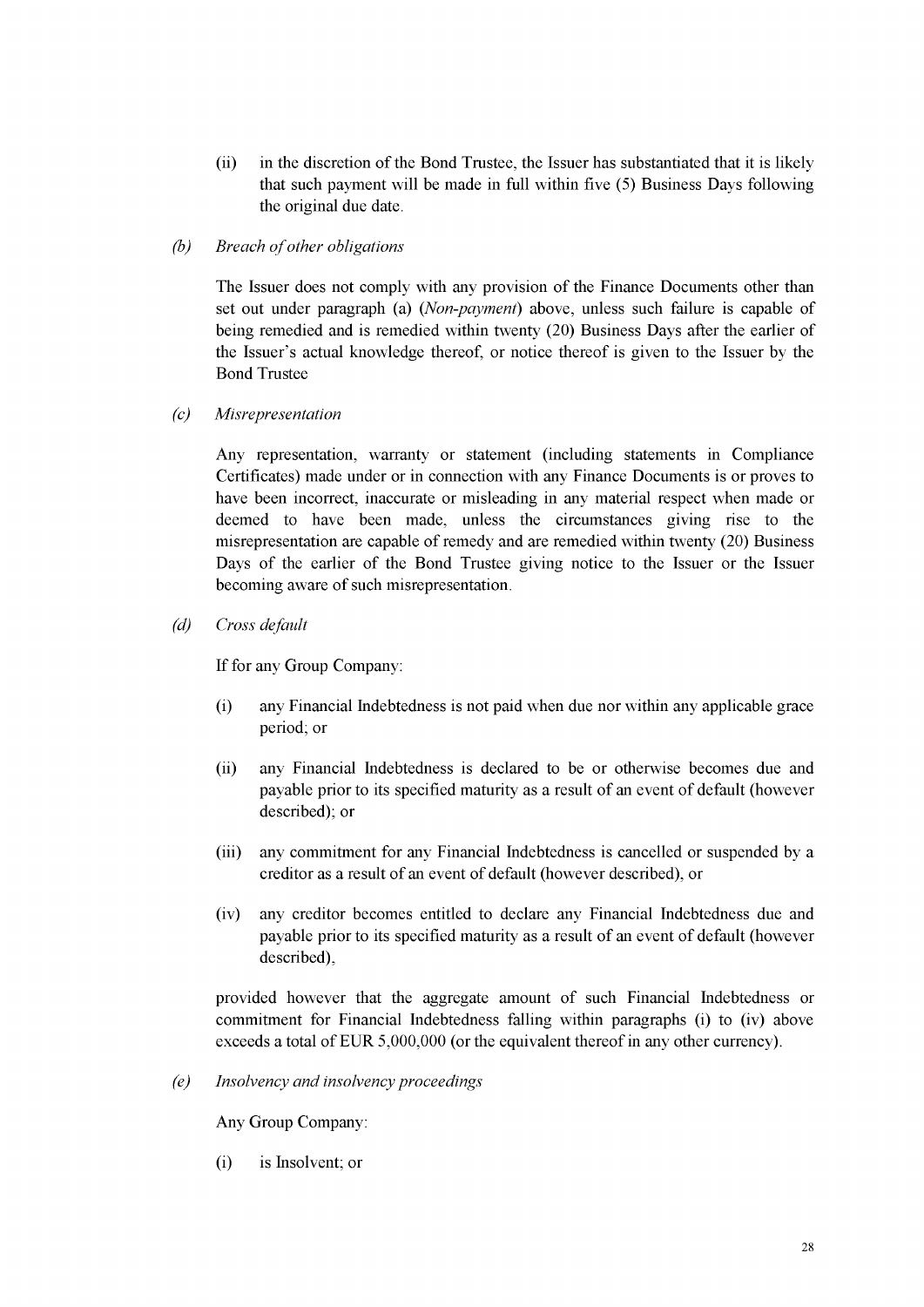- (ii) is object of any corporate action or any legal proceedings is taken in relation to:
	- (A) the suspension of payments, a moratorium of any indebtedness, winding-up, dissolution, administration or reorganisation (by way of voluntary arrangement, scheme of arrangement or otherwise) other than a solvent liquidation or reorganization; or
	- (B) a composition, compromise, assignment or arrangement with any creditor which may materially impair its ability to perform its obligations under these Bond Terms; or
	- (C) the appointment of a liquidator (other than in respect of a solvent liquidation), receiver, administrative receiver, administrator, compulsory manager or other similar officer of any of its assets; or
	- (D) enforcement of any Security over any of its or their assets having an aggregate value exceeding the threshold amount set out in paragraph [14.1 \(](#page-52-0)d) *(Cross default)* above; or
	- (E) for  $(A)$   $(D)$  above, any analogous procedure or step is taken in any jurisdiction in respect of any such company,

however this shall not apply to any petition which is frivolous or vexatious and is discharged, stayed or dismissed within twenty (20) Business Days of commencement.

# *(f) Creditor's process*

Any expropriation, attachment, sequestration, distress or execution affects any asset or assets of any Group Company having an aggregate value exceeding the threshold amount set out in paragraph [14.1 \(](#page-52-0)d) *(Cross default)* above and is not discharged within twenty (20) Business Days.

#### *(g) Unlawfulness*

It is or becomes unlawful for the Issuer to perform or comply with any of its obligations under the Finance Documents to the extent this may materially impair:

- (i) the ability of the Issuer to perform its obligations under these Bond Terms; or
- (ii) the ability of the Bond Trustee to exercise any material right or power vested to it under the Finance Documents.

# <span id="page-54-0"></span>**14.2 Acceleration of the Bonds**

If an Event of Default has occurred and is continuing, the Bond Trustee may, in its discretion in order to protect the interests of the Bondholders, or upon instruction received from the Bondholders pursuant to Clause [14.3](#page-55-0) *(Bondholders ' instructions)* below, by serving a Default Notice: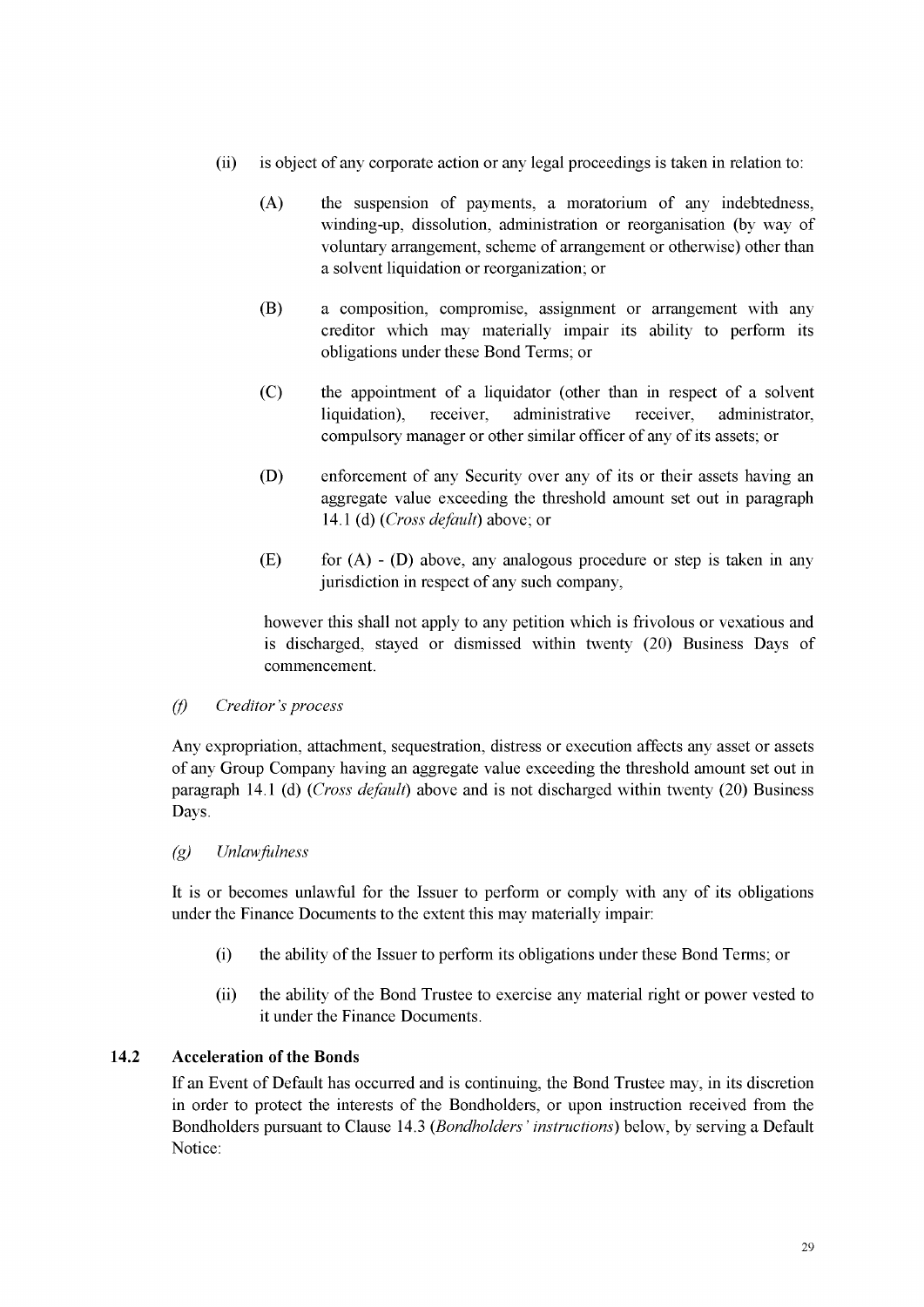- (a) declare that the Outstanding Bonds, together with accrued interest and all other amounts accrued or outstanding under the Finance Documents be immediately due and payable, at which time they shall become immediately due and payable; and/or
- (b) exercise any or all of its rights, remedies, powers or discretions under the Finance Documents or take such further measures as are necessary to recover the amounts outstanding under the Finance Documents.

## <span id="page-55-0"></span>**14.3 Bondholders' instructions**

The Bond Trustee shall serve a Default Notice pursuant to Claus[e 14.2](#page-54-0) *(Acceleration of the Bonds)* if:

- (a) the Bond Trustee receives a demand in writing from Bondholders representing a simple majority of the Voting Bonds, that an Event of Default shall be declared, and a Bondholders' Meeting has not made a resolution to the contrary; or
- (b) the Bondholders' Meeting, by a simple majority decision, has approved the declaration of an Event of Default.

# **14.4 Calculation of claim**

The claim derived from the Outstanding Bonds due for payment as a result of the serving of a Default Notice will be calculated at a price equal to 100% of the Nominal Amount at the following dates (and regardless of the Default Repayment Date set out in the Default Notice):

- (i) for any Event of Default arising out of a breach of Clause [14.1](#page-52-0) *(Events of Default*) paragraph (a) (*Non-payment*), the claim will be calculated at the price applicable at the date when such Event of Default occurred; and
- (ii) for any other Event of Default, the claim will be calculated at the price applicable at the date when the Default Notice was served by the Bond Trustee.

#### <span id="page-55-1"></span>**15. BONDHOLDERS' DECISIONS**

#### **15.1 Authority of the Bondholders' Meeting**

- (a) A Bondholders' Meeting may, on behalf of the Bondholders, resolve to alter any of these Bond Terms, including, but not limited to, any reduction of principal or interest and any conversion of the Bonds into other capital classes.
- (b) The Bondholders' Meeting cannot resolve that any overdue payment of any instalment shall be reduced unless there is a pro rata reduction of the principal that has not fallen due, but may resolve that accrued interest (whether overdue or not) shall be reduced without a corresponding reduction of principal.
- (c) The Bondholders' Meeting may not adopt resolutions which will give certain Bondholders an unreasonable advantage at the expense of other Bondholders.
- (d) Subject to the power of the Bond Trustee to take certain action as set out in Clause [16.1](#page-60-0) *(Power to represent the Bondholders),* if a resolution by, or an approval of, the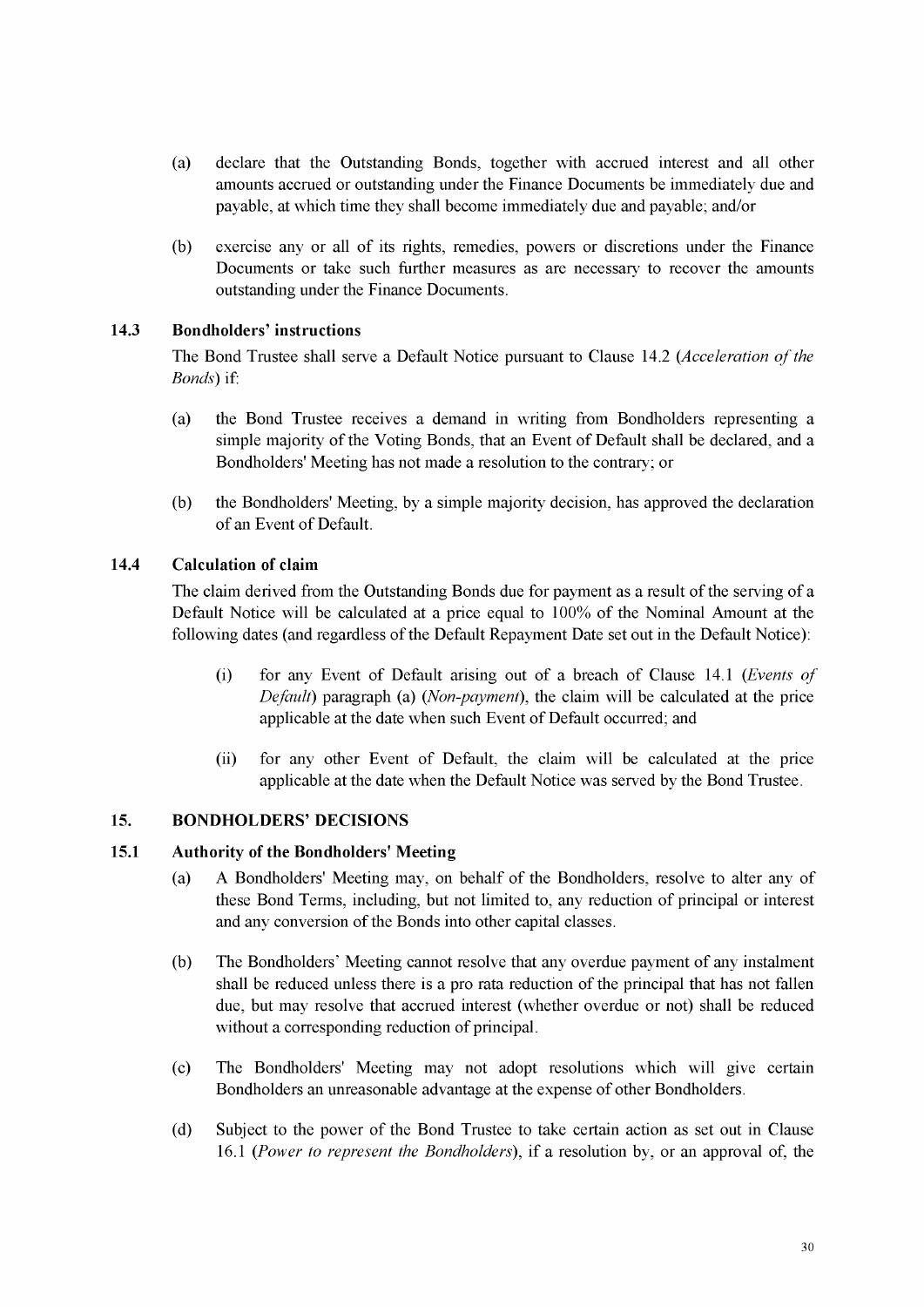Bondholders is required, such resolution may be passed at a Bondholders' Meeting. Resolutions passed at any Bondholders' Meeting will be binding upon all Bondholders.

- (e) At least 50 per cent. of the Voting Bonds must be represented at a Bondholders' Meeting for a quorum to be present.
- (f) Resolutions will be passed by simple majority of the Voting Bonds represented at the Bondholders' Meeting, unless otherwise set out in paragraph [\(g\)](#page-56-0) below.
- <span id="page-56-0"></span>(g) Save for any amendments or waivers which can be made without resolution pursuant to Clause [17.1](#page-64-0) *(Procedure for amendments and waivers)* paragraph (a), section (i) and (ii), a majority of at least 2/3 of the Voting Bonds represented at the Bondholders' Meeting is required for approval of any waiver or amendment of any provisions of these Bond Terms, including a change of Issuer and change of Bond Trustee.

#### <span id="page-56-1"></span>**15.2 Procedure for arranging a Bondholders' Meeting**

- (a) A Bondholders' Meeting shall be convened by the Bond Trustee upon the request in writing of:
	- (i) the Issuer;
	- (ii) Bondholders representing at least 1/10 of the Voting Bonds;
	- (iii) the Exchange, if the Bonds are listed and the Exchange is entitled to do so pursuant to the general rules and regulations of the Exchange; or
	- (iv) the Bond Trustee.

The request shall clearly state the matters to be discussed and resolved.

- (b) If the Bond Trustee has not convened a Bondholders' Meeting within ten (10) Business Days after having received a valid request for calling a Bondholders' Meeting pursuant to paragrap[h \(a\)](#page-56-1) above, then the re-questing party may itself call the Bondholders' Meeting.
- (c) Summons to a Bondholders' Meeting must be sent no later than ten (10) Business Days prior to the proposed date of the Bondholders' Meeting. The Summons shall be sent to all Bondholders registered in the CSD at the time the Summons is sent from the CSD. If the Bonds are listed, the Issuer shall ensure that the Summons is published in accordance with the applicable regulations of the Exchange. The Summons shall also be published on the website of the Bond Trustee (alternatively by press release or other relevant information platform).
- (d) Any Summons for a Bondholders' Meeting must clearly state the agenda for the Bondholders' Meeting and the matters to be resolved. The Bond Trustee may include additional agenda items to those requested by the person calling for the Bondholders' Meeting in the Summons. If the Summons contains proposed amendments to these Bond Terms, a description of the proposed amendments must be set out in the Summons.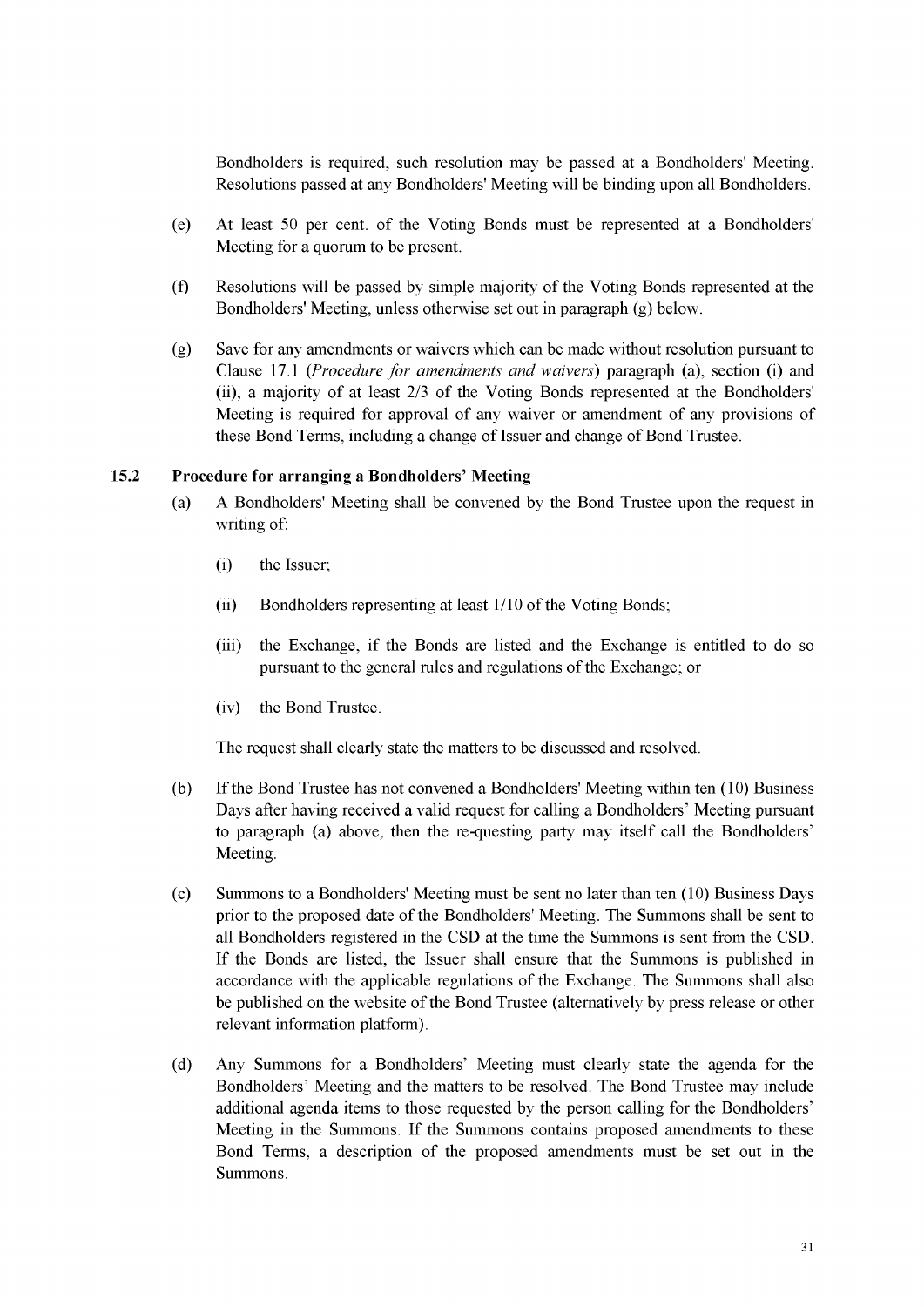- (e) Items which have not been included in the Summons may not be put to a vote at the Bondholders' Meeting.
- (f) By written notice to the Issuer, the Bond Trustee may prohibit the Issuer from acquiring or dispose of Bonds during the period from the date of the Summons until the date of the Bondholders' Meeting, unless the acquisition of Bonds is made by the Issuer pursuant to Clause [10](#page-47-1) (*Redemption and Repurchase of Bonds*).
- (g) A Bondholders' Meeting may be held on premises selected by the Bond Trustee, or if paragraph (b) above applies, by the person convening the Bondholders' Meeting (however to be held in the capital of the Relevant Jurisdiction). The Bondholders' Meeting will be opened and, unless otherwise decided by the Bondholders' Meeting, chaired by the Bond Trustee. If the Bond Trustee is not present, the Bondholders' Meeting will be opened by a Bondholder and be chaired by a representative elected by the Bondholders' Meeting (the Bond Trustee or such other representative, the "**Chairperson**").
- (h) Each Bondholder, the Bond Trustee and, if the Bonds are listed, representatives of the Exchange, or any person or persons acting under a power of attorney for a Bondholder, shall have the right to attend the Bondholders' Meeting (each a "**Representative**"). The Chairperson may grant access to the meeting to other persons not being Representatives, unless the Bondholders' Meeting decides otherwise. In addition, each Representative has the right to be accompanied by an advisor. In case of dispute or doubt with regard to whether a person is a Representative or entitled to vote, the Chairperson will decide who may attend the Bondholders' Meeting and exercise voting rights.
- (i) Representatives of the Issuer have the right to attend the Bondholders' Meeting. The Bondholders Meeting may resolve to exclude the Issuer's representatives and/or any person holding only Issuer's Bonds (or any representative of such person) from participating in the meeting at certain times, however, the Issuer's representative and any such other person shall have the right to be present during the voting.
- (j) Minutes of the Bondholders' Meeting must be recorded by, or by someone acting at the instruction of, the Chairperson. The minutes must state the number of Voting Bonds represented at the Bondholders' Meeting, the resolutions passed at the meeting, and the results of the vote on the matters to be decided at the Bondholders' Meeting. The minutes shall be signed by the Chairperson and at least one other person. The minutes will be deposited with the Bond Trustee who shall make available a copy to the Bondholders and the Issuer upon request.
- (k) The Bond Trustee will ensure that the Issuer, the Bondholders and the Exchange are notified of resolutions passed at the Bondholders' Meeting and that the resolutions are published on the website of the Bond Trustee (or other relevant electronically platform or press release).
- (l) The Issuer shall bear the costs and expenses incurred in connection with convening a Bondholders' Meeting regardless of who has convened the Bondholders' Meeting, including any reasonable costs and fees incurred by the Bond Trustee.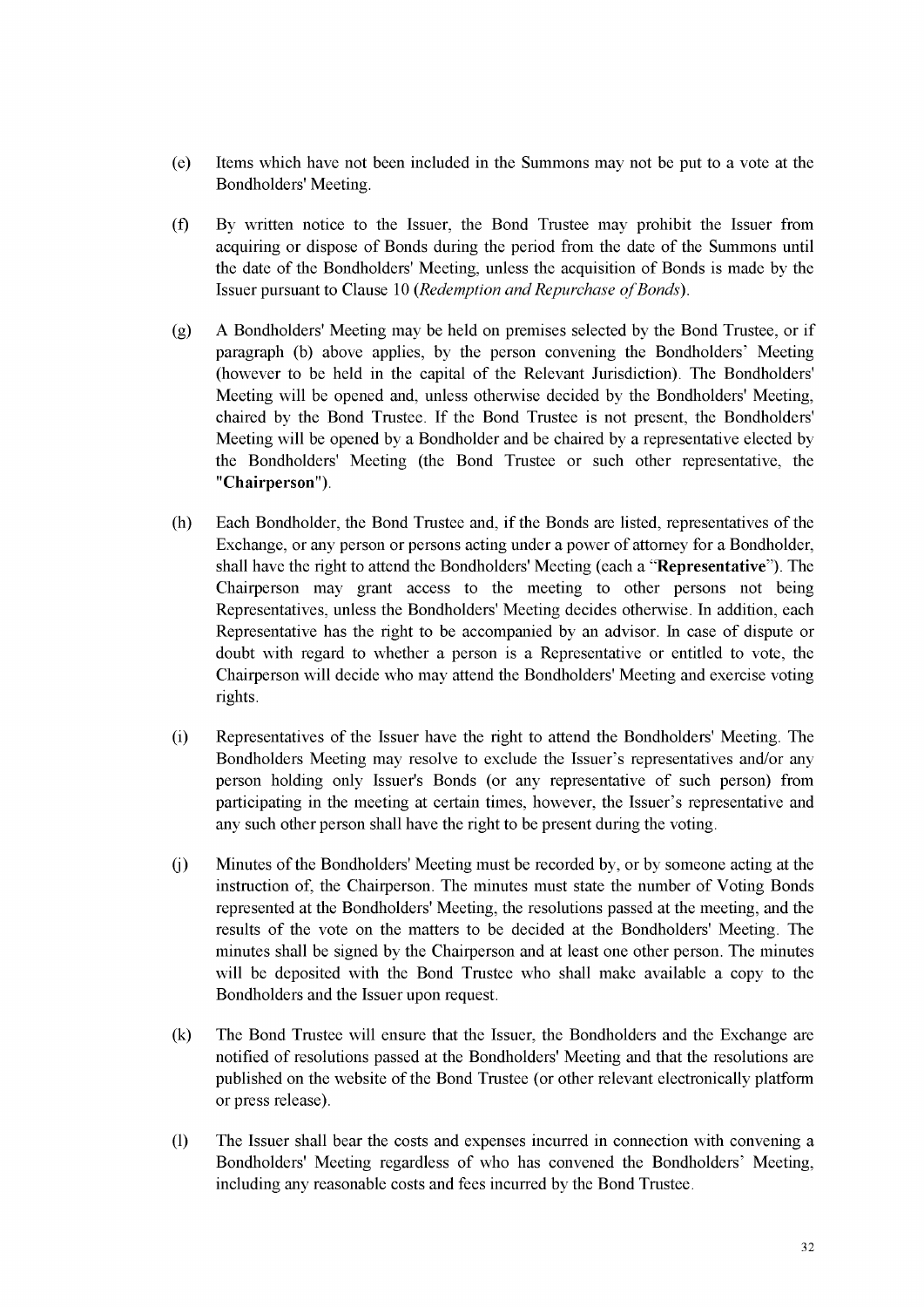# <span id="page-58-1"></span>**15.3 Voting rules**

- (a) Each Bondholder (or person acting for a Bondholder under a power of attorney) may cast one vote for each Voting Bond owned on the Relevant Record Date, ref. Clause [3.3](#page-40-1) *(Bondholders' rights).* The Chairperson may, in its sole discretion, decide on accepted evidence of ownership of Voting Bonds.
- (b) Issuer's Bonds shall not carry any voting rights. The Chairperson shall determine any question concerning whether any Bonds will be considered Issuer's Bonds.
- (c) For the purposes of this Claus[e 15](#page-55-1) *(Bondholders ' decisions),* a Bondholder that has a Bond registered in the name of a nominee will, in accordance with Claus[e 3.3](#page-40-1) *(Bondholders ' rights),* be deemed to be the owner of the Bond rather than the nominee. No vote may be cast by any nominee if the Bondholder has presented relevant evidence to the Bond Trustee pursuant to Clause [3.3](#page-40-1) *(Bondholders ' rights)* stating that it is the owner of the Bonds voted for. If the Bondholder has voted directly for any of its nominee registered Bonds, the Bondholder's votes shall take precedence over votes submitted by the nominee for the same Bonds.
- (d) Any of the Issuer, the Bond Trustee and any Bondholder has the right to demand a vote by ballot. In case of parity of votes, the Chairperson will have the deciding vote.

# <span id="page-58-2"></span>**15.4 Repeated Bondholders' Meeting**

- (a) Even if the necessary quorum set out in paragraph (d) of Clause [15.1](#page-55-1) *(Authority of the Bondholders' Meeting)* is not achieved, the Bondholders' Meeting shall be held and voting completed for the purpose of recording the voting results in the minutes of the Bondholders' Meeting. The Bond Trustee or the person who convened the initial Bondholders' Meeting may, within ten (10) Business Days of that Bondholders' Meeting, convene a repeated meeting with the same agenda as the first meeting.
- (b) The provisions and procedures regarding Bondholders' Meetings as set out in Clause [15.1](#page-55-1) *(Authority o f the Bondholders' Meeting),* Claus[e 15.2](#page-56-1) *(Procedure for arranging a Bondholders' Meeting)* and Clause [15.3](#page-58-1) *(Voting rules)* shall apply *mutatis mutandis* to a repeated Bondholders' Meeting, with the exception that the quorum requirements set out in paragraph (d) of Clause [15.1](#page-55-1) *(Authority of the Bondholders' Meeting)* shall not apply to a repeated Bondholders' Meeting. A Summons for a repeated Bondholders' Meeting shall also contain the voting results obtained in the initial Bondholders' Meeting.
- (c) A repeated Bondholders' Meeting may only be convened once for each original Bondholders' Meeting. A repeated Bondholders' Meeting may be convened pursuant to the procedures of a Written Resolution in accordance with Clause [15.5](#page-58-0) *(Written Resolutions),* even if the initial meeting was held pursuant to the procedures of a Bondholders' Meeting in accordance with Claus[e 15.2](#page-56-1) *(Procedure for arranging a Bondholders ' Meeting)* and vice versa.

# <span id="page-58-0"></span>**15.5 Written Resolutions**

(a) Subject to these Bond Terms, anything which may be resolved by the Bondholders in a Bondholders' Meeting pursuant to Claus[e 15.1](#page-55-1) *(Authority of the Bondholders'*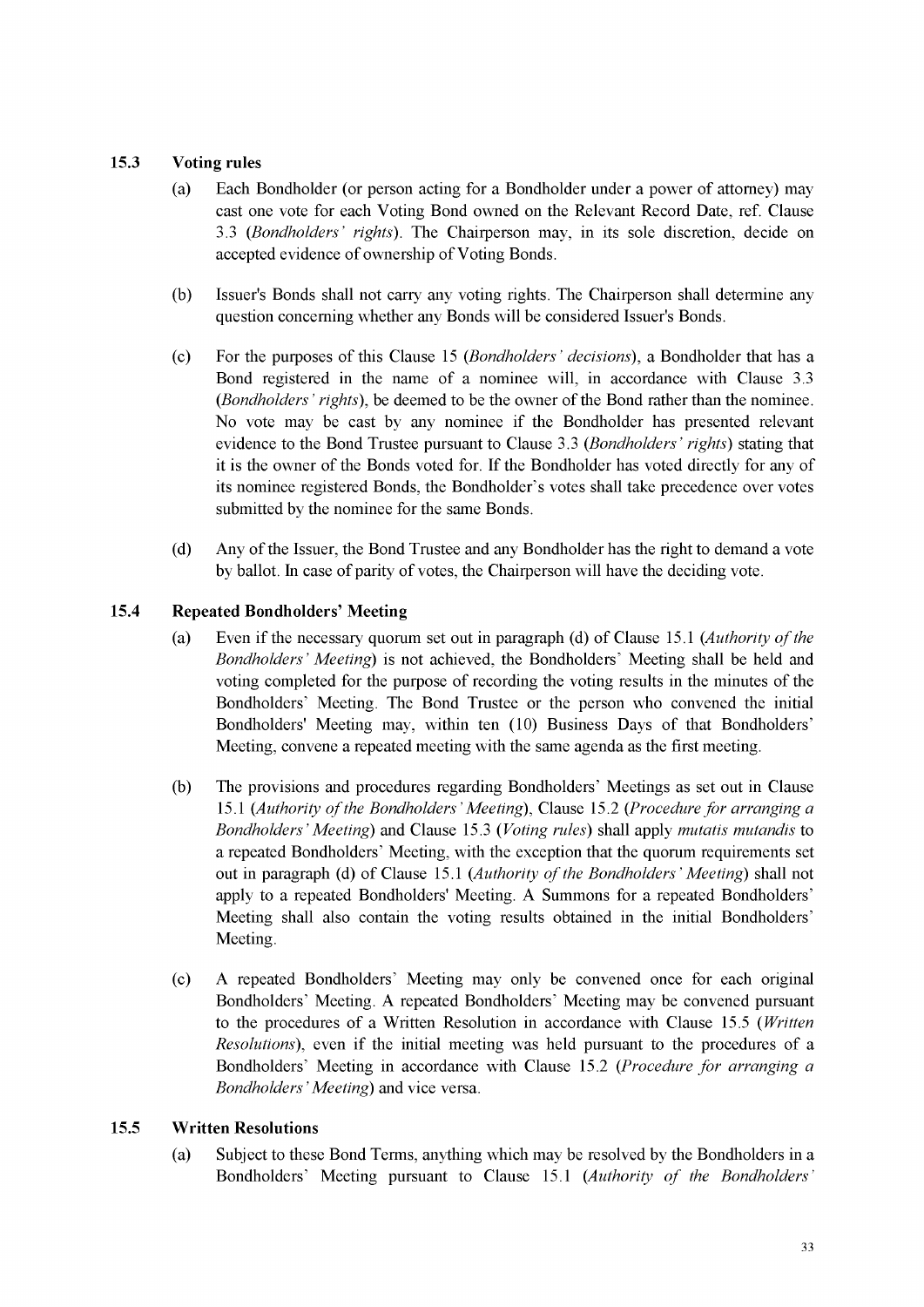*Meeting)* may also be resolved by way of a Written Resolution. A Written Resolution passed with the relevant majority is as valid as if it had been passed by the Bondholders in a Bondholders' Meeting, and any reference in any Finance Document to a Bondholders' Meeting shall be construed accordingly.

- (b) The person requesting a Bondholders' Meeting may instead request that the relevant matters are to be resolved by Written Resolution only, unless the Bond Trustee decides otherwise.
- (c) The Summons for the Written Resolution shall be sent to the Bondholders registered in the CSD at the time the Summons is sent from the CSD and published at the Bond Trustee's web site, or other relevant electronic platform or via press release.
- (d) The provisions set out in Claus[e 15.1](#page-55-1) *(Authority o f the Bondholders' Meeting),* [15.2](#page-56-1) *(Procedure for arranging a Bondholder's Meeting),* Claus[e 15.3](#page-58-1) *(Voting Rules)* and Clause [15.4](#page-58-2) *(Repeated Bondholders' Meeting)* shall apply *mutatis mutandis* to a Written Resolution, except that:
	- (i) the provisions set out in paragraphs (g), (h) and (i) of Clause [15.2](#page-56-1) *(Procedure for arranging Bondholders Meetings);* or
	- (ii) provisions which are otherwise in conflict with the requirements of this Clause [15.5](#page-58-0) *(Written Resolution),*

shall not apply to a Written Resolution.

- (e) The Summons for a Written Resolution shall include:
	- (i) instructions as to how to vote to each separate item in the Summons (including instructions as to how voting can be done electronically if relevant); and
	- (ii) the time limit within which the Bond Trustee must have received all votes necessary in order for the Written Resolution to be passed with the requisite majority (the "**Voting Period**"), such Voting Period to be at least three (3) Business Days but not more than fifteen (15) Business Days from the date of the Summons, provided however that the Voting Period for a Written Resolution summoned pursuant to Clause [15.4](#page-58-2) *(Repeated Bondholders' Meeting)* shall be at least ten (10) Business Days but not more than fifteen (15) Business Days from the date of the Summons.
- (f) Only Bondholders of Voting Bonds registered with the CSD on the Relevant Record Date, or the beneficial owner thereof having presented relevant evidence to the Bond Trustee pursuant to Claus[e 3.3](#page-40-1) *(Bondholders' rights),* will be counted in the Written Resolution.
- (g) A Written Resolution is passed when the requisite majority set out in paragraph (e) or paragraph (f) of Claus[e 15.1](#page-55-1) *(Authority of Bondholders' Meeting*) has been achieved, based on the total number of Voting Bonds, even if the Voting Period has not yet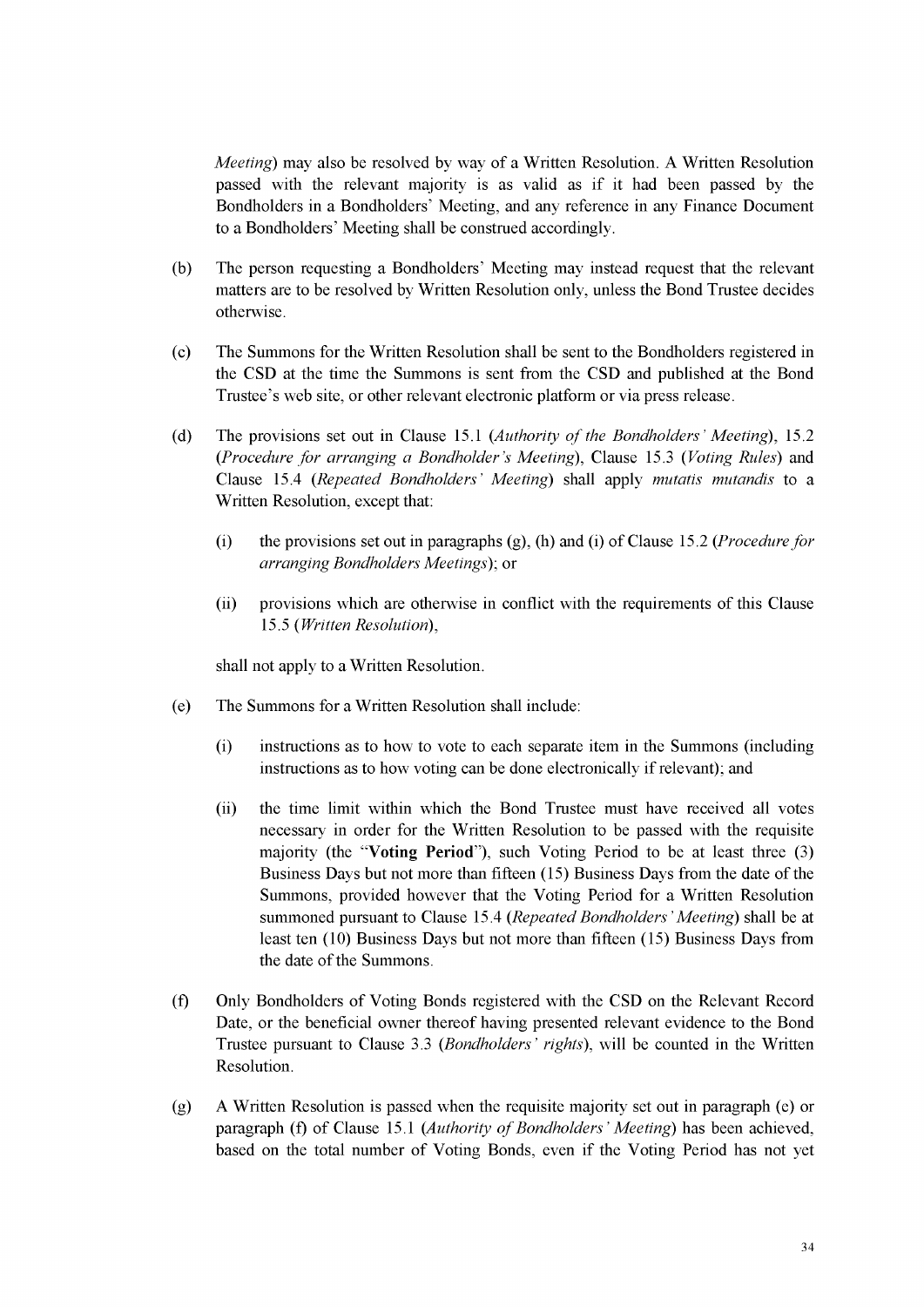expired. A Written Resolution may also be resolved if the sufficient numbers of negative votes are received prior to the expiry of the Voting Period.

- (h) The effective date of a Written Resolution passed prior to the expiry of the Voting Period is the date when the resolution is approved by the last Bondholder that results in the necessary voting majority being achieved.
- (i) If no resolution is passed prior to the expiry of the Voting Period, the number of votes shall be calculated at the close of business on the last day of the Voting Period, and a decision will be made based on the quorum and majority requirements set out in paragraphs (d) to (f) of Clause 15.1(*Authority of Bondholders' Meeting*).

#### <span id="page-60-0"></span>**16. THE BOND TRUSTEE**

#### **16.1 Power to represent the Bondholders**

- (a) The Bond Trustee has power and authority to act on behalf of, and/or represent, the Bondholders in all matters, including but not limited to taking any legal or other action, including enforcement of these Bond Terms, and the commencement of bankruptcy or other insolvency proceedings against the Issuer, or others.
- (b) The Issuer shall promptly upon request provide the Bond Trustee with any such documents, information and other assistance (in form and substance satisfactory to the Bond Trustee), that the Bond Trustee deems necessary for the purpose of exercising its and the Bondholders' rights and/or carrying out its duties under the Finance Documents.

#### **16.2 The duties and authority of the Bond Trustee**

- (a) The Bond Trustee shall represent the Bondholders in accordance with the Finance Documents, including, inter alia, by following up on the delivery of any Compliance Certificates and such other documents which the Issuer is obliged to disclose or deliver to the Bond Trustee pursuant to the Finance Documents and, when relevant, in relation to accelerating and enforcing the Bonds on behalf of the Bondholders.
- (b) The Bond Trustee is not obligated to assess or monitor the financial condition of the Issuer unless to the extent expressly set out in these Bond Terms, or to take any steps to ascertain whether any Event of Default has occurred. Until it has actual knowledge to the contrary, the Bond Trustee is entitled to assume that no Event of Default has occurred. The Bond Trustee is not responsible for the valid execution or enforceability of the Finance Documents, or for any discrepancy between the indicative terms and conditions described in any marketing material presented to the Bondholders prior to issuance of the Bonds and the provisions of these Bond Terms.
- (c) The Bond Trustee is entitled to take such steps that it, in its sole discretion, considers necessary or advisable to protect the rights of the Bondholders in all matters pursuant to the terms of the Finance Documents. The Bond Trustee may submit any instructions received by it from the Bondholders to a Bondholders' Meeting before the Bond Trustee takes any action pursuant to the instruction.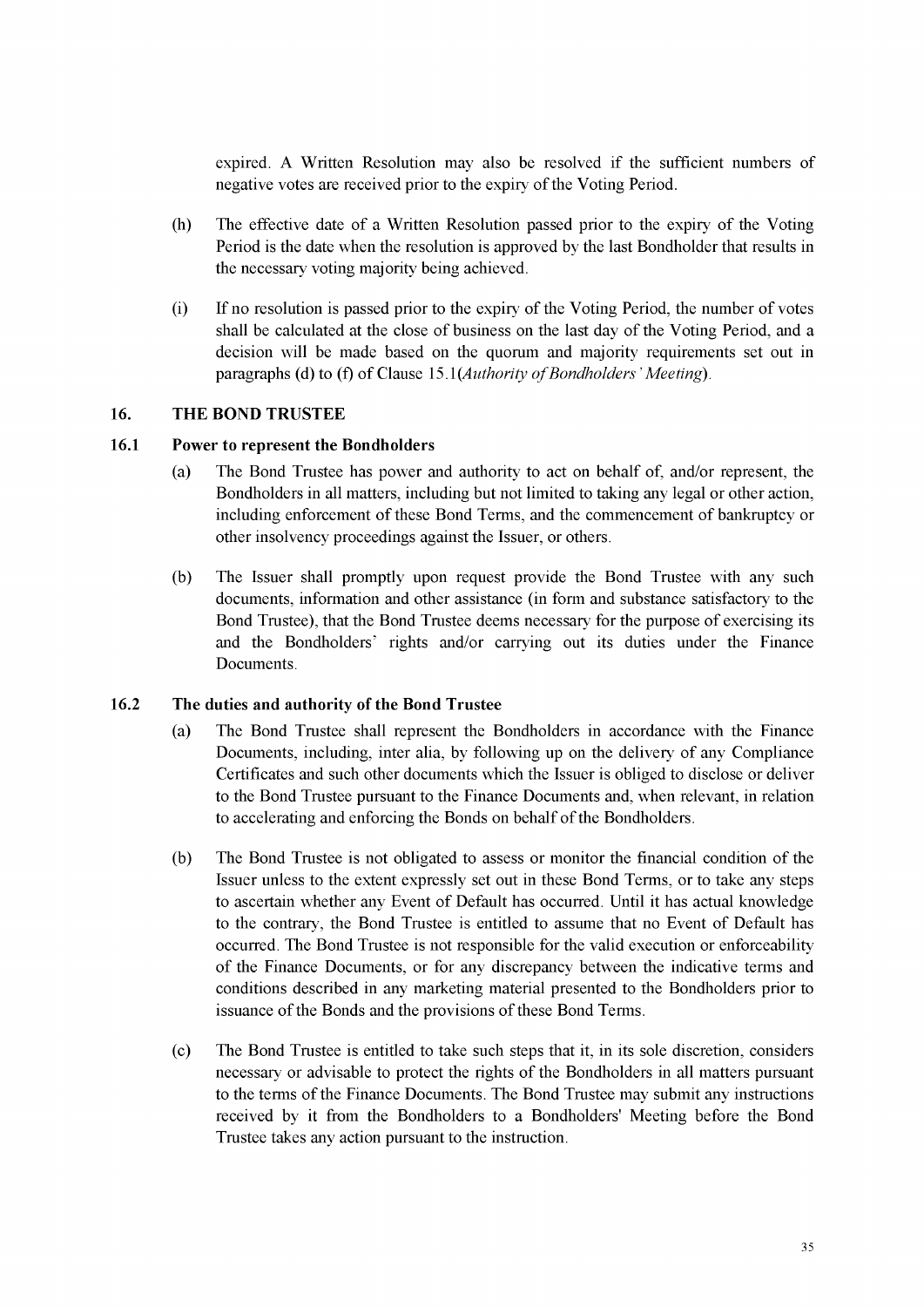- (d) The Bond Trustee is entitled to engage external experts when carrying out its duties under the Finance Documents.
- (e) The Bond Trustee shall hold all amounts recovered on behalf of the Bondholders on separated accounts.
- (f) The Bond Trustee will ensure that resolutions passed at the Bondholders' Meeting are properly implemented, provided, however, that the Bond Trustee may refuse to implement resolutions that may be in conflict with these Bond Terms, any other Finance Document, or any applicable law.
- (g) Notwithstanding any other provision of the Finance Documents to the contrary, the Bond Trustee is not obliged to do or omit to do anything if it would or might in its reasonable opinion constitute a breach of any law or regulation.
- (h) If the cost, loss or liability which the Bond Trustee may incur (including reasonable fees payable to the Bond Trustee itself) in:
	- (i) complying with instructions of the Bondholders; or
	- (ii) taking any action at its own initiative,

will not, in the reasonable opinion of the Bond Trustee, be covered by the Issuer or the relevant Bondholders pursuant to paragraphs (e) and (g) of Claus[e 16.4](#page-62-0) *(Expenses, liability and indemnity*), the Bond Trustee may refrain from acting in accordance with such instructions, or refrain from taking such action, until it has received such funding or indemnities (or adequate security has been provided therefore) as it may reasonably require.

- (i) The Bond Trustee shall give a notice to the Bondholders before it ceases to perform its obligations under the Finance Documents by reason of the non-payment by the Issuer of any fee or indemnity due to the Bond Trustee under the Finance Documents.
- (j) The Bond Trustee may instruct the CSD to split the Bonds to a lower nominal amount in order to facilitate partial redemptions, restructuring of the Bonds or other situations.

#### **16.3 Equality and conflicts of interest**

- (a) The Bond Trustee shall not make decisions which will give certain Bondholders an unreasonable advantage at the expense of other Bondholders. The Bond Trustee shall, when acting pursuant to the Finance Documents, act with regard only to the interests of the Bondholders and shall not be required to have regard to the interests or to act upon or comply with any direction or request of any other person, other than as explicitly stated in the Finance Documents.
- (b) The Bond Trustee may act as agent, trustee, representative and/or security agent for several bond issues relating to the Issuer notwithstanding potential conflicts of interest. The Bond Trustee is entitled to delegate its duties to other professional parties.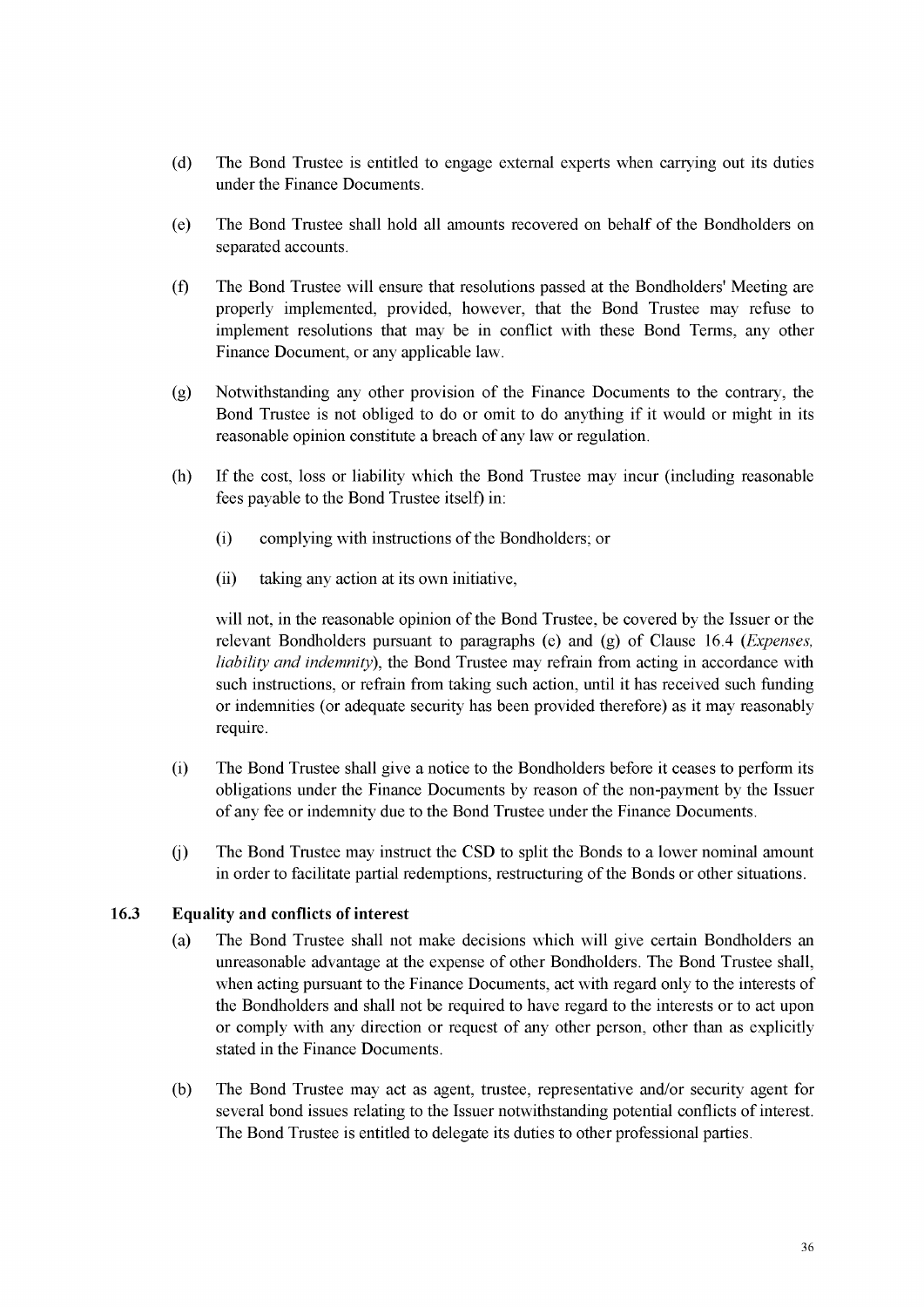#### <span id="page-62-0"></span>**16.4 Expenses, liability and indemnity**

- (a) The Bond Trustee will not be liable to the Bondholders for damage or loss caused by any action taken or omitted by it under or in connection with any Finance Document, unless directly caused by its gross negligence or wilful misconduct. The Bond Trustee shall not be responsible for any indirect or consequential loss. Irrespective of the foregoing, the Bond Trustee shall have no liability to the Bondholders for damage caused by the Bond Trustee acting in accordance with instructions given by the Bondholders in accordance with these Bond Terms.
- (b) Any liability for the Bond Trustee for damage or loss is limited to the amount of the Outstanding Bonds. The Bond Trustee is not liable for the content of information provided to the Bondholders by or on behalf of the Issuer or any other person.
- (c) The Bond Trustee shall not be considered to have acted negligently in:
	- (i) acting in accordance with advice from or opinions of reputable external experts; or
	- (ii) taking, delaying or omitting any action if acting with reasonable care and provided the Bond Trustee considers that such action is in the interests of the Bondholders.
- (d) The Issuer is liable for, and will indemnify the Bond Trustee fully in respect of, all losses, expenses and liabilities incurred by the Bond Trustee as a result of negligence by the Issuer (including its directors, management, officers, employees and agents) in connection with the performance of the Bond Trustee's obligations under the Finance Documents, including losses incurred by the Bond Trustee as a result of the Bond Trustee's actions based on misrepresentations made by the Issuer in connection with the issuance of the Bonds, the entering into or performance under the Finance Documents, and for as long as any amounts are outstanding under or pursuant to the Finance Documents.
- (e) The Issuer shall cover all costs and expenses incurred by the Bond Trustee in connection with it fulfilling its obligations under the Finance Documents. The Bond Trustee is entitled to fees for its work and to be indemnified for costs, losses and liabilities on the terms set out in the Finance Documents. The Bond Trustee's obligations under the Finance Documents are conditioned upon the due payment of such fees and indemnifications. The fees of the Bond Trustee will be further set out in the Bond Trustee Fee Agreement.
- (f) The Issuer shall on demand by the Bond Trustee pay all costs incurred for external experts engaged after the occurrence of an Event of Default, or for the purpose of investigating or considering (i) an event or circumstance which the Bond Trustee reasonably believes is or may lead to an Event of Default or (ii) a matter relating to the Issuer or any of the Finance Documents which the Bond Trustee reasonably believes may constitute or lead to a breach of any of the Finance Documents or otherwise be detrimental to the interests of the Bondholders under the Finance Documents.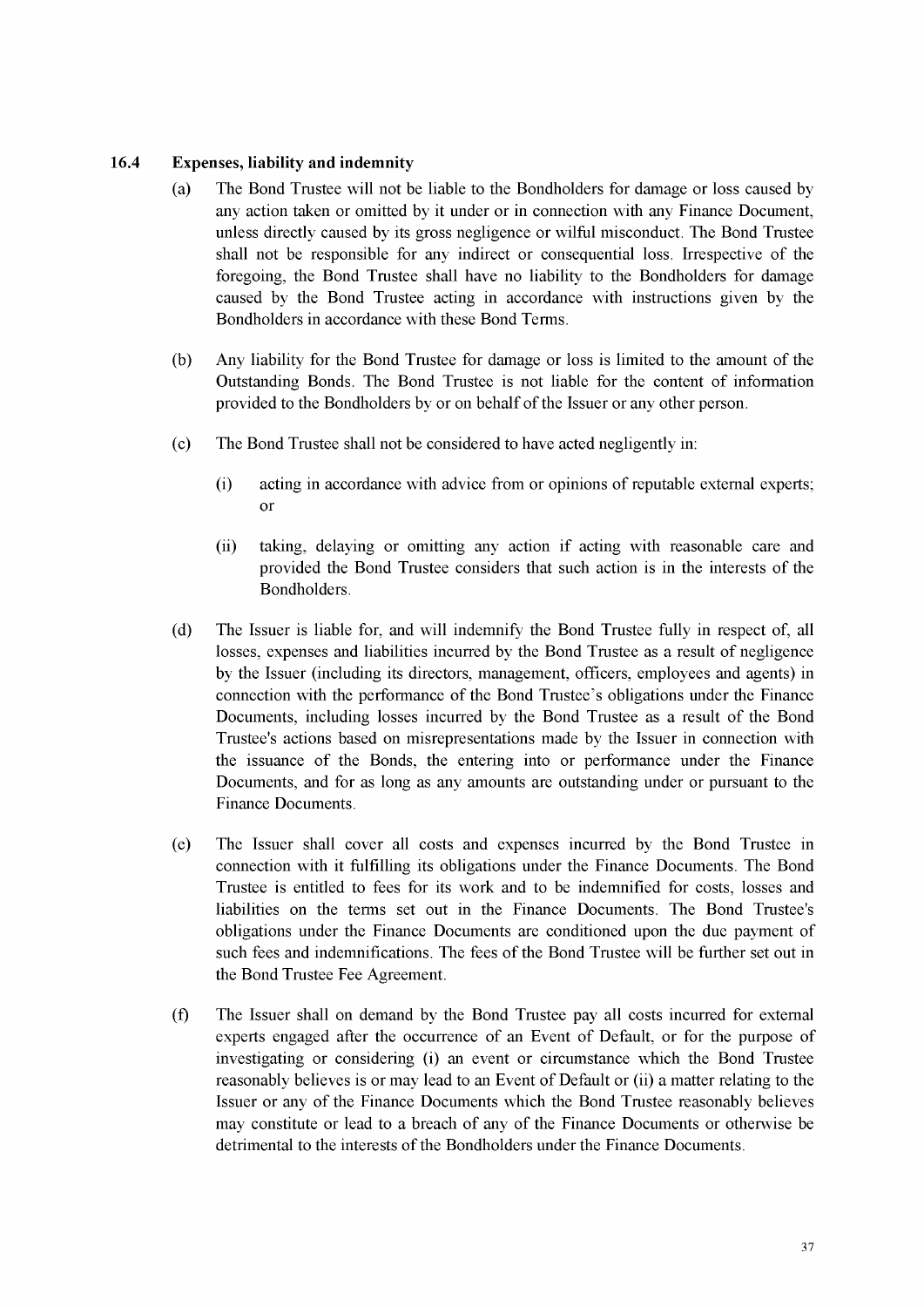- (g) Fees, costs and expenses payable to the Bond Trustee which are not reimbursed in any other way due to an Event of Default, the Issuer being Insolvent, may be covered by making an equal reduction in the proceeds to the Bondholders hereunder of any costs and expenses incurred by the Bond Trustee in connection therewith. The Bond Trustee may withhold funds from any escrow account (or similar arrangement) or from other funds received from the Issuer or any other person, irrespective of such funds being subject to Transaction Security, and to set-off and cover any such costs and expenses from those funds.
- (h) As a condition to effecting any instruction from the Bondholders (including, but not limited to, instructions set out in Claus[e 14.3](#page-55-0) *(Bondholders ' instructions)* or Clause [15.2](#page-56-1) *(Procedure for arranging a Bondholders' Meeting)),* the Bond Trustee may require satisfactory Security, guarantees and/or indemnities for any possible liability and anticipated costs and expenses from those Bondholders who have given that instruction and/or who voted in favour of the decision to instruct the Bond Trustee.

#### <span id="page-63-0"></span>**16.5 Replacement of the Bond Trustee**

- (a) The Bond Trustee may be replaced according to the procedures set out in Claus[e 15](#page-55-1) *(Bondholders ' Decisions),* and the Bondholders may resolve to replace the Bond Trustee without the Issuer's approval.
- (b) The Bond Trustee may resign by giving notice to the Issuer and the Bondholders, in which case a successor Bond Trustee shall be elected pursuant to this Claus[e 16.5](#page-63-0) *(Replacement of the Bond Trustee), initiated by the retiring Bond Trustee.*
- (c) If the Bond Trustee is Insolvent, or otherwise is permanently unable to fulfil its obligations under these Bond Terms, the Bond Trustee shall be deemed to have resigned and a successor Bond Trustee shall be appointed in accordance with this Clause [16.5](#page-63-0) *(Replacement of the Bond Trustee)*. The Issuer may appoint a temporary Bond Trustee until a new Bond Trustee is elected in accordance with paragraph [\(a\)](#page-63-0) above.
- (d) The change of Bond Trustee's shall only take effect upon execution of all necessary actions to effectively substitute the retiring Bond Trustee, and the retiring Bond Trustee undertakes to co-operate in all reasonable manners without delay to such effect. The retiring Bond Trustee shall be discharged from any further obligation in respect of the Finance Documents from the change takes effect, but shall remain liable under the Finance Documents in respect of any action which it took or failed to take whilst acting as Bond Trustee. The retiring Bond Trustee remains entitled to any benefits and any unpaid fees or expenses under the Finance Documents before the change has taken place.
- (e) Upon change of Bond Trustee the Issuer shall co-operate in all reasonable manners without delay to replace the retiring Bond Trustee with the successor Bond Trustee and release the retiring Bond Trustee from any future obligations under the Finance Documents and any other documents.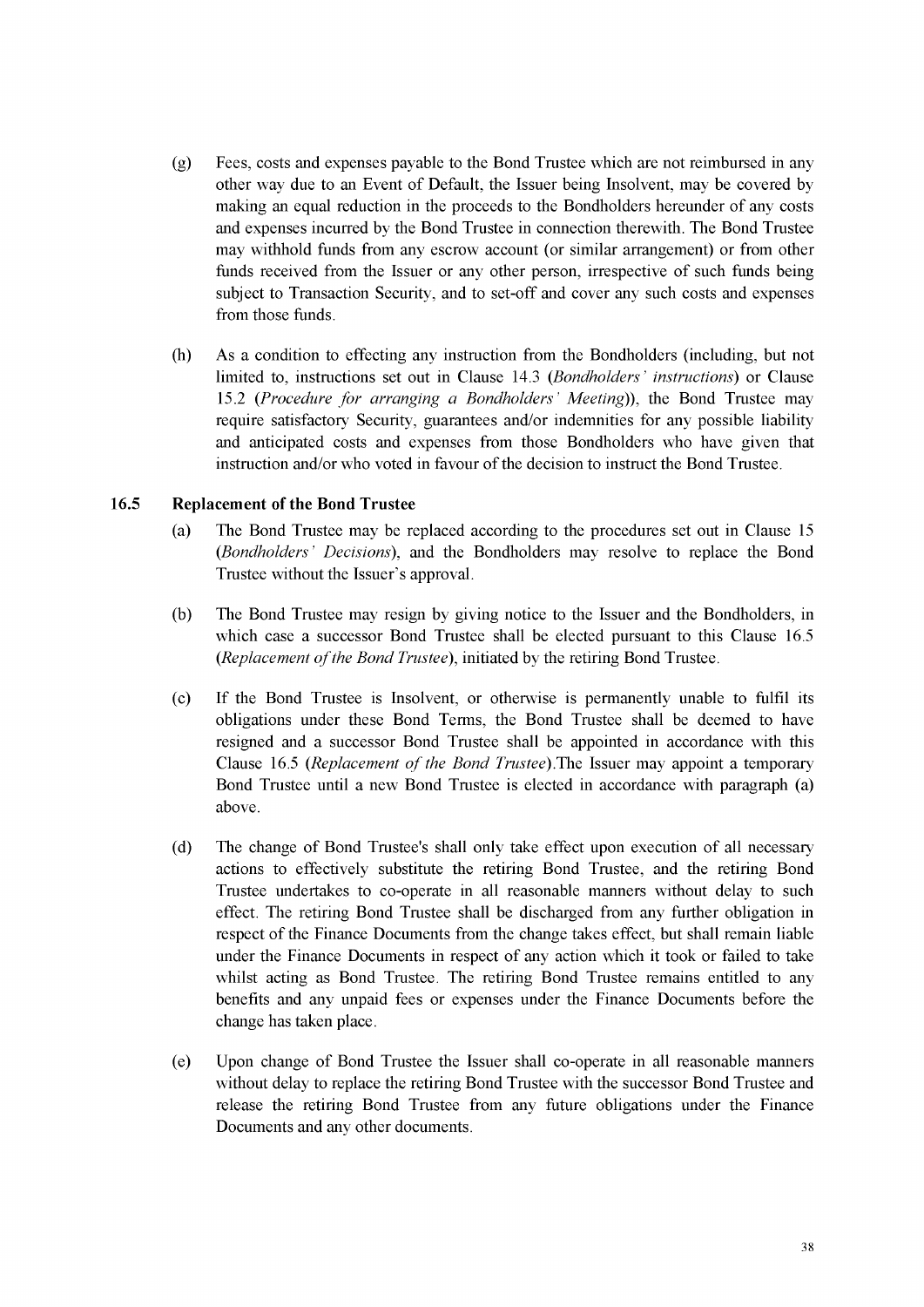#### <span id="page-64-0"></span>**17. AMENDMENTS AND WAIVERS**

#### **17.1 Procedure for amendments and waivers**

- (a) The Issuer and the Bond Trustee (acting on behalf of the Bondholders) may agree to amend the Finance Documents or waive a past default or anticipated failure to comply with any provision in a Finance Document, provided that:
	- (i) such amendment or waiver is not detrimental to the rights and benefits of the Bondholders in any material respect, or is made solely for the purpose of rectifying obvious errors and mistakes; or
	- (ii) such amendment or waiver is required by applicable law, a court ruling or a decision by a relevant authority; or
	- (iii) such amendment or waiver has been duly approved by the Bondholders in accordance with Claus[e 15](#page-55-1) *(Bondholders ' Decisions).*

# **17.2 Authority with respect to documentation**

If the Bondholders have resolved the substance of an amendment to any Finance Document, without resolving on the specific or final form of such amendment, the Bond Trustee shall be considered authorised to draft, approve and/or finalise (as applicable) any required documentation or any outstanding matters in such documentation without any further approvals or involvement from the Bondholders being required.

#### **17.3 Notification of amendments or waivers**

The Bond Trustee shall as soon as possible notify the Bondholders of any amendments or waivers made in accordance with this Clause [17](#page-64-0) *(Amendments and waivers),* setting out the date from which the amendment or waiver will be effective, unless such notice obviously is unnecessary. The Issuer shall ensure that any amendment to these Bond Terms is duly registered with the CSD.

#### <span id="page-64-1"></span>**18. MISCELLANEOUS**

#### **18.1 Limitation of claims**

All claims under the Finance Documents for payment, including interest and principal, will be subject to the legislation regarding time-bar provisions of the Relevant Jurisdiction.

#### **18.2 Access to information**

- (a) These Bond Terms will be made available to the public and copies may be obtained from the Bond Trustee or the Issuer. The Bond Trustee will not have any obligation to distribute any other information to the Bondholders or any other person, and the Bondholders have no right to obtain information from the Bond Trustee, other than as explicitly stated in these Bond Terms or pursuant to statutory provisions of law.
- (b) In order to carry out its functions and obligations under these Bond Terms, the Bond Trustee will have access to the relevant information regarding ownership of the Bonds, as recorded and regulated with the CSD.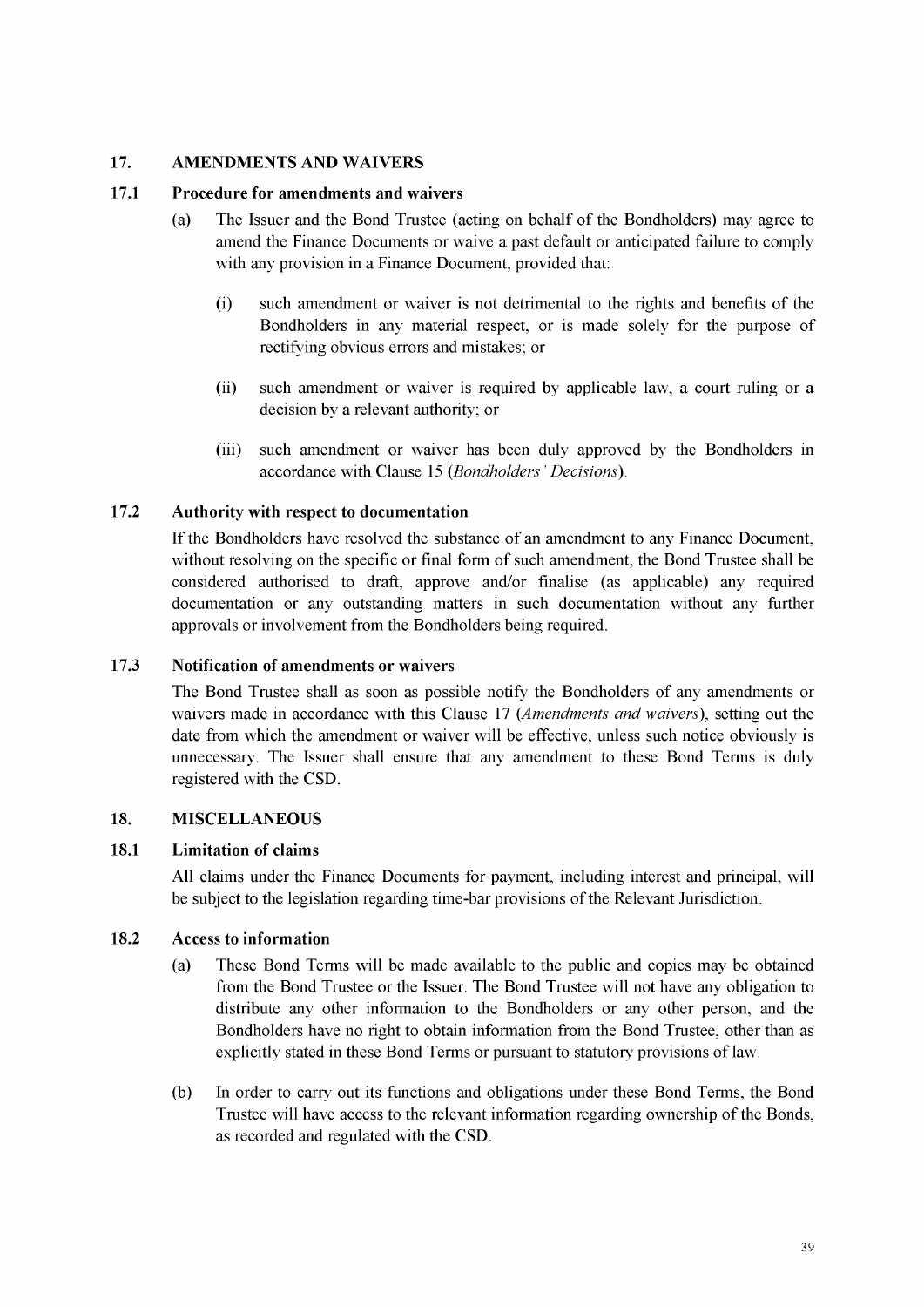(c) The information referred to in paragraph (b) above may only be used for the purposes of carrying out their duties and exercising their rights in accordance with the Finance Documents and shall not disclose such information to any Bondholder or third party unless necessary for such purposes.

#### **18.3 Notices, contact information**

Written notices to the Bondholders made by the Bond Trustee will be sent to the Bondholders via the CSD with a copy to the Issuer and the Exchange (if the Bonds are listed). Any such notice or communication will be deemed to be given or made via the CSD, when sent from the CSD.

- (a) The Issuer's written notifications to the Bondholders will be sent to the Bondholders via the Bond Trustee or through the CSD with a copy to the Bond Trustee and the Exchange (if the Bonds are listed).
- (b) Unless otherwise specifically provided, all notices or other communications under or in connection with these Bond Terms between the Bond Trustee and the Issuer will be given or made in writing, by letter, e-mail or fax. Any such notice or communication will be deemed to be given or made as follows:
	- (i) if by letter, when delivered at the address of the relevant party;
	- (ii) if by e-mail, when received; and
	- (iii) if by fax, when received.
- (c) The Issuer and the Bond Trustee shall each ensure that the other party is kept informed of changes in postal address, e-mail address, telephone and fax numbers and contact persons.
- (d) When determining deadlines set out in these Bond Terms, the following will apply (unless otherwise stated):
	- (i) if the deadline is set out in days, the first day of the relevant period will not be included and the last day of the relevant period will be included;
	- (ii) if the deadline is set out in weeks, months or years, the deadline will end on the day in the last week or the last month which, according to its name or number, corresponds to the first day the deadline is in force. If such day is not a part of an actual month, the deadline will be the last day of such month; and
	- (iii) if a deadline ends on a day which is not a Business Day, the deadline is postponed to the next Business Day.

#### **18.4 Defeasance**

- (a) Subject to paragraph (b) below and provided that:
	- (i) an amount sufficient for the payment of principal and interest on the Outstanding Bonds to the Maturity Date, and always subject to paragraph (c) below (the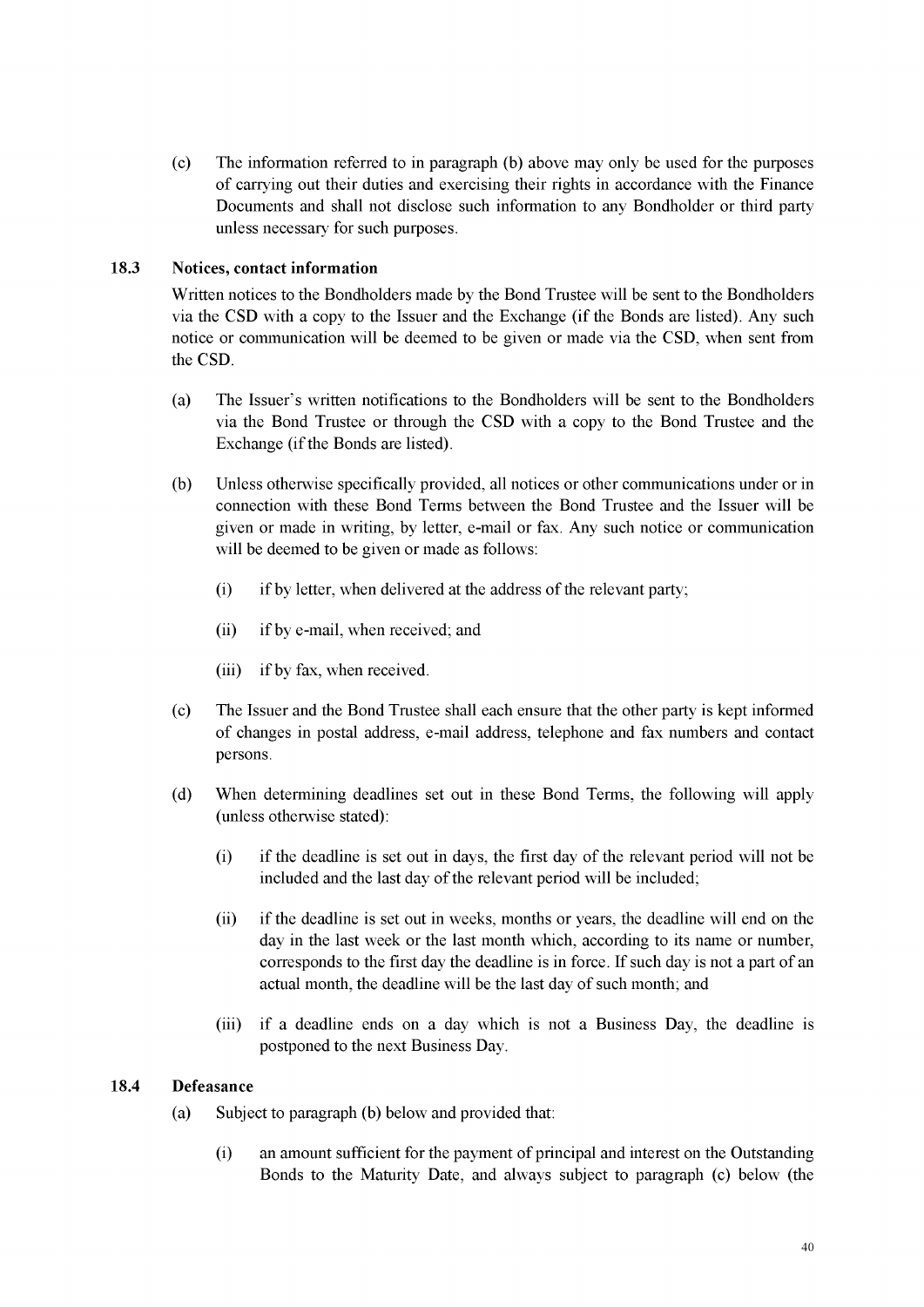"**Defeasance Amount**") is credited by the Issuer to an account in a financial institution acceptable to the Bond Trustee (the "**Defeasance Account**");

- the Defeasance Account is irrevocably pledged and blocked in favour of the Bond Trustee on such terms as the Bond Trustee shall request (the "**Defeasance Pledge"**); and (ii)
- the Bond Trustee has received such legal opinions and statements reasonably required by it, including (but not necessarily limited to) with respect to the validity and enforceability of the Defeasance Pledge, then the Issuer will be relieved from its obligations under Clause [12.2](#page-49-1) *(Requirements as to Financial Reports)* paragraph (a), Clause [12.3](#page-49-0) *(Put Option Event),* Claus[e 12.4](#page-49-2) (*Information: Miscellaneous*) and Claus[e 13](#page-50-1) (*General and financial undertakings*). (iii)
- (b) The Bond Trustee shall be authorised to apply any amount credited to the Defeasance Account towards any amount payable by the Issuer under any Finance Document on the due date for the relevant payment until all obligations of the Issuer and all amounts outstanding under the Finance Documents are repaid and discharged in full.
- (c) The Bond Trustee may, if the Defeasance Amount cannot be finally and conclusively determined, decide the amount to be deposited to the Defeasance Account in its discretion, applying such buffer amount as it deems required.

A defeasance established according to this Clause 18.4 may not be reversed.

#### <span id="page-66-0"></span>**19. GOVERNING LAW AND JURISDICTION**

#### **19.1 Governing law**

These Bond Terms are governed by the laws of the Relevant Jurisdiction, without regard to its conflict of law provisions.

#### **19.2 Main jurisdiction**

The Bond Trustee and the Issuer agree for the benefit of the Bond Trustee and the Bondholders that the City Court of the capital of the Relevant Jurisdiction shall have jurisdiction with respect to any dispute arising out of or in connection with these Bond Terms. The Issuer agrees for the benefit of the Bond Trustee and the Bondholders that any legal action or proceedings arising out of or in connection with these Bond Terms against the Issuer or any of its assets may be brought in such court.

#### **19.3 Alternative jurisdiction**

Claus[e 19](#page-66-0) *(Governing law and jurisdiction)* is for the exclusive benefit of the Bond Trustee and the Bondholders and the Bond Trustee have the right:

- (a) to commence proceedings against the Issuer or any of its assets in any court in any jurisdiction; and
- (b) to commence such proceedings, including enforcement proceedings, in any competent jurisdiction concurrently.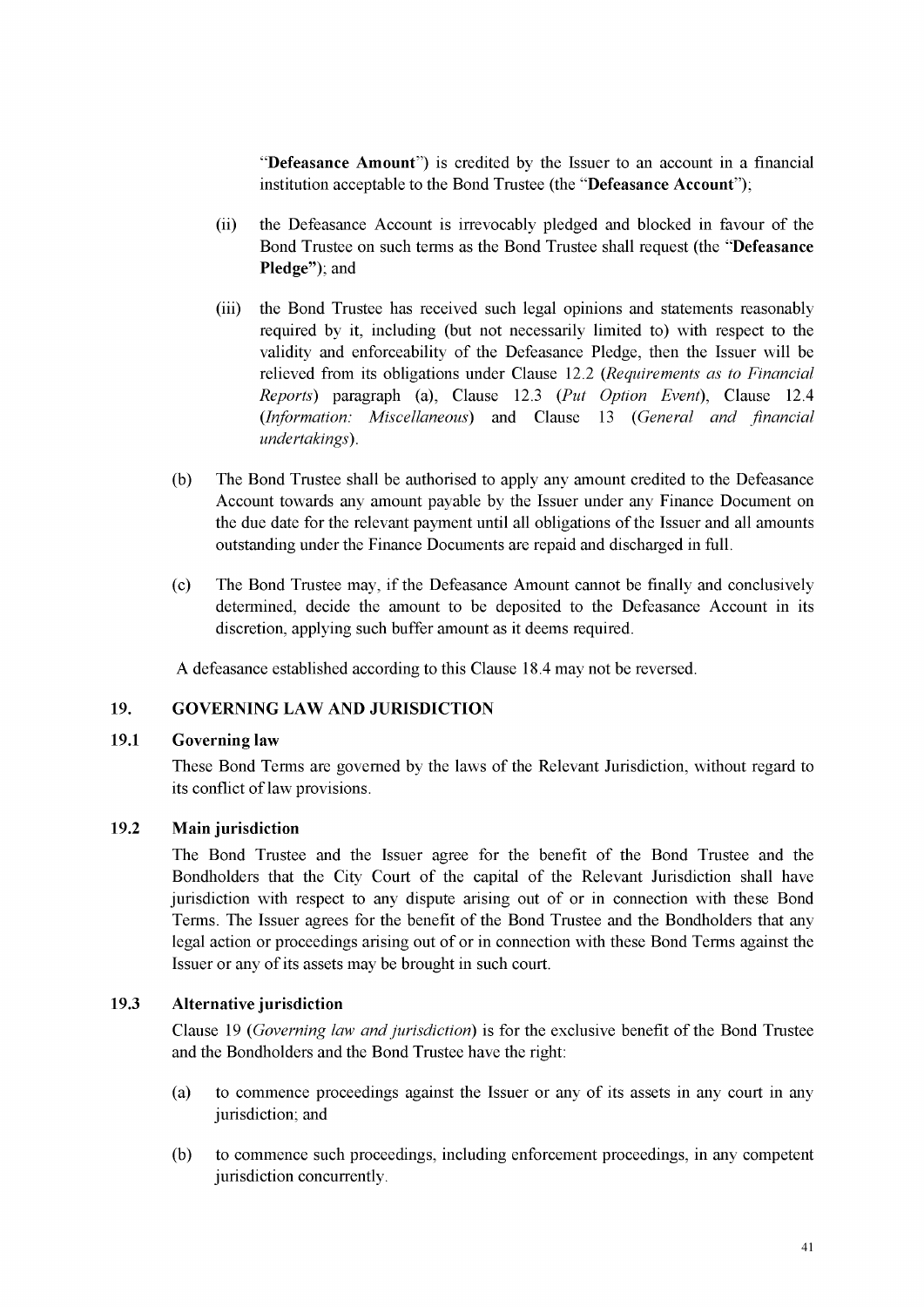-----000-----

These Bond Terms have been executed in two originals, of which the Issuer and the Bond Trustee shall retain one each.

# **SIGNATURES:**

| The Issuer:                                                   | <b>As Bond Trustee:</b>  |
|---------------------------------------------------------------|--------------------------|
| <b>Axactor AB (publ)</b>                                      | <b>Nordic Trustee AS</b> |
| Vasili thomas Isolis<br>By:<br>Position: VASI21 JOHUN'T BOLLS | By:<br>Position:         |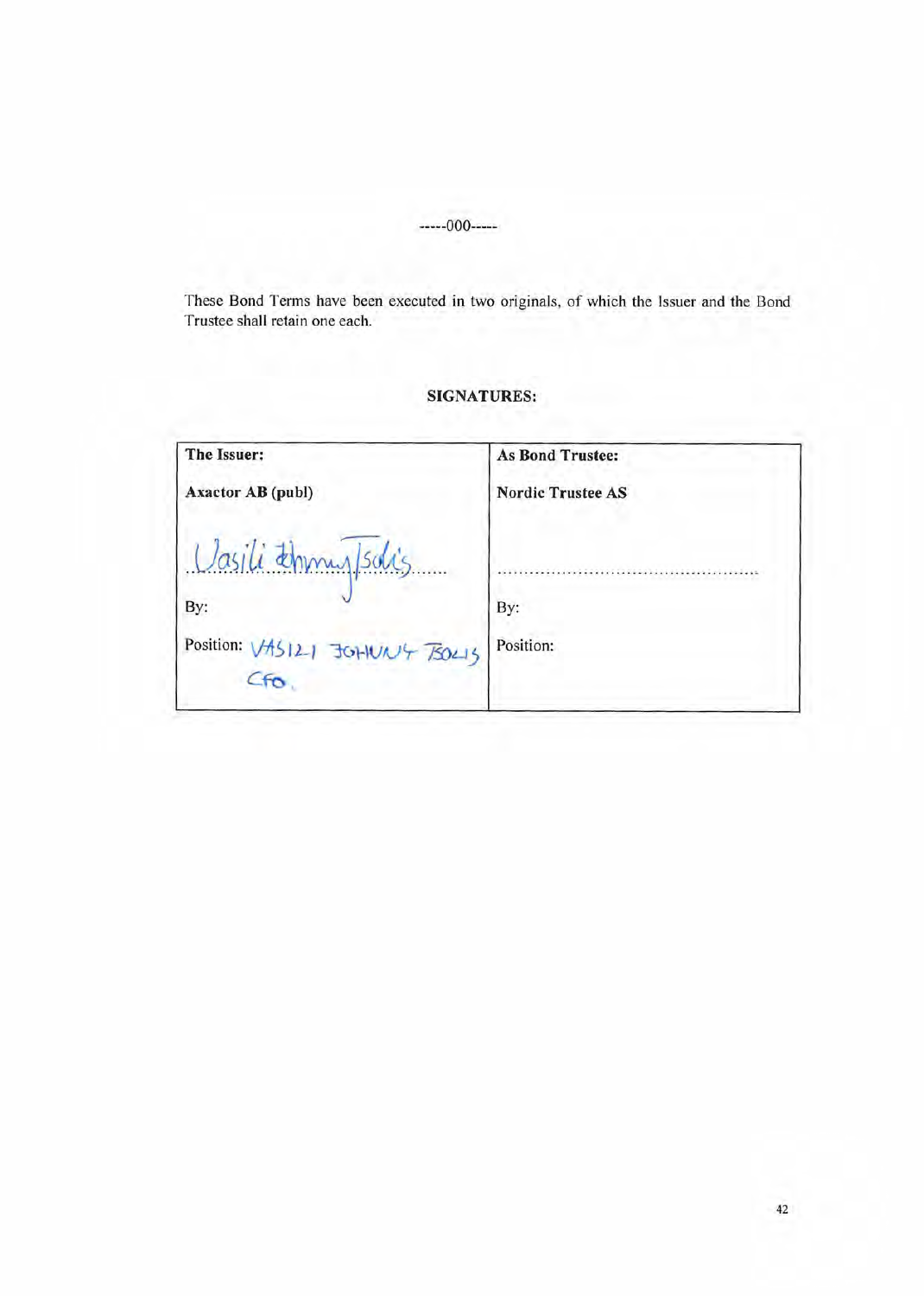-----000-----

These Bond Terms have been executed in two originals, of which the Issuer and the Bond Trustee shall retain one each.

# SIGNATURES:

| The Issuer:              | <b>As Bond Trustee:</b>  |
|--------------------------|--------------------------|
| <b>Axactor AB (publ)</b> | <b>Nordic Trustee AS</b> |
|                          |                          |
| By:                      | Fredrik Lundberg<br>By:  |
| Position:                | Position:                |
|                          |                          |